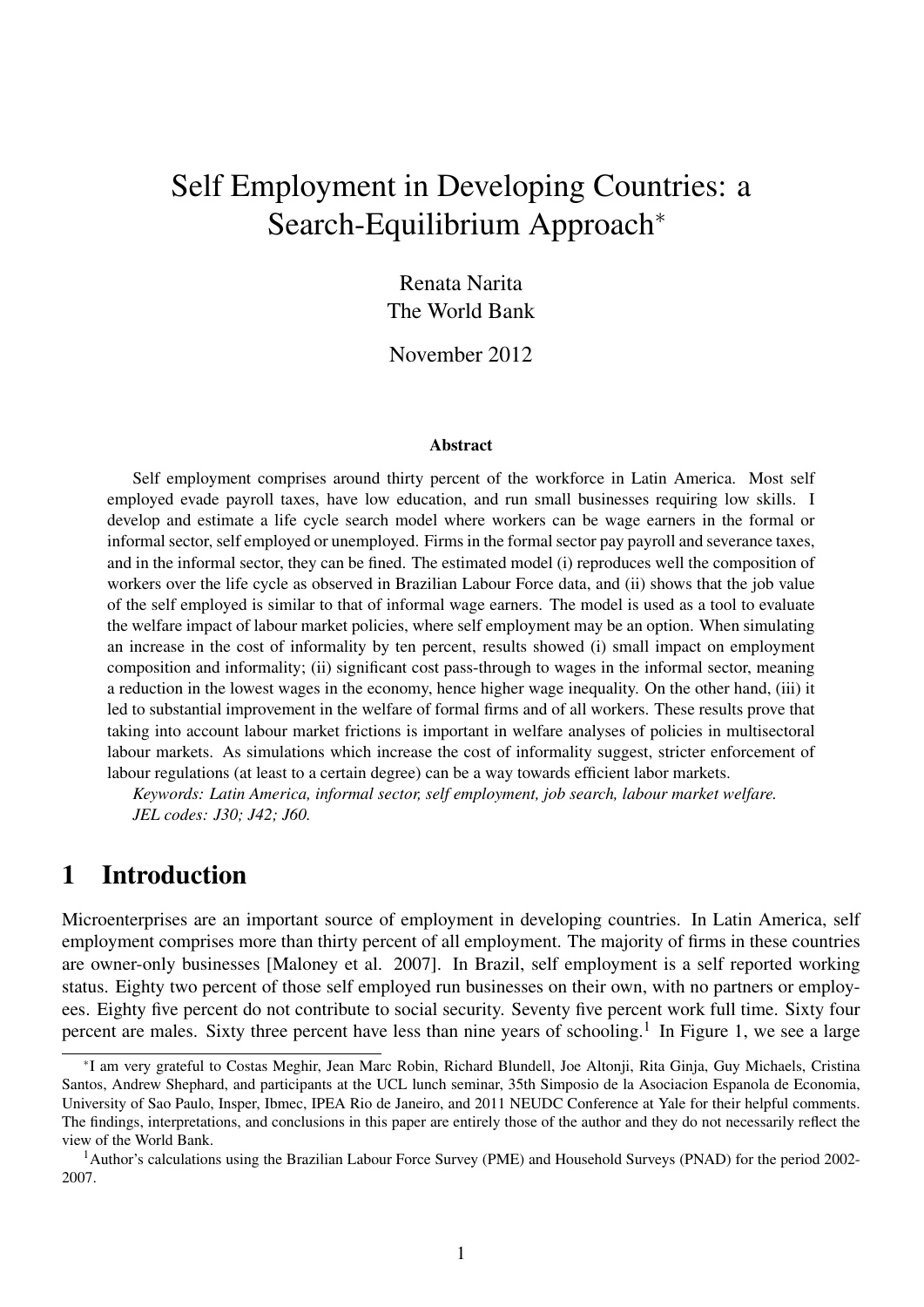fraction of self employed workers and informal wage earners.<sup>2</sup> Significantly, we observe a strong dependence of self employment on individuals' age. This results from both increasing entry into and decreasing exit out of self employment. Given age, the average labour income of those self employed is lower than the average wage of formal employees, and this income gap increases as workers get older. Thus, labour incomes alone cannot explain why there are so many self employed workers and why self employment rates increase with age. In this paper, I seek to understand these empirical regularities.

It is very important to distinguish between self employment in developing and developed economies. While financial capital is positively related to starting a business in rich countries [as suggested in Evans and Jovanovic (1989), Hotz-Eakin, Joulfaian and Rosen (1994), Blanchflower and Oswald (1998), Quadrini  $(2000)$ , and Cagetti and De Nardi  $(2006)$ <sup>3</sup>, it seems not the primary determinant of business development for the majority of the self employed in developing countries [for example, McKenzie, de Mel and Woodruff (2008) and Banerjee, Duflo, Glennerster and Kinnan (2009)]. Banerjee et al (2009), from randomized experiements conducted in slums in India, show that microcredit policies lead to small increase in business entry.<sup>4</sup> McKenzie et al (2008) show that the individual characteristics of those self employed are more like those of wage earners than of owners of larger enterprises in Sri Lanka. Controlling for these factors, lack of finance seems not an important constraint for most own account workers. Their findings suggest that the self employed are merely workers who wait for good business opportunities that they want to undertake. They seem to learn about these opportunities with their experience in the labour market. In general, they are involved in low scale businesses which require low skills, thus are unlikely to expand and employ other workers. This is consistent with the fact that the majority of those self employed have low education, are older and operate businesses on their own.

In this paper, I present a novel approach to study individuals' employment choices in developing countries, which accounts for the choice of becoming self employed. I develop and estimate a life cycle search model which is extended to have self employment. Search theory consists of a tractable framework which allows for frictions in the labour market in the sense that it takes time for firms and workers to meet. It also allows for frictional entry to self employment in the sense that it takes work experience to learn about good business ideas to pursue as self employed. Workers can be unemployed, self employed, wage earners in the formal sector, or wage earners in the informal sector. The model is thus suitable for analysing developing economies, in which these categories of employment are relevant. To incorporate the idea that entry opportunities to self employment increase with work experience, I allow for nonstationarity in individual trajectories. This is implemented through a life cycle model where potential work experience, like age, varies deterministically and transition parameters are allowed to vary by potential work experience as observed in data.

This approach follows Bowlus and Robin (2003) which estimates a life cycle search model with nonstationary, age dependent, transitions and wage mobility processes. Differently from this paper, they use a partial equilibrium analysis and one sector of employment. Their aim was to study the evolution of labour income inequality in the US, through calculating the individuals' lifetime earnings, that account for earnings and employment risk. In particular, for each individual and year, they compute the present value of lifetime earnings assuming that future shocks to individuals are drawn from the same distribution that older workers face today. I make the same assumption.

To address the issue of workers' heterogeneity, I allow the mobility processes, labour incomes and wage offers distributions to vary according to workers' predetermined characteristics such as sex and education. I

<sup>&</sup>lt;sup>2</sup>Formal wage earners are registered workers, while informal wage earners are not. Registration entitles the workers to benefits by Employment Laws, such as minimum wage, wage contract, working by 44 hours weekly, paid annual leave etc. It also implies that firms which hire registered workers pay labour taxes, are likely to be registered and to pay corporate taxes.

 $3$ Using US data, Hurst and Lusardi (2004) test the prediction that liquidity constraints are the source of positive relationship between wealth and starting business. They challenge this view by showing that wealth does not have an impact on business entry for the majority of households in that country. They argue one reason is that the initial level of wealth required to start most businesses is relatively low in the US.

<sup>4</sup>Even in treatment areas, over 70% of households do not take microloans. Of those who take, only 20% start a business.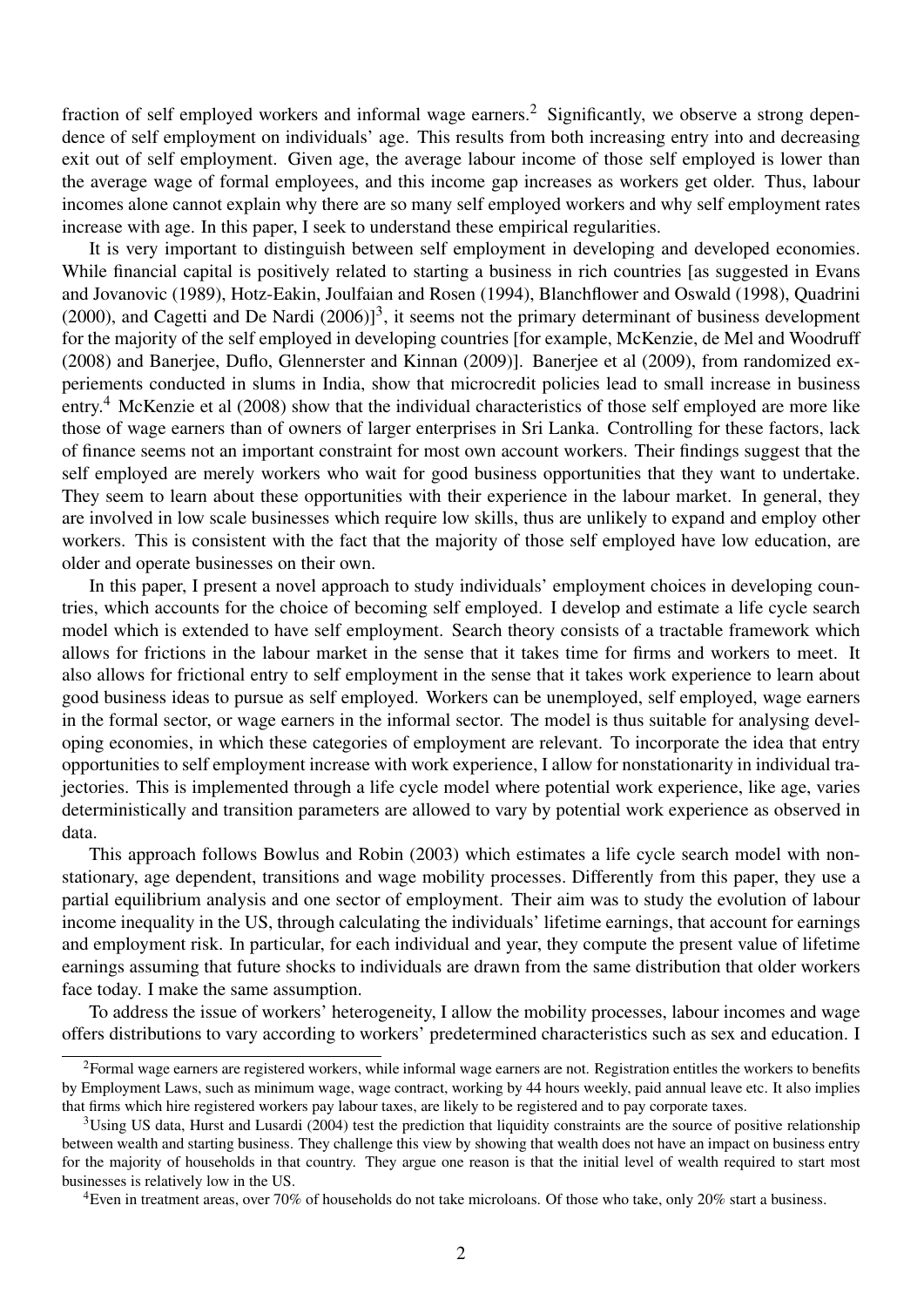follow Van den Berg and Ridder (1998) by assuming markets are segmented by sex and by three groups of education and I estimate the model for each of these six markets.

Because the ultimate objective of this paper is to simulate the general equilibrium effects of counterfactual polices, I allow for wages to be determined in equilibrium. I build on the wage posting framework of Burdett and Mortensen (1998). I model ex-ante heterogenous firms which can be in the formal (compliant) sector or in the informal sector following Meghir, Narita and Robin (2010). In relation to their paper, I simplify the model by ruling out the choice of firms in which sector to locate, which would severely complicate the present analysis. Having ex-ante heterogenous firms in an on the job search framework such as this is essential to reproduce the decreasing shape of wage densities as observed in data. [see Bontemps, Robin and van den Berg (2000)] In addition, introducing in the model this source of heterogeneity within sector (formal and informal) allows us to compare formal and informal wages by firm productivity. This can be used to test the compensating wage differentials hypothesis. The formal-informal wage gap by firm type would be in favour of the informal sector workers, because they obtain no mandated benefits by working for an informal firm.

To the best of my knowledge, this is the first paper to study self employment using a life cycle framework with search frictions. A closer approach to this is taken in Albrecht, Navarro and Vroman (2009), following Mortensen and Pissarides (1994). They model an economy with workers who can be formal wage earners or informal self employed. Workers are heteregeneous in the formal sector but have fixed productivity while informal self employed. Formal firms hire only from the formal sector or from unemployment, and their model is stationary, with transition rates which do not depend on the age of the individual. In relation to other models of self employment, my framework also allows frictional entry into self employment, here motivated for the developing countries' context in which self employed are workers who seem to learn with experience about good business opportunities. The main contribution of the paper is a model which accommodates the three main categories of employment of a developing economy which are the formal wage earners, informal wage earners and self employed. Another contribution is that, in contrast to other models of self employment, I abstract from competitive labour market assumptions and allow firms to post wages. The aim is to understand how hiring workers from self employment and having the option to become self employed affect wage dispersion. Consequently, this is also important for analysing the equilibrium effects of labour market policies on wage inequality.<sup>5</sup>

The model is fitted to Brazilian Labour Force data on transitions across sectors of employment and unemployment, and income distributions. Estimates show that a life cycle job search model can reproduce well the composition of workforce by work experience as observed in data. I use the model for counterfactual simulations.

I show that when job offers from informal sector firms become unavailable, most wage earners in that sector become self employed, unemployment increases by a small proportion (3.5pp), and the degree of informality reduces also by a small amount (3pp) as most the self employed evade taxes. Not surprisingly, such policies cause little improvement in workers' welfare. This is expected given that firms cannot move from a sector to another after the policy. Another reason is that on average the lifetime earnings of the self employed are similar to that of the informal wage workers with same experience. Thus, trading the informal wage sector towards more self employment is not expected to improve much welfare.

I also show that increasing the cost of informality by 10% causes small changes in the composition of the workforce across sectors, and increases wage inequality as most of the impact is direct on wages of the informal sector. Nonetheless, there is substantial improvement in workers' and firms' welfare. This results from the existence of self employment which makes the labour force of formal sector firms more sensitive to changes in policies of the informal sector. That labour force increases and corporate taxes reduce in the formal sector causes profits and offered wages to increase in that sector, so workers' welfare to also increase

<sup>&</sup>lt;sup>5</sup>Wage inequality is particularly high in developing countries. Over the period 2001-2003, the average Gini inequality of hourly wages across Latin American countries was 53. In the US, the Gini index was 41 in 2005 which is one of the highest in developed economies [Sources: IADB and US Census Bureau]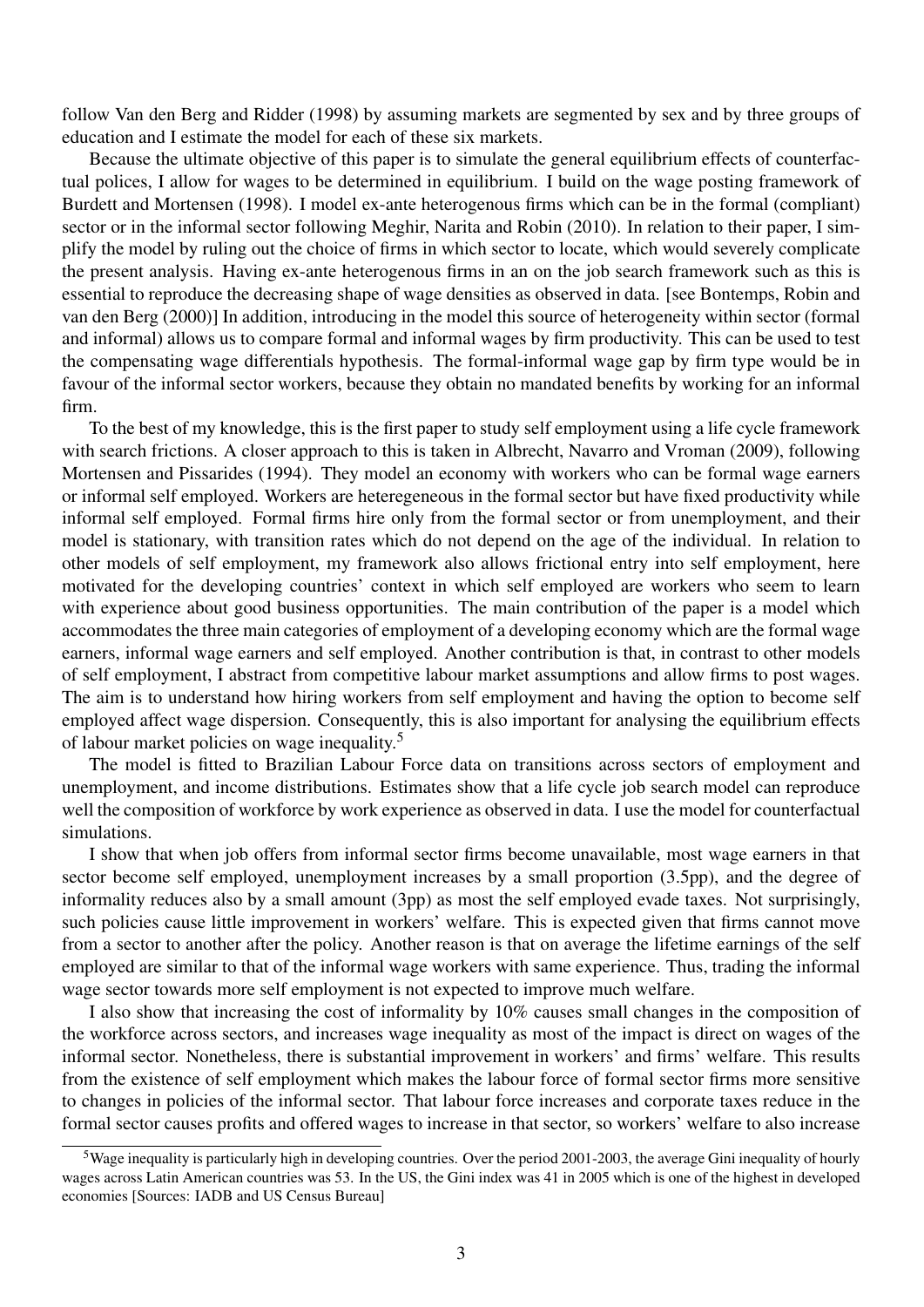in the formal sector and elsewhere. In other simulations, I analyse the effects of changing in tax/benefit policies. In general, the results show that while the distribution of workers across sectors does not vary much, wage inequality significantly falls by raising minimum wages. In this case however there is a strong trade off between wage inequality and welfare.

The paper is organised as follows. The remainder of this introduction illustrates with some empirical facts about self employment using Brazilian data. Section 2 presents a framework to understand individuals' employment choices, including self employment. Section 3 summarises the data used in the estimation of the model. Section 4 describes the estimation procedure. Section 5 presents the results of estimation. Section 6 uses the model to simulate the impact of counterfactual policies on wage inequality, composition of workforce and welfare in the Brazilian economy. Finally, section 7 concludes.

#### 1.1 Main Facts about Self Employment in Brazil

This section highlights the main empirical facts about self employment using two sources of data: the Brazilian Labour Force Survey (PME) and the Household Annual Surveys (PNAD) for the period 2002-2007.

Self employment is a self reported category of employment in Brazil. It comprises all own account workers, who run businesses on their own, with a partner, and without paid employees. Together, wage earners and those self employed account for the majority of workers.<sup>6</sup> In particular, wage earners can be registered or unregistered. I will call *formal* the registered wage workers and *informal* the unregistered ones.<sup>7</sup>

Table 1 summarises the main characteristics of individuals by employment status. On average, those self employed are more likely to be male, older (as pointed earlier), to have low education, to earn less than formal wage workers, and more than informal wage ones. The majority of those self employed evade payroll taxes, work on their own, and work full time (35 or more hours per week). They are found relative more present in occupations which require low skills such as production, maintenance and repair, and sales. Examples of typical self employment occupations are street vendors, construction workers, maintenance workers, and taxi drivers.

I construct Figure 1 by pooling all years of PME and using information at the individuals' first interview.<sup>8</sup> This figure reports the percentage of workforce by employment status. We see a large fraction of workers under informal employment and self employment. We also observe a strong dependence of self employment on individuals' age.

The increasing fraction of self employed with age is a result of both an increasing entry and a decreasing exit out of self employment. Considering individuals in their first interview and transitions in the subsequent month, Table 2 shows that the most important transitions into self employment are from unemployment. It also shows that transitions out of self employment decrease with age.

One could argue that the dependence of self employment on age is due to cohort effects, whereby older individuals experienced different education and labour market opportunities in their past than youngers do now. If economic conditions in the past had been more conducive to self employment decisions than economic conditions today, then cohort effects would be potentially an explanation for the observed pattern of self employment with age. Figure 16 in Appendix seems to disprove it. The age effect observed in Figure 1 remains strong and the same across cohorts.

It could be that workers' decision of which sector to work is based solely on the potential incomes in each sector. Table 3 summarises labour incomes (net of taxes) by work sector and age. It shows that self employment incomes are around 30 to 40 percent lower than formal sector wages and are higher (lower)

<sup>&</sup>lt;sup>6</sup>Other categories: employers, unpaid, domestic, and home production workers account for 14% of the workforce.

<sup>&</sup>lt;sup>7</sup>Registration entitles the workers to benefits by Employment Laws, such as minimum wage, wage contract, working by  $44$ hours weekly, paid annual leave, maternity leave etc. It also implies that firms which hire registered workers pay labour taxes, are likely to be registered and to pay corporate taxes.

 ${}^{8}$ Based on a sample of 700,686 individuals, aged 16 to 65, who are found to be unemployed, self employed or working as an employee (registered or unregistered).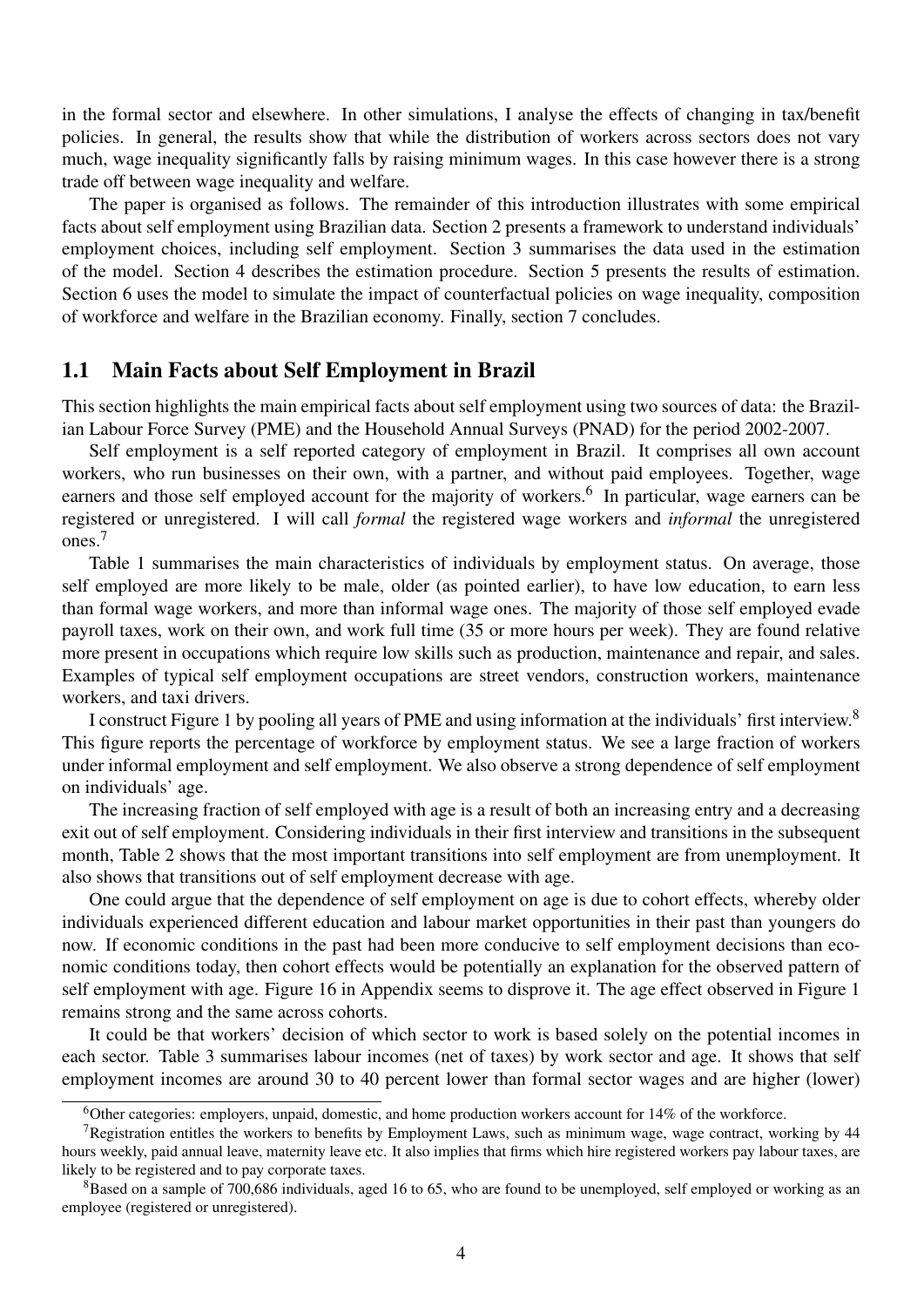|                                  |               | Informal            | Formal              |            |
|----------------------------------|---------------|---------------------|---------------------|------------|
|                                  | Self Employed | <b>Wage Earners</b> | <b>Wage Earners</b> | Unemployed |
| Age (mean)                       | 40.2          | 31.1                | 33.7                | 28.7       |
|                                  |               |                     |                     |            |
| Schooling (% by group)           |               |                     |                     |            |
| $\leq$                           | 63.2          | 55.4                | 40.1                | 50.5       |
| $10 - 11$                        | 24.4          | 30.8                | 40.7                | 40.5       |
| $12+$                            | 12.4          | 13.7                | 19.2                | 9.0        |
| % Males                          | 63.9          | 63.8                | 60.8                | 47.5       |
| Labour Income (mean)             | \$841         | \$666               | \$1066              |            |
| Labour Income (std.dev.)         | \$1016        | \$800               | \$1146              |            |
| Labour Income (# obs)            | 120,465       | 92,057              | 291,664             |            |
| % Who Contribute                 | 15.4          | 11.8                | 99.5                |            |
| to Social Security               |               |                     |                     |            |
| % Who Work Full-time             | 74.1          | 81.0                | 92.7                |            |
| (35+ weekly hours)               |               |                     |                     |            |
| Firm size - # workers (%)        |               |                     |                     |            |
| 1 (owner-only)                   | 82.2          | $\overline{a}$      | L.                  |            |
| $2 - 5$                          | 15.8          | 38.0                | 6.0                 |            |
| $6 - 10$                         | 0.5           | 11.7                | 6.3                 |            |
| $11+$                            | 1.4           | 50.3                | 87.7                |            |
| Occupation-skill (%)             |               |                     |                     |            |
| Production, Maintenance & Repair | 33.8          | 28.3                | 25.0                |            |
| <b>Sales</b>                     | 22.3          | 7.3                 | 6.7                 |            |
| Agriculture & Extraction         | 20.4          | 20.5                | 3.9                 |            |
| Services                         | 11.5          | 15.6                | 18.6                |            |
| Other (skilled occupations)*     | 12.0          | 28.3                | 45.8                |            |

TABLE 1 *Descriptive Statistics by Working Status, PME, PNAD 2002-2007*

Note: The sample includes all individuals between ages 16 and 65. The variable indicating payroll contributions is obtained from PNAD 2002-2007 using a sample of 1,186,853 workers. All other variables are constructed using a sample of 700,686 individuals from PME 2002-2007. Income values are gross per month and expressed in Reais of 2008 [1 US dollar equals 1.83 Real in 2008].

\* Professionals, Administrative, Management, Technicians with High School, Military.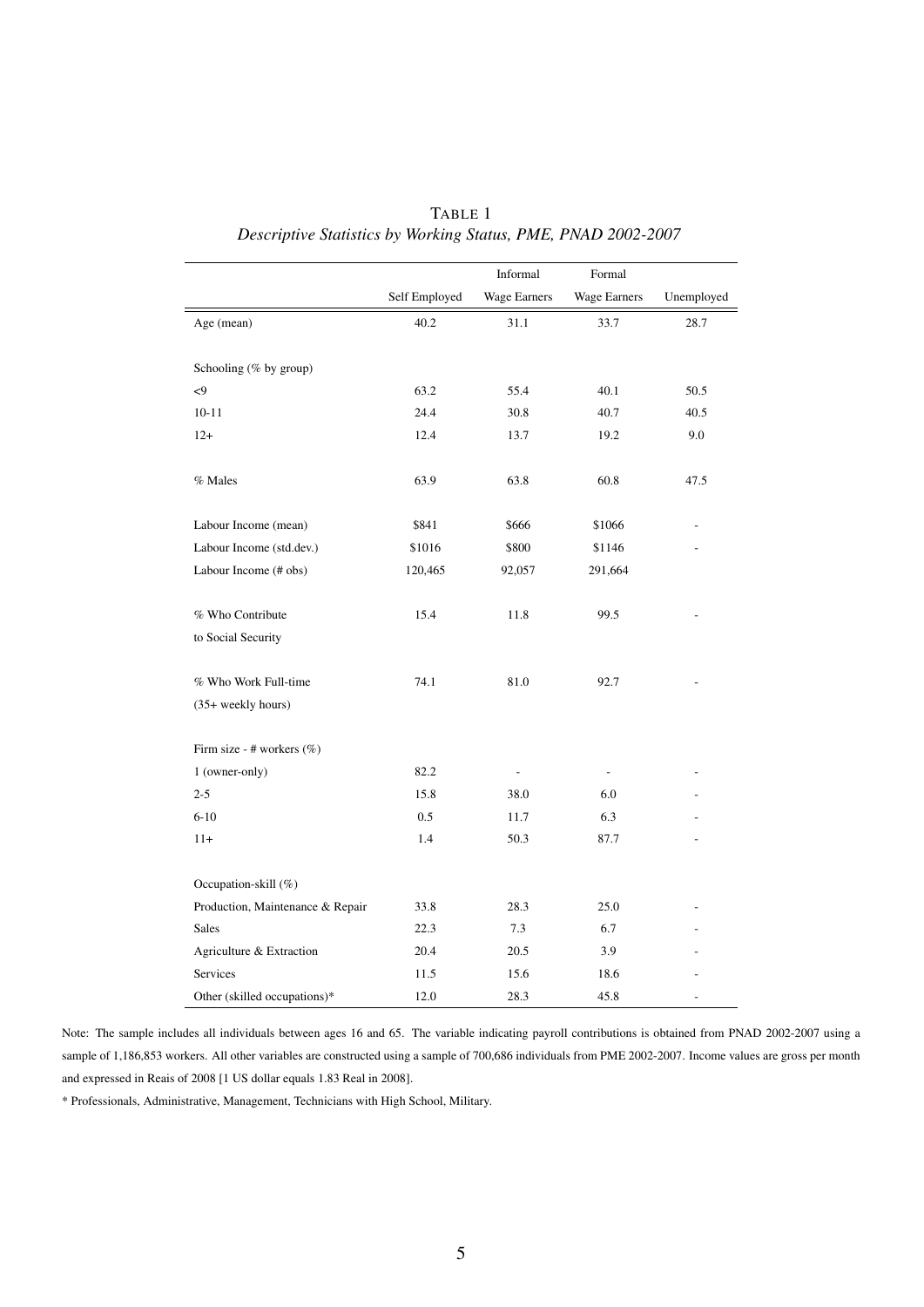FIGURE 1 *Composition of workforce by Age, Brazil, 2002-2007*



Note: Brazilian Labor Force Survey 2002-2007. The sample includes 700,686 individuals. Figure is constructed using individuals' employment status at the date of their first interview.

|                                                                            | Age (Years) |           |       |       |       |
|----------------------------------------------------------------------------|-------------|-----------|-------|-------|-------|
|                                                                            | $16 - 25$   | $26 - 35$ | 36-45 | 46-55 | 56-65 |
| Transitions into Self Employment from (% of individuals by initial status) |             |           |       |       |       |
| Unemployment                                                               | 3.18        | 7.22      | 10.60 | 12.66 | 14.81 |
| Formal Employment (as wage earner)                                         | 0.05        | 0.05      | 0.05  | 0.05  | 0.02  |
| Informal Employment (as wage earner)                                       | 0.20        | 0.34      | 0.47  | 0.41  | 0.42  |
| Transitions from Self Employment to (% of individuals by initial status)   |             |           |       |       |       |
| Unemployment                                                               | 5.45        | 3.17      | 2.33  | 1.69  | 1.20  |
| Formal Employment (as wage earner)                                         | 0.33        | 0.27      | 0.20  | 0.08  | 0.06  |
| Informal Employment (as wage earner)                                       | 1.44        | 0.77      | 0.52  | 0.29  | 0.26  |

TABLE 2 *Monthly Transitions, PME, 2002-2007*

Note: Brazilian Labor Force Survey 2002-2007, based on a sample of 700,686 individuals. Transitions are per month, starting from the individuals' first interview. They show percentages of individuals by initial status who moved to other statuses, as the rows indicate.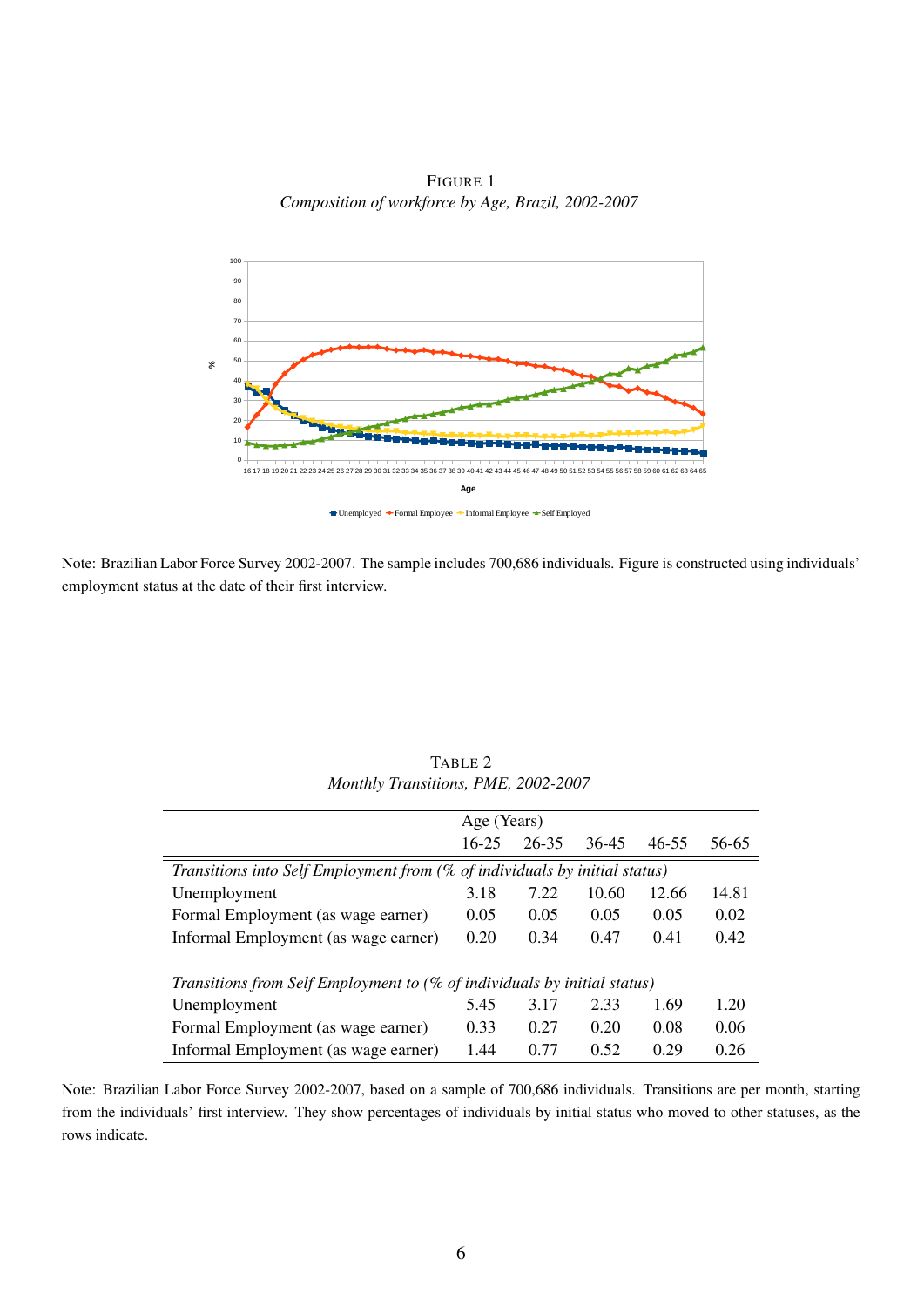than wages of younger (older) informal employees. Remarkably, the gap between formal and self employment incomes increases as workers get older. Thus, labour incomes alone do not seem to explain why self employment increases with age, on one hand, and formal employment decreases, on the other.

|                             | Age (Years) |           |        |           |        |
|-----------------------------|-------------|-----------|--------|-----------|--------|
|                             | $16 - 25$   | $26 - 35$ | 36-45  | $46 - 55$ | 56-65  |
| Formal Sector Wage          |             |           |        |           |        |
| Mean                        | 6.36        | 6.62      | 6.72   | 6.79      | 6.74   |
| Std. Dev.                   | 0.45        | 0.59      | 0.65   | 0.68      | 0.69   |
| $# \, Obs.$                 | 73,957      | 100,340   | 71,691 | 36,420    | 9,256  |
| <b>Informal Sector Wage</b> |             |           |        |           |        |
| Mean                        | 6.02        | 6.29      | 6.35   | 6.42      | 6.43   |
| Std. Dev.                   | 0.52        | 0.67      | 0.73   | 0.78      | 0.8    |
| $# \, Obs.$                 | 36,026      | 25,378    | 16,795 | 9,845     | 4,013  |
| Self Employed Income        |             |           |        |           |        |
| Mean                        | 6.08        | 6.34      | 6.39   | 6.41      | 6.34   |
| Std. Dev.                   | 0.72        | 0.82      | 0.83   | 0.86      | 0.89   |
| # Obs.                      | 12,595      | 29,592    | 36,115 | 28,882    | 13,281 |

TABLE 3 *Log of Take Home Income per Month, PME 2002-2007*

Note: Brazilian Labor Force Survey 2002-2007, based on a sample of 700,686 individuals. Numbers are the logarithm of monthly incomes in Reais of 2008 net of payroll contributions and income tax.

In table 4, I report regression estimates of the relationship between age and transitions into self employment, controlling for main observables. I use two different specifications, one which looks at transitions from unemployment which is the most frequent and another which analyses transitions from being wage earners. In the last specification, I add a control for formal or informal sectors, and I consider the wage level prior moving into self employment.

In column 1 of table 4, the coefficient on age is positive and statistically significant, indicating that the unemployed are more likely to become self employed as they get older. The coefficient on age squared is negative and jointly significant with the coefficient on age, suggesting that the relationship between age and entry from unemployment to self employment is non linear. However, because the coefficient on age squared is very small, the entry probability never decreases with age over the range considered 16-65. The average age of the unemployed is 28.7 years, for every three additional years of age there is an average increment of one percent in the probability that the unemployed become self employed. Given that the probability of those unemployed becoming self employed is on average 6.2, this change is significantly large.

Now, looking at column 2 of table 4, age is much less important in determining entry into self employment from being wage earners. Not surprisingly, this is due to much fewer transitions taking place in this direction. On average, only 0.1 percent of wage earners move into self employment. The coefficient on age is positive and statistically significant, suggesting positive but weak correlation between age and entry of wage earners into self employment. In general, these regressions show that prior wage level, work as wage earner in the formal sector, females, and having high education seem associated with relatively low self employment entry.

All this evidence together suggest that self employment and informal wage sector are important categories of employment. All else equal, we observe a strong empirical relationship between age and entry into self employment, mainly from unemployment. Labour incomes alone do not seem to explain why self employment rates increase so steeply with individual's age. These are facts which I seek to account for in the next sections of the paper.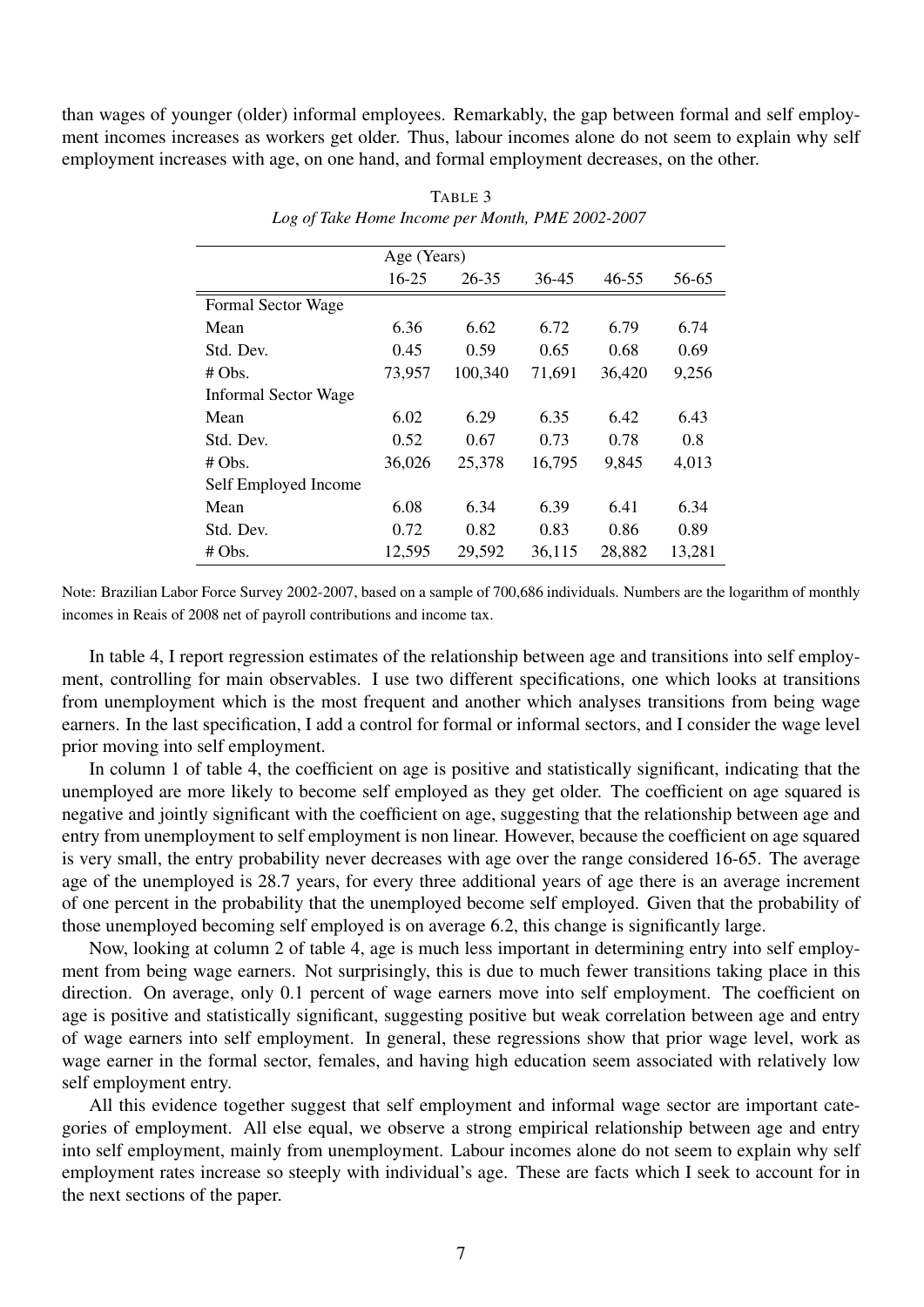|                                  | $[1]$             | $[2]$                   |
|----------------------------------|-------------------|-------------------------|
|                                  | From Unemployment | From Being Wage Earners |
| Age                              | 0.006             | 0.000134                |
|                                  | [0.001]           | [0.000036]              |
| Age squared                      | $-0.000046$       | $-0.0000016$            |
|                                  | [.000011]         | [0.0000005]             |
| Dummy Males                      | 0.036             | 0.00074                 |
|                                  | [0.002]           | [0.00010]               |
| Dummy Education 10-11            | $-0.029$          | $-0.00043$              |
|                                  | [0.002]           | [0.00012]               |
| Dummy Education 12+              | $-0.039$          | $-0.00023$              |
|                                  | [0.003]           | [0.00016]               |
| Wage level/\$1,000               |                   | $-0.00015$              |
|                                  |                   | [0.00004]               |
| Dummy Informal wage earner       |                   | 0.00218                 |
|                                  |                   | [0.00021]               |
| Additional controls              | yes               | yes                     |
|                                  |                   |                         |
| <b>Observations</b>              | 52,474            | 289,427                 |
| R-squared                        | 0.052             | 0.001                   |
| p-value of joint significance    | 0.000             | 0.000                   |
| of age and age squared variables |                   |                         |

TABLE 4 *Linear Probability Model Estimates of Self Employment Entry*

Note: This table reports linear probability model estimates of the transition into self employment in the month subsequent to the first interview. I use a sample of individuals initially unemployed or wage earners, using the Brazilian Labour Force Surveys 2002-2007. Column 1 reports estimates using transitions from unemployment and column 2 from being wage earners. Regressions include controls for year and region. The excluded dummies are females, less than 9 years of education, and formal wage earner. The sample mean of the proportion of workers who enter into self employment from unemployment is 0.062, and from being wage earners 0.001. Robust standard errors are reported in parentheses.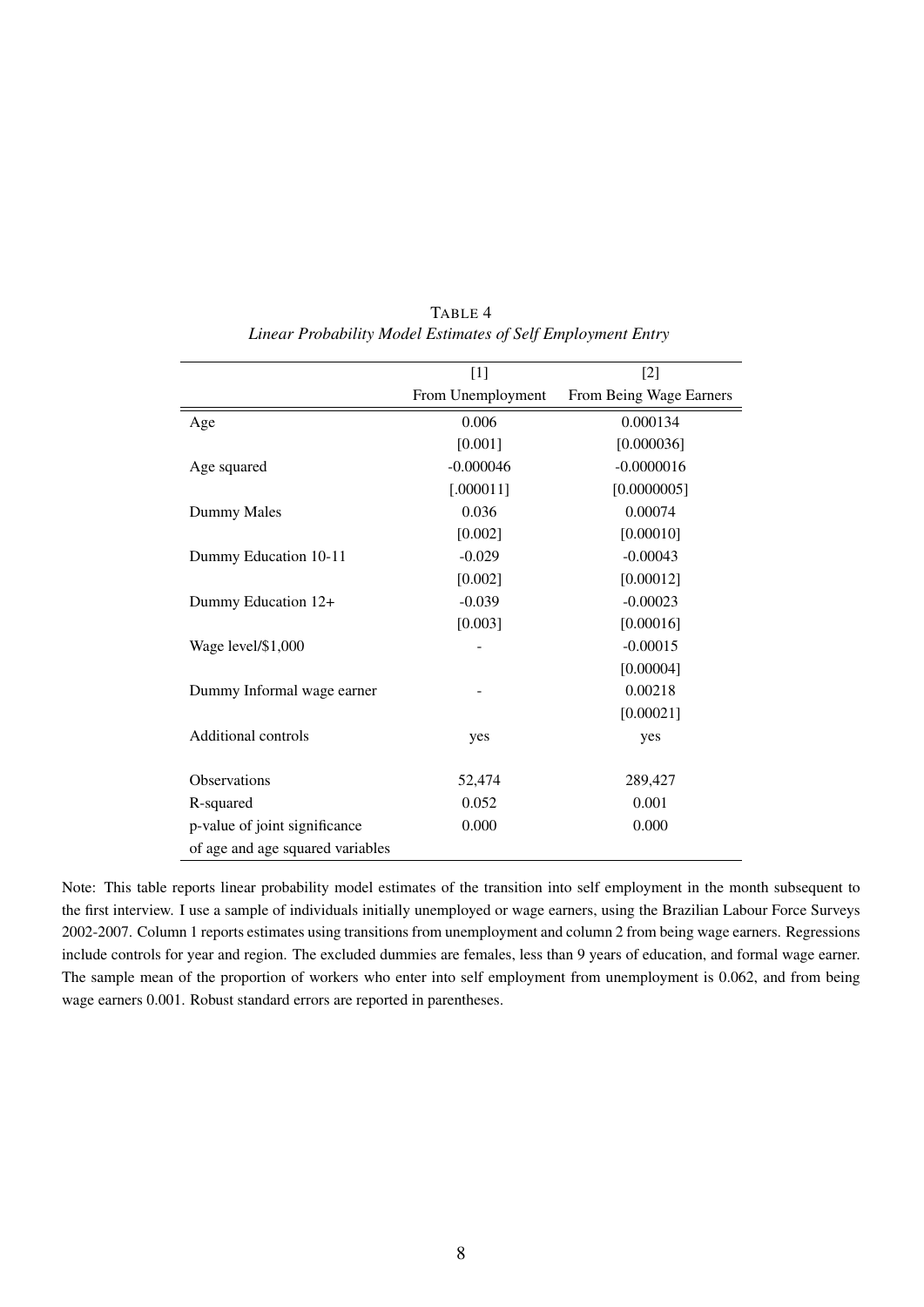#### 2 The Framework

Consider a worker with potential work experience ε (age *minus* completed schooling *minus* statutory age of entry at school). Time is discrete, thus  $\varepsilon$  is an integer and belongs to  $\{1,...,E\}$  where *E* is exogenous, determined by the age of retirement. At time *t*, the individual can be unemployed, work for a firm in the formal sector, work for a firm in the informal sector or can be self employed.

The transitions across employment statuses are modelled as follows. There is a finite-state Markov chain with conditional transition probabilities given by  $Pr{s_{\epsilon+1,t+1} = s / |s_{\epsilon,t} = s}$ , where *s* and *s*<sup>*t*</sup> belong to {0} (unemployed),1 (formal employee),2 (informal employee),3 (self employed)}. A worker who is employed in sector  $i \in \{1,2,3\}$  at the beginning of period *t* faces a probability  $\delta_{\varepsilon,t}^i$  of becoming unemployed. While unemployed, an individual has a probability  $\lambda_{\varepsilon,t}^{0i}$  of getting a job offer in one of the sectors of employment *i*. An individual who remains employed searches while on the job and, with probability  $\lambda_{\varepsilon}^{ij}$  $t_{\varepsilon,t}$ , moves from a job in sector *i* to *j*, where  $i \in \{1,2,3\}$  and  $j \in \{1,2\}$ . Hence, all workers search while on the job and can be offered another job with a formal or an informal firm.<sup>9</sup>

In this regard, I assume that a worker can only move into self employment from unemployment and not from searching on the job.<sup>10</sup> The parameter  $\lambda_{\varepsilon,t}^{03}$  is the probability of entry into self employment from unemployment. The dependence of this probability on the worker's potential experience formalises the hypothesis that entry into self employment is frictional *in the sense that* it takes work experience for individuals to learn about good business opportunities to undertake.

These parameters and the remaining objects of the model will be allowed to vary with exogenous variables such as education and gender. However, to simplify the notation, I present the model considering that mobility and other variables of the model only depend on the worker's potential experience, changing deterministically overtime.

While a job remunerates an employee at *w* per period, which is drawn from distributions of wage offers, an unemployed individual enjoys a non-labour income of  $b_{\varepsilon,t}$ , and a self employed worker earns a deterministic labour income of  $\pi_{\varepsilon,t}$  per period and for each experience level.

Wage offers are random draws from  $F^i(w)$  which is can differ across sectors of employment, formal and informal (*i* = 1, 2). Define  $\overline{F}^i(w) = 1 - F^i(w)$  the probability that a wage offer in sector *i* is higher than *w*.<sup>11</sup>

Let  $U_{\varepsilon,t}$  denote the present value of unemployment in period *t* for a worker with experience  $\varepsilon$ .  $W_{\varepsilon,t}^1(w)$ and  $W_{\varepsilon,t}^2(w)$  represent the values of a job which pays *w* in formal firms and of a job which pays the same in informal firms, respectively. Finally, let  $W_{\varepsilon,t}^3$  be the present value of self employment.

To obtain the lifetime values of individuals in each state, one needs knowledge on the model's structural parameters in the future, i.e. we need to know what  $\delta_{\varepsilon,t}^i$ ,  $\lambda_{\varepsilon,t}^{0i}$ ,  $\lambda_{\varepsilon,t}^{ij}$  $e_{\varepsilon,t}^{ij}$ , and  $b_{\varepsilon,t}$  will be in the future. I assume rational expectations and that the individuals' best guess about these parameters in the future  $(t + 1, t + 2, ...)$ is the value of these parameters for older workers in time *t*. Under this particular assumption using rational expectations, the future value of a worker in each status  $U_{\varepsilon+1,t+1}$  and  $W_{\varepsilon+1,t+1}^i$ , for  $i \in \{1,2,3\}$ , is replaced by  $U_{\varepsilon+1,t}$  and  $W_{\varepsilon+1,t}^i$ , respectively. That is, a worker with experience  $\varepsilon$  uses the mobility rates which a worker with one more year of experience  $(\epsilon + 1)$  faces today to predict his own mobility one year later from today. With this assumption, the only non-stationarity which remains comes from the ageing process.<sup>12</sup> Given that parameter and variables of the model vary with potential work experience but not with time, *I omit time in the notation from now on*.

<sup>&</sup>lt;sup>9</sup>These event probabilities already account for the probability that the individuals die at any age or conditional on employment status. This shall become clear in the estimation section. I will estimate these probabilities by fitting the observed transitions in data.

 $10$ The labour force data shows that the relevant transitions into self employment are from unemployment.

 $11$ That wage offers distributions do not vary by work experience is an assumption which will become clear in subsection 2.2.

 $12$ This particular assumption using rational expectations makes the problem more tractable but also appears to be a good approximation of individuals's true expectation process. It is supported by US data which shows that transition rates exhibit characteristics of random walks [see, for example, Bowlus and Robin (2004)].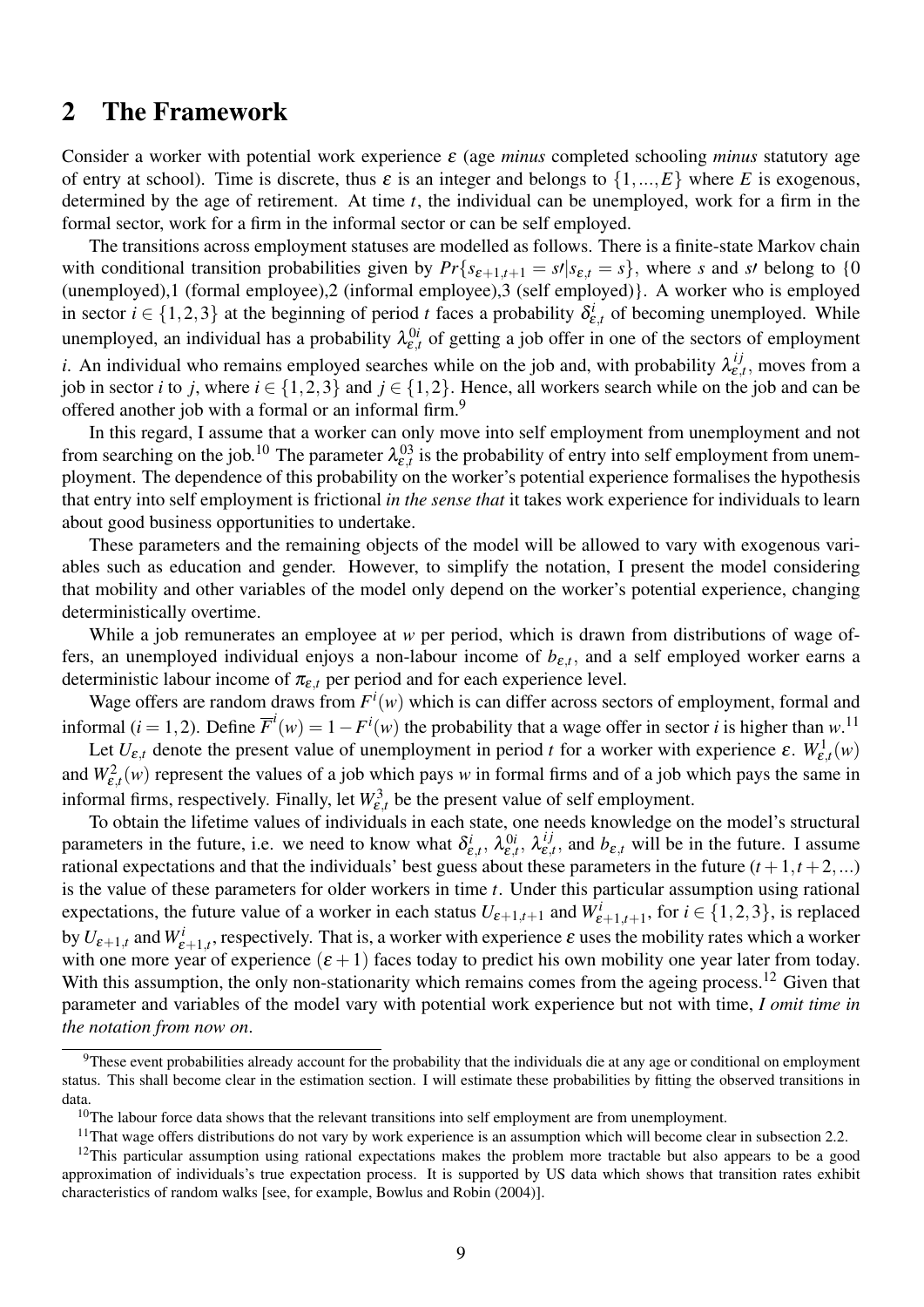Before proceeding with the Bellman equations, I will first define the optimal strategies of the workers. Since  $W_{\varepsilon}^1(w)$  and  $W_{\varepsilon}^2(w)$  are increasing in  $w$ ,<sup>13</sup> there exists a reservation wage for offers arriving from the formal sector  $R^{01}_{\varepsilon+1}$  and one for offers from the informal one  $R^{02}_{\varepsilon+1}$ , such that workers are indifferent between accepting a job offer and remaining unemployed:

$$
U_{\varepsilon} = W_{\varepsilon}^1(R_{\varepsilon+1}^{01}) = W_{\varepsilon}^2(R_{\varepsilon+1}^{02});
$$

For the same reason, there exists a reservation wage for offers arriving from the formal sector  $R_{\varepsilon+1}^{31}$  and one for offers from the informal one  $R^{32}_{\varepsilon+1}$ , such that workers are indifferent between accepting a job offer and remaining self employed:

$$
W_{\varepsilon}^3 = W_{\varepsilon}^1(R_{\varepsilon+1}^{31}) = W_{\varepsilon}^2(R_{\varepsilon+1}^{32});
$$

Now, because there is a distribution of wages in the formal and in the informal sectors, there exists a reservation wage function which depends on the workers' current wage in each sector;  $R_{\varepsilon+1}^{12}(w)$  is the reservation wage which makes workers earning at *w* indifferent between accepting a job offer as wage earners in the informal sector and remain in the formal sector:

$$
W_{\varepsilon}^2(R_{\varepsilon+1}^{12}(w)) = W_{\varepsilon}^1(w);
$$

This similarly applies to workers originally in the informal sector earning at *w*; there exists a reservation wage function  $R_{\varepsilon+1}^{21}(w)$  which makes workers earning at *w* indifferent between accepting a job offer as wage earners in the formal sector and remain in the informal sector:

$$
W_{\varepsilon}^1(R_{\varepsilon+1}^{21}(w)) = W_{\varepsilon}^2(w).
$$

The reservation wage of workers to accept a job within the same sector are their current wage. By these assumptions, the Bellman equations for the individuals in each working status are:

• unemployed

$$
(1+r)U_{\varepsilon} = b_{\varepsilon} + \lambda_{\varepsilon}^{01} \int_{R_{\varepsilon+1}^{01}}^{\overline{w}^1} W_{\varepsilon+1}^1(x) dF^1(x) + \lambda_{\varepsilon}^{02} \int_{R_{\varepsilon+1}^{02}}^{\overline{w}^2} W_{\varepsilon+1}^2(x) dF^2(x) + \lambda_{\varepsilon}^{03} \max\{W_{\varepsilon+1}^3, U_{\varepsilon+1}\} + [1 - d_{\varepsilon}^0] U_{\varepsilon+1};
$$
 (1)

where  $d_{\varepsilon}^{0} = \lambda_{\varepsilon}^{01} \overline{F}^{1} (R_{\varepsilon+1}^{01}) + \lambda_{\varepsilon}^{02} \overline{F}^{2} (R_{\varepsilon+1}^{02}) + \lambda_{\varepsilon}^{03} 1(W_{\varepsilon+1}^{3} > U_{\varepsilon+1})$  is the probability of an individual with experience  $\varepsilon$  to leave unemployment and  $1(\cdot)$  is an indicator function equal to 1 if the argument is true, 0 otherwise. The unemployed enjoy the non-labour income of  $b_{\varepsilon}$  at each instant plus the expected continuation value.

• self employed

$$
(1+r)W_{\varepsilon}^{3} = \pi_{\varepsilon} + \delta_{\varepsilon}^{3} U_{\varepsilon+1} + \lambda_{\varepsilon}^{31} \int_{R_{\varepsilon+1}^{31}}^{\overline{w}^{1}} W_{\varepsilon+1}^{1}(x) dF^{1}(x)
$$
  
 
$$
+ \lambda_{\varepsilon}^{32} \int_{R_{\varepsilon+1}^{32}}^{\overline{w}^{2}} W_{\varepsilon+1}^{2}(x) dF^{2}(x) + [1 - d_{\varepsilon}^{3}] W_{\varepsilon+1}^{3};
$$
 (2)

<sup>&</sup>lt;sup>13</sup>It can be showed next by deriving the workers' value functions with respect to *w*, that  $W_{\varepsilon}^1$  $(v)$  and  $W_{\varepsilon}^2$  $(v)$  are positive. Because at the end of life  $W_E^1(v)$  and  $W_E^2(v)$  are positive, solving backwards show that  $W_E^1(v)$  and  $W_E^2(v)$  are also positive for all  $\varepsilon$ .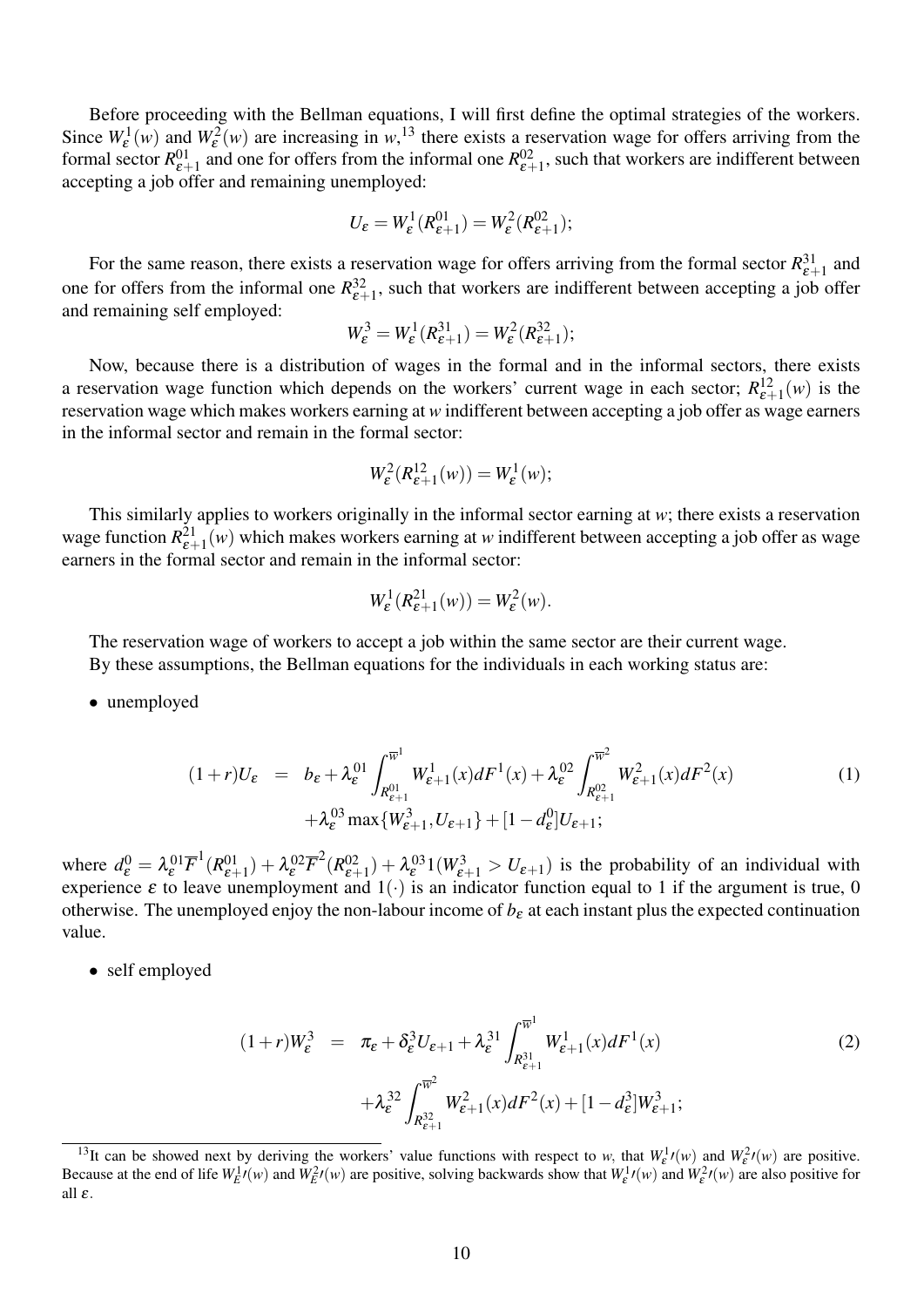where  $d_{\varepsilon}^3 = \delta_{\varepsilon}^3 + \lambda_{\varepsilon}^3{}^1\overline{F}^1(R_{\varepsilon+1}^{31}) + \lambda_{\varepsilon}^3{}^2\overline{F}^2(R_{\varepsilon+1}^{32})$  is the probability of separating from self employment, given experience ε. Conditional on having an offer from a firm in sector *i*, self employed workers with experience  $\varepsilon$  leave their jobs with probability  $\overline{F}^i(R^{3i}_{\varepsilon+1})$ . Self employed incomes vary deterministically with experience and, later in the estimation, will be also allowed to vary with sex and education.

In the formal sector, the flow value includes the worker's gross wage, *w*, the payments towards his severance account  $s \times w$  and the unemployment insurance  $(UI)$  in the case of layoff. For simplicity, I assume *U I* is paid upfront as compensation when the worker is laid off and does not depend on the worker's experience. While severance pay is financed by the firm, *UI* is funded by labour taxation by imposing a government budget constraint which I explain later in the estimation section.

• formal employee

$$
(1+r)W_{\varepsilon}^{1}(w) = w + \delta_{\varepsilon}^{1}(U_{\varepsilon+1} + UI + sw) + \lambda_{\varepsilon}^{11} \int_{w}^{\overline{w}^{1}} W_{\varepsilon+1}^{1}(x) dF^{1}(x)
$$
  
 
$$
+ \lambda_{\varepsilon}^{12} \int_{R_{\varepsilon+1}^{12}(w)}^{\overline{w}^{2}} W_{\varepsilon+1}^{2}(x) dF^{2}(x) + [1 - d_{\varepsilon}^{1}(w)]W_{\varepsilon+1}^{1}(w);
$$
 (3)

with  $d_{\varepsilon}^1(w) = \delta_{\varepsilon}^1 + \lambda_{\varepsilon}^1 \overline{F}^1(w) + \lambda_{\varepsilon}^1 \overline{F}^2(R_{\varepsilon+1}^1(w))$  being the probability of separating from a job as wage earner valued at *w*, in the formal sector.

• informal employee

$$
(1+r)W_{\varepsilon}^{2}(w) = w + \delta_{\varepsilon}^{2}U_{\varepsilon+1} + \lambda_{\varepsilon}^{22} \int_{w}^{\overline{w}^{2}} W_{\varepsilon+1}^{2}(x) dF^{2}(x)
$$
  
+  $\lambda_{\varepsilon}^{21} \int_{R_{\varepsilon+1}^{21}(w)}^{\overline{w}^{1}} W_{\varepsilon+1}^{1}(x) dF^{1}(x) + [1 - d_{\varepsilon}^{2}(w)]W_{\varepsilon+1}^{2}(w).$  (4)

with  $d_{\epsilon}^2(w) = \delta_{\epsilon}^2 + \lambda_{\epsilon}^2 I \overline{F}^1(R_{\epsilon+1}^2(w)) + \lambda_{\epsilon}^2 I \overline{F}^2(w)$  being the probability of separating from a job as wage earner valued at *w*, in the informal sector.

In the above equations, I assume that employers have enough monopsony power to force minimum wages paid in each sector such that  $W_{\varepsilon}^{i}(\omega_{\varepsilon}^{i})$  $\mathcal{L}_{\varepsilon}^{(l)} = U_{\varepsilon}$ . In particular, this condition is used for informal sector firms, which are not restricted by minimum wage laws. This will enable identification of non-labour income  $b_{\varepsilon}$ .

Equations (1) through (4) provide a set of recursive equations which can be solved by backward induction. At the end of working lifetime, I set  $U_{E+1} = W_{E+1}^i = 0$ , for  $i \in \{1, 2, 3\}$ . This is a normalisation which follows from model assumptions such as linear utility, time preference discount rate is equal to the interest rate and that retirement income results only from history of the individual in the labour market, i.e. which are already accounted for in the gross labour incomes. The last assumption is the reason why the instant value of a worker in any sector of employment needs to be gross income (*before* pension contribution but *after* income tax) instead of take-home pay.

#### 2.1 Employment Composition Over the Life Cycle

The measure of workers with experience  $\varepsilon$  is normalised to one, so that the proportion of individuals in each sector is *m i*  $\frac{i}{\varepsilon}$  and the fraction of unemployed  $u_{\varepsilon}$  (= 1 –  $m_{\varepsilon}^1 - m_{\varepsilon}^2 - m_{\varepsilon}^3$ ). Let  $M_{\varepsilon}^i(w) = m_{\varepsilon}^i G_{\varepsilon}^i$  $\mathcal{L}_{\varepsilon}^{i}(w)$  for  $i = 1, 2$  be the measure of workers in sector *i*, with experience  $\varepsilon$  which earn a current wage less than *w*. Then, define the life cycle evolution of employment in each sector *i*,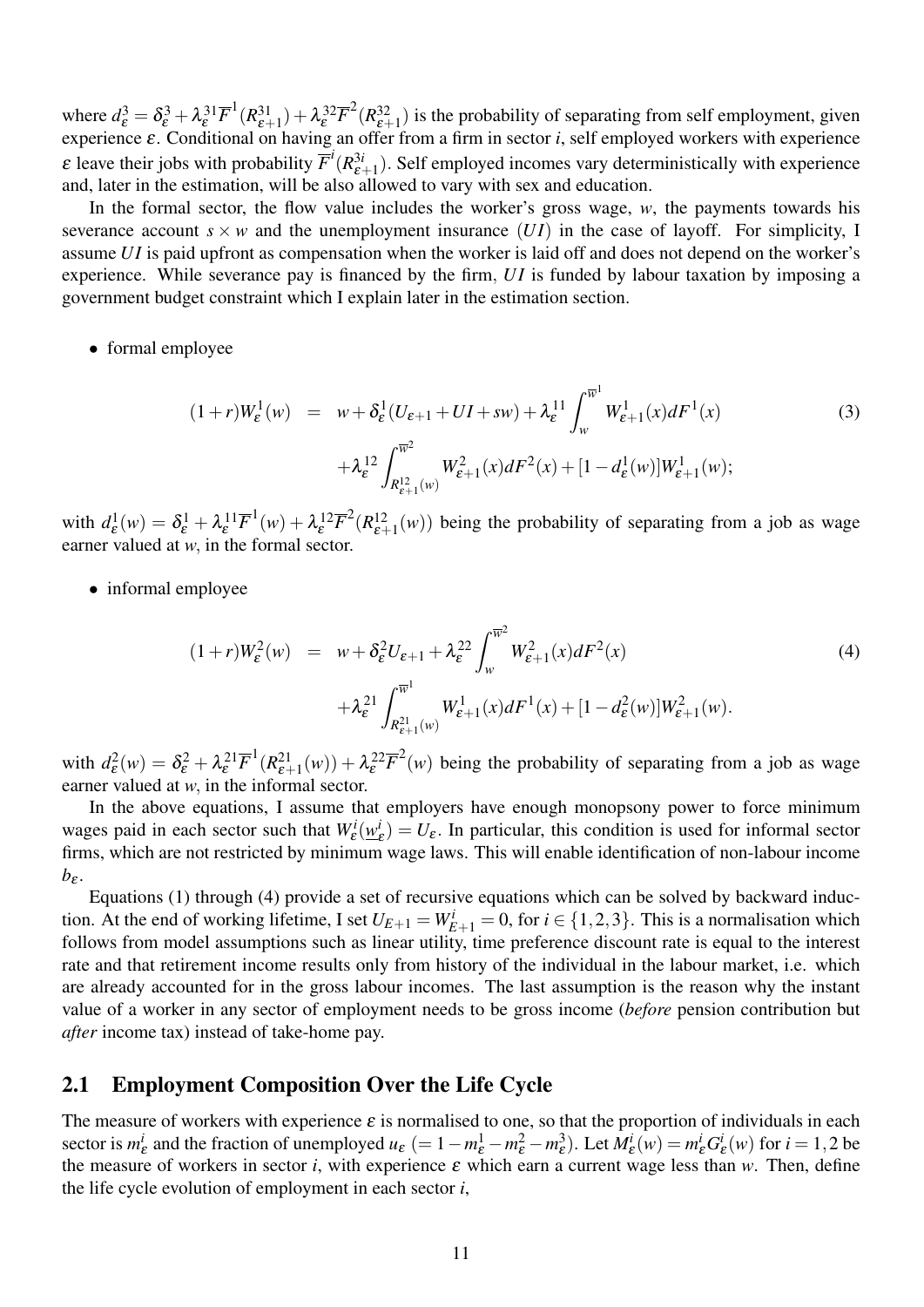• self employed

$$
m_{\varepsilon+1}^3 = [1 - d_{\varepsilon}^3]m_{\varepsilon}^3 + \lambda_{\varepsilon}^{03} u_{\varepsilon} 1(W_{\varepsilon+1}^3 > U_{\varepsilon+1});
$$
\n(5)

where  $d_{\varepsilon}^3 = \delta_{\varepsilon}^3 + \lambda_{\varepsilon}^3 \overline{F}^1(R_{\varepsilon+1}^{31}) + \lambda_{\varepsilon}^3 \overline{F}^2(R_{\varepsilon+1}^{32})$  is the probability that a worker with experience  $\varepsilon$  separates from self employment

The number of self employed with experience  $\varepsilon + 1$  is equal to the number of self employed with experience ε who did not move out of self employment *plus* the formerly unemployed who found atractive the opportunity of moving into self employment.

• formal employee

$$
M_{\varepsilon+1}^1(w) = [1 - d_{\varepsilon}^1(w)]M_{\varepsilon}^1(w) + \lambda_{\varepsilon}^{01} u_{\varepsilon} [F^1(w) - F^1(R_{\varepsilon+1}^{01})] + \lambda_{\varepsilon}^{21} \int_{\frac{w^2}{\varepsilon}}^{\overline{w}^2} [F^1(w) - F^1(R_{\varepsilon+1}^{21}(x))] dM_{\varepsilon}^2(x) + \lambda_{\varepsilon}^{31} m_{\varepsilon}^3 [F^1(w) - F^1(R_{\varepsilon+1}^{31})]1(w > R_{\varepsilon+1}^{31});
$$
 (6)

where  $d_{\varepsilon}^1(w) = \delta_{\varepsilon}^1 + \lambda_{\varepsilon}^{11} \overline{F}^1(w) + \lambda_{\varepsilon}^{12} \overline{F}^2(R_{\varepsilon+1}^{12}(w))$  is the probability of separating from a job as wage earner valued at *w*, in the formal sector.

• informal employee

$$
M_{\varepsilon+1}^2(w) = [1 - d_{\varepsilon}^2(w)]M_{\varepsilon}^2(w) + \lambda_{\varepsilon}^{02} u_{\varepsilon} [F^2(w) - F^2(R_{\varepsilon+1}^{02})] + \lambda_{\varepsilon}^{12} \int_{\frac{w^1}{\varepsilon}}^{\overline{w}^1} [F^2(w) - F^2(R_{\varepsilon+1}^{12}(x))] dM_{\varepsilon}^1(x) + \lambda_{\varepsilon}^{32} m_{\varepsilon}^3 [F^2(w) - F^2(R_{\varepsilon+1}^{32})]1(w > R_{\varepsilon+1}^{32}).
$$
\n(7)

where  $d_{\varepsilon}^2(w) = \delta_{\varepsilon}^2 + \lambda_{\varepsilon}^{21} \overline{F}^1(R_{\varepsilon+1}^{21}(w)) + \lambda_{\varepsilon}^{22} \overline{F}^2(w)$  is the probability of separating from a job as wage earner valued at *w*, in the informal sector.

That is, the total number of workers in state  $i (= 1, 2)$ , with experience  $\varepsilon + 1$ , is equal to the number of workers in state *i* a period earlier (i.e. with experience  $\varepsilon$ ) who did not move *plus* the number of formerly unemployed workers who found a job in state *i* (paying less than *w*) *plus* the formerly employed workers from other sectors of employment who accepted a wage up to *w*.

The equations above describe the law of motion of the measure of formal sector workers  $M_{\varepsilon}^1(w)$ , the measure of informal sector workers  $M_{\epsilon}^2(w)$ , the measure of self employed  $m_{\epsilon}^3$  and the measure of unemployed  $u_{\varepsilon}$  (= 1 –  $M_{\varepsilon}^1(\overline{w}) - M_{\varepsilon}^2(\overline{w}) - m_{\varepsilon}^3$ ).

#### 2.2 Firms and Equilibrium

In this model, firms are ex-ante heterogeneous and have a productivity *p* following Bontemps, Robin and Van den Berg (2000). They can be either formal or informal in terms of compliance with business, labour taxes and minimum wages. In the formal sector, the distribution function of *p* is Γ 1 (*p*) and in the informal sector  $\Gamma^2(p)$ , with possible different supports which I denote by  $[p^i, \overline{p}^i]$ .  $\Gamma^i(p)$  is continuous. The measure of firms is one,  $n_1$  is the proportion of formal firms hence  $n_2 = 1 - n_1$  is the proportion of informal firms, which is exogenous.<sup>14</sup>

<sup>&</sup>lt;sup>14</sup>I use the estimated proportion of formal firms  $(n_1)$  obtained in Meghir, Narita and Robin (2010) for similar sample of workers.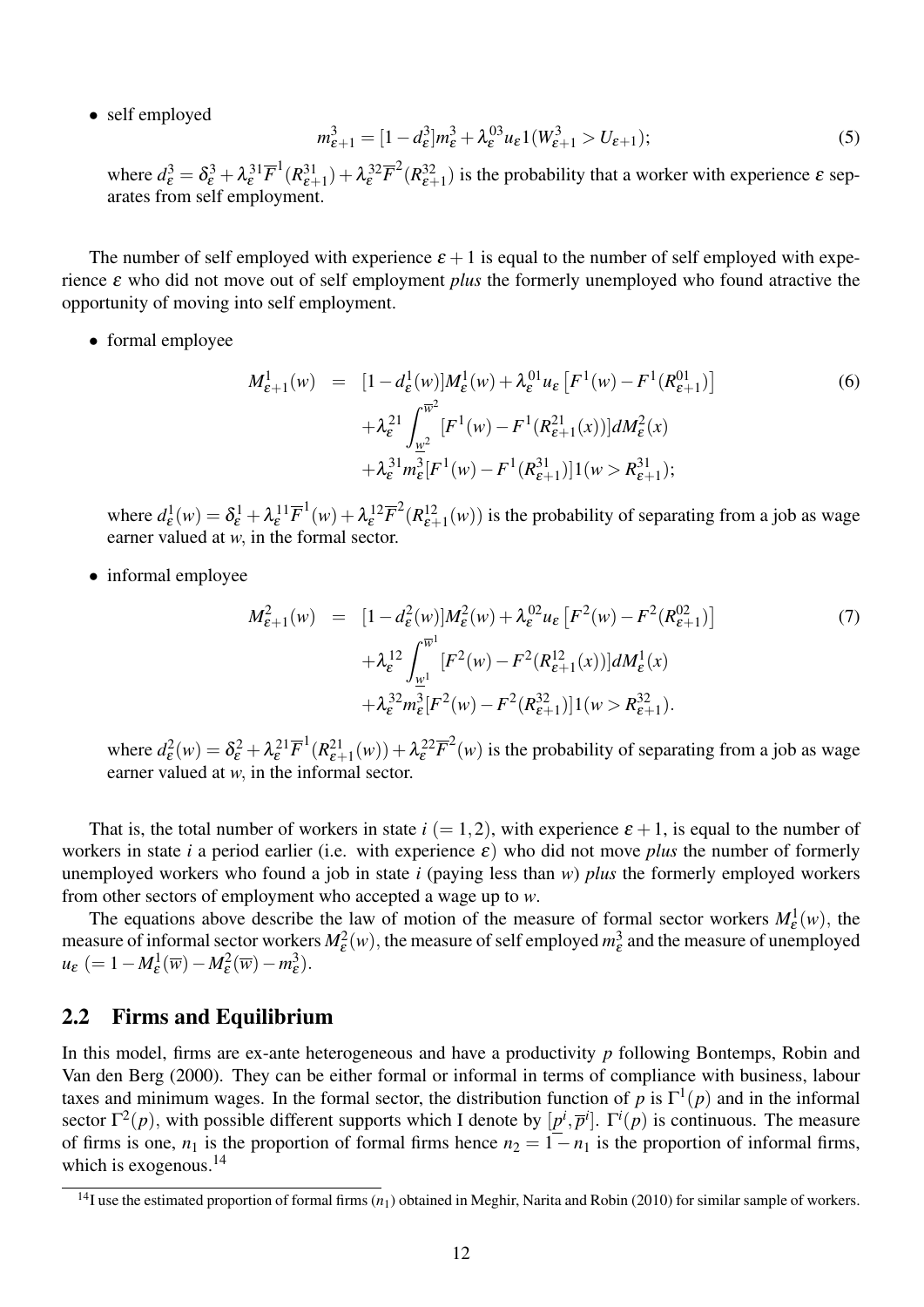I assume firms cannot assess the experience of the worker and that they pay equal wages, *w*, across different levels of experience.<sup>15</sup> Firms enter the market *as long as w is greater than at least one reservation wage*, i.e.  $w \ge \min\{R_1^{0i}\}$  $^{0i}_{1}, R^{0i}_{2}$  $\{R^{0i}_1, \ldots, R^{0i}_E\}$  in sector *i*. Otherwise, offering lower than  $\min\{R^{0i}_1\}$  $^{0i}_{1}, R^{0i}_{2}$  $R_E^{0i},...,R_E^{0i}$ } implies the firm attracts no workers.

In the formal sector, firms have to pay payroll taxes ( $\tau$ ), corporate taxes on profits ( $\sigma$ ) and severance payments in proportion to the current wage  $(s \times w)$  to workers who are laid off. These firms are also subject to minimum wage laws (*w*min). This adds an additional restriction on the wages offered in the formal sector and, more generally, it becomes  $w \ge \max\left\{w_{\min},\min\{R_1^{0i}\}\right\}$  $^{0i}_{1}, R^{0i}_{2}$  $\{2^i, ..., R_E^{0i}\}\}$  . Informal labour markets are monitored by the government authorities, whose role is to enforce tax and labour laws. Firms operating unofficially do not pay any form of taxes but are subject to a cost *C* equal to the probability of being caught by the labour authorities multiplied by a fine, which is here assumed fixed per worker.<sup>16</sup>

To keep the model as simple as possible only the steady-states are considered. Following Burdett and Mortensen (1998), the unemployed who receive acceptable offers become employed. Those already employed seek a better job (which delivers a higher value, *not necessarily a higher wage*) and take it when it is found. Hence, employers set wage policies to attract workers as well as to retain existing employees. The wage policy is assumed constant throughout the tenure of the match.<sup>17</sup>

In steady-state, profit equals the measure of employed workers per firm multiplied by the profit per worker. Because firms cannot assess workers' experience, their profits are a weighted average of their profits at different levels of experience using the density of potential experience  $\gamma_{\varepsilon}$ .

Given  $F^1(w)$  and  $F^2(w)$ , the steady state profit of a firm with productivity p in the formal sector is

$$
\pi_1(p, w) = (1 - \sigma) \sum_{\varepsilon} [p - (1 + \tau + \delta_{\varepsilon}^1 s) w] \ell_{\varepsilon}^1(w) \gamma_{\varepsilon};
$$
\n(8)

In the informal sector, the steady state profit of a similar firm is

$$
\pi_2(p, w) = [p - w - C] \sum_{\varepsilon} \ell_{\varepsilon}^2(w) \gamma_{\varepsilon};
$$
\n(9)

where  $\ell^i_i$  $\mathcal{L}_{\varepsilon}(w)$  is the measure of workers per firm (firm size) which is expected given the workers' reservation wage strategies and that wages offered by other firms follow the distribution *F i* .

Using the law of motion in (6) and (7), the measure of workers with experience  $\varepsilon$  earning at *w* in sector 1 and 2 are, respectively,  $dM_{\varepsilon}^1(w)$  and  $dM_{\varepsilon}^2(w)$ . I assume firms offer only *one* wage and that all firms post wages such that  $n_1 dF^1(w)$  is the measure of formal firms and  $n_2 dF^2(w)$  the measure of informal firms offering a wage equal to *w*. Hence, the labour force size of firms paying at *w* in each sector are:

$$
\begin{array}{rcl} \ell_{\varepsilon}^{1}(w) & = & \frac{1}{n_{1}} \frac{dM_{\varepsilon}^{1}(w)}{dF^{1}(w)}; \\ \ell_{\varepsilon}^{1}(w) & = & \frac{1}{n_{2}} \frac{dM_{\varepsilon}^{2}(w)}{dF^{2}(w)}. \end{array}
$$

Firms in each sector, given *p*, then choose a monopsonistic wage *w* to maximise their steady state profit  $\pi_i(p,w)$ , which takes into account that workers are welfare maximizers and that all other firms offer wages that are distributed according to  $F^i$ . Moreover, a firm with productivity  $p$  in the informal sector does not offer a wage greater than  $p - C$ , otherwise profits would be negative. In the formal sector, however, due to expected firing costs which vary by work experience, it could be that firms in that sector make negative

<sup>&</sup>lt;sup>15</sup>A suggestion for future research is to allow for offered wages to vary by work experience.

 $16$ This cost parameter will be estimated using data on number of inspections per firm and the value of fines due to lack of workers' registration. Because available data on inspections varies per region and not by type of firm (according to size or productivity) and because fines of that type are fixed per worker, the estimate of the cost of informality will be fixed per worker. Meghir, Narita and Robin (2010), use the model to recover the cost of informality and allow it to vary with firm size.

<sup>&</sup>lt;sup>17</sup>Burdett and Coles (2003) extend Burdett and Mortensen (1998) to allow for wage-tenure contracts.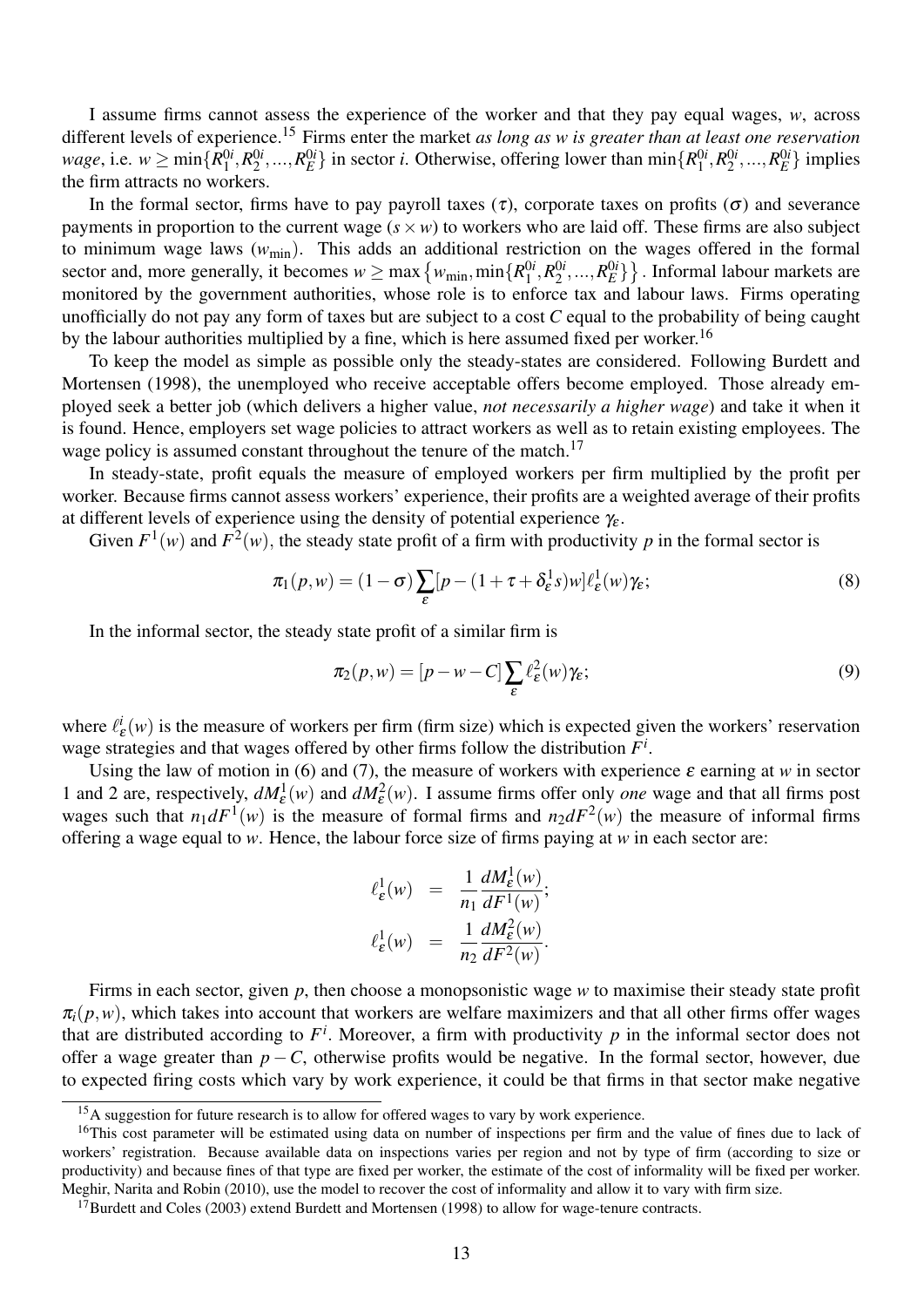profits (per worker) for hiring *some* workers, i.e. by offering a wage above  $p/(1+\tau+\delta_{\epsilon}^1 s)$ . For example, this may happen when size  $(\ell_{\varepsilon}^1(w))$  is small and the job destruction probability  $(\delta_{\varepsilon}^1)$  is high. In compensation, by offering such a wage, firms attract many more workers at other levels of experience which are likely to become employed ( $\ell_{\varepsilon}^{1}(w)$  high) and to remain employed ( $\delta_{\varepsilon}^{1}$  is small).

Now, I proceed with the definition of market equilibrium. The equilibrium concept used here follows that in Bontemps, Robin and Van den Berg (2000). Equilibrium in the labour market is characterised by the workers' reservation wages  $(R_{\varepsilon}^{01}, R_{\varepsilon}^{02}, R_{\varepsilon}^{31}, R_{\varepsilon}^{32}, R_{\varepsilon}^{12}(w), R_{\varepsilon}^{21}(w)$ , the condition for entry into self employment  $(W_{\varepsilon}^3 > U_{\varepsilon})$ , the measure of workers by state over the life cycle  $(M_{\varepsilon}^1(w), M_{\varepsilon}^2(w), m_{\varepsilon}^3)$ , and by the distribution of wage offers  $(F^1(w), F^2(w))$  such that

- 1. Using equations (1)-(4),  $R_{\varepsilon}^{0i}$  solve  $W_{\varepsilon}^{i}(R_{\varepsilon}^{0i}) = U_{\varepsilon}$ ,  $R_{\varepsilon}^{3i}$  solve  $W_{\varepsilon}^{i}(R_{\varepsilon}^{3i}) = W_{\varepsilon}^{3}$ ,  $R_{\varepsilon}^{ij}$  $\frac{ij}{\varepsilon}(w)$  solve  $W^j_{\varepsilon}$  $\epsilon^{ij} (R^{ij}_{\varepsilon})$  $\mathcal{L}^{ij}_{\mathcal{E}}(w)) =$  $W_{\varepsilon}^{i}(w)$  (i,j=1,2), given the distributions of wage offers  $F^{1}(w)$  and  $F^{2}(w)$
- 2. The measure of workers  $M_{\varepsilon}^1(w), M_{\varepsilon}^2(w)$  and  $m_{\varepsilon}^3$  are consistent with dynamics of employment in each state (equations (5) through (7)) given the distributions of wage offers  $F^1(w)$  and  $F^2(w)$  and the worker reservation wages;
- 3. Each type *p* firm chooses a wage policy  $K^i(p)$  in the set  $\Omega^i(p)$  which maximises its steady-state profits given that other firms draw wage offers from  $F^i(w)$  and workers' reservation wage strategies

Denote by Ω*<sup>i</sup>* (*p*) the set from which firms by type in each sector *i* select their profit maximizing wages.

$$
\Omega^1(p) = \left\{ w; \max \left\{ p/(1+\tau+\delta_1^1s),...,p/(1+\tau+\delta_E^1s) \right\} \geq w \geq \max \left\{ w_{\min}, \min \{ R_1^{01}, R_2^{01},..., R_E^{01} \} \right\} \right\};
$$

and

$$
\Omega^{2}(p) = \{ w; p - C \ge w \ge \min\{R_{1}^{02}, R_{2}^{02}, ..., R_{E}^{02}\} \}.
$$

Thus the optimal wage paid by a firm of productivity *p* is

$$
K^{1}(p) = \arg \max_{w \in \Omega^{1}(p)} \{ \pi_{1}(p, w) | F^{1}(w), F^{2}(w) \};
$$
  

$$
K^{2}(p) = \arg \max_{w \in \Omega^{2}(p)} \{ \pi_{2}(p, w) | F^{1}(w), F^{2}(w) \}.
$$

where  $\pi_i(p, w)$  is defined by the functions (8) and (9).

The proof of equilibrium is analogous to the one in Bontemps, Robin and Van den Berg (2000). Only one wage can be profit maximising for a firm of a given type. This follows from the fact that there is a continuous distribution of firms' types. Also, observe that in equilibrium  $p = K^{i-1}(w)$  and because  $K^{i}(p)$ is increasing in  $p$ , it follows that the distribution of chosen wages by the firm is equal to the productivity distribution  $F^i(w) = \Gamma^i(p)$ .<sup>18</sup>

The distribution of productivities  $\Gamma^{i}(p)$  is thus the key determinant of the offers distribution. It allows solving for the remaining objects of the model. The next step is to show how equilibrium wages are solved for. Assume  $\Gamma^i(p)$  is known, by the envelope theorem

$$
\frac{d\pi_1(p,w)}{dp} = \frac{\partial \pi_1(p,w)}{\partial p}|_{w=K^1(p)} = (1-\sigma)\sum_{\varepsilon} \ell_{\varepsilon}^1(K^1(p))\gamma_{\varepsilon};
$$

$$
\frac{d\pi_2(p,w)}{dp} = \frac{\partial \pi_2(p,w)}{\partial p}|_{w=K^2(p)} = \sum_{\varepsilon} \ell_{\varepsilon}^2(K^2(p))\gamma_{\varepsilon}.
$$

<sup>&</sup>lt;sup>18</sup>Using the second order condition of the firms' problem, wage policies conditional on employer productivity must be increasing functions of the productivity parameter.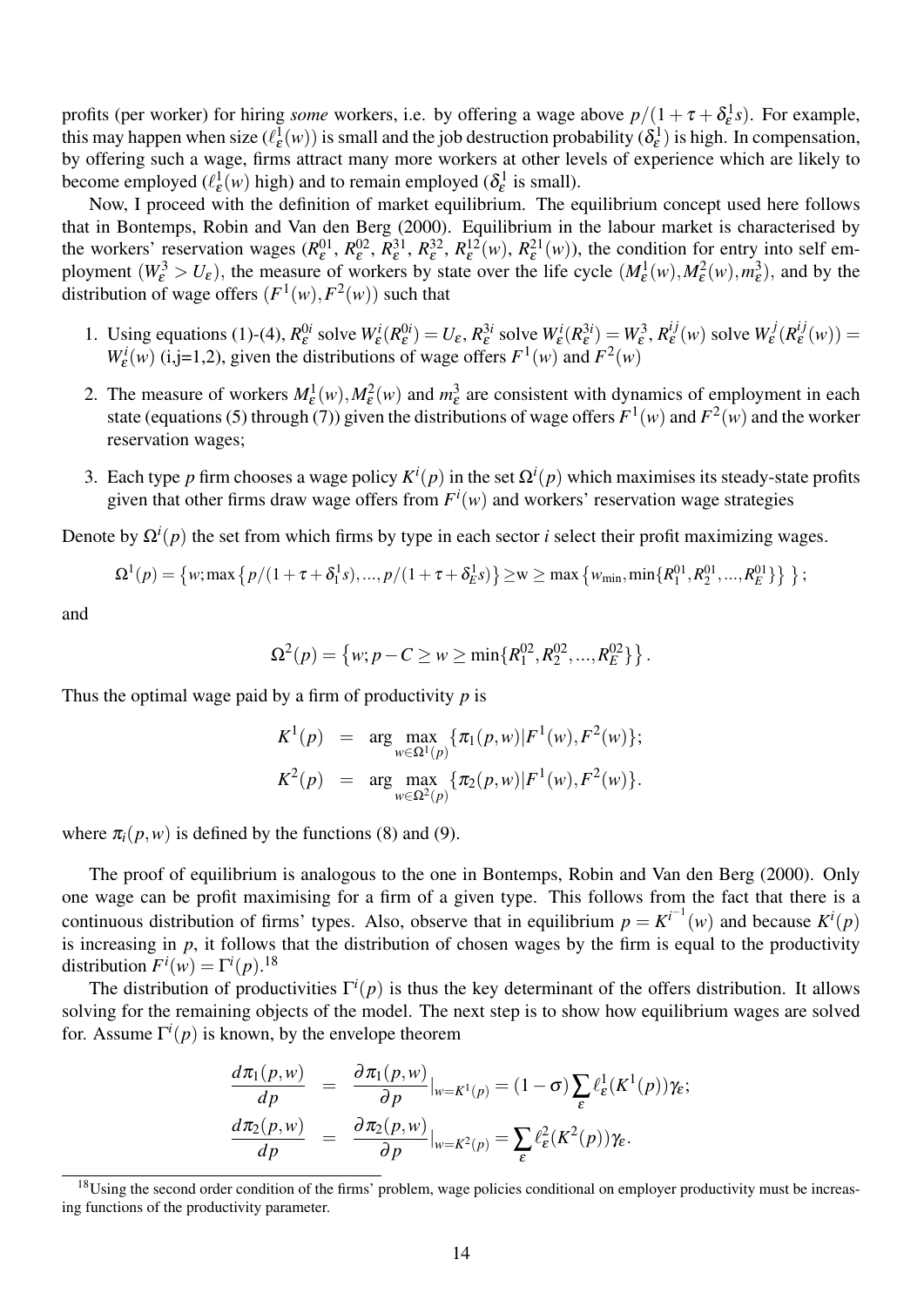which imply

$$
\pi_1(p) = \pi_1(\underline{p}) + (1 - \sigma) \int_{\underline{p}}^p \sum_{\varepsilon} \ell_{\varepsilon}^1(K^1(x)) \gamma_{\varepsilon} dx; \tag{10}
$$

$$
\pi_2(p) = \pi_2(\underline{p}) + \int_{\underline{p}}^p \sum_{\varepsilon} \ell_{\varepsilon}^2(K^2(x)) \gamma_{\varepsilon} dx.
$$
\n(11)

By equating (8) to (10), equilibrium wages in the formal sector by productivity are given by

$$
K_1(p) = p \frac{\sum_{\varepsilon} \ell_{\varepsilon}^1(K^1(p)) \gamma_{\varepsilon}}{\sum_{\varepsilon} (1 + \tau + \delta_{\varepsilon}^1 s) \ell_{\varepsilon}^1(K^1(p)) \gamma_{\varepsilon}} - \frac{1}{\sum_{\varepsilon} (1 + \tau + \delta_{\varepsilon}^1 s) \ell_{\varepsilon}^1(K^1(p)) \gamma_{\varepsilon}} \left( \frac{1}{(1 - \sigma)} \pi_1(\underline{p}^1) + \int_{\underline{p}}^p \sum_{\varepsilon} \ell_{\varepsilon}^1(K^1(x)) \gamma_{\varepsilon} dx \right);
$$

and, by equating (9) to (11), it follows the equilibrium wages in the informal sector

$$
K_2(p) = p - C - \frac{1}{\sum_{\varepsilon} \ell_{\varepsilon}^2 (K^2(p)) \gamma_{\varepsilon}} \left( \pi_2(\underline{p}^2) + \int_{\underline{p}}^p \sum_{\varepsilon} \ell_{\varepsilon}^2 (K^2(x)) \gamma_{\varepsilon} dx \right).
$$

Because  $p^i$  defines the level of productivity below which firms in each sector are inactive,  $\pi_1(p^1)$  =  $\pi_2(p^2) = 0.$ 

The above equations show that wages in equilibrium are a fraction of workers' productivity. Taxes on the formal sector firms and penalty cost for operating informally tend to reduce wages. Labour market frictions faced by all workers who search for a job with a firm (including the self employed) determine the extent to which firms can exploit their monopsony power. It is possible to show that more frictions (lower probability of getting a job with a firm) increase the terms  $\pi_1(p)/\sum_{\varepsilon} (1 + \tau + \delta_{\varepsilon}^1 s) \ell_{\varepsilon}^1(K^1(p)) \gamma_{\varepsilon}$  and  $\pi_2(p)/\sum_{\varepsilon} \ell_{\varepsilon}^2(K^2(p))\gamma_{\varepsilon}$  which appear on the right hand side of equilibrium wage equations. Consequently, reducing wages in relation to firms' productivity. It is also possible to show that when there is no on the job search  $(\lambda_{\varepsilon}^{ij} = 0; i = 1, 2, 3$  *and*  $j = 1, 2)$  labour force sizes are constant. Firms in this case do not attract more workers by offering higher wages. Thus, they will set wages at the lowest level to attract at least some workers, for example a wage in  $\{R_1^{02}\}$  $^{02}_{1}$ ,  $R^{02}_{2}$  $\{0.2^0, \ldots, R_E^{02}\}\$  which does not exceed *p* − *C* in sector 2. This is the extreme case in which firms enjoy maximum monopsony power, also known as the Diamond (1971)'s solution.

One case of particular interest in this paper is how self employment affects wages in the formal and informal sector. The above analysis shows that if the self employed receive offers from firms in the formal and informal sectors (i.e. if  $\lambda_{\varepsilon}^{31} > 0$  and  $\lambda_{\varepsilon}^{32} > 0$ ), the extent of these offers and their willingness to take a job as wage earners affect labour force size, hence wages in both sectors.

### 3 The Labour Force Data

The main source of data consists of a panel of individuals sampled by the labour force survey of Brazil, *Pesquisa Mensal de Emprego* (PME). PME was designed and conducted by the National Statistics Bureau to follow individuals in the six largest metropolitan regions of Brazil. It has similar structure as that of the CPS (Current Population Survey). Individuals are interviewed during four consecutive months, then for another four consecutive months one year after their entry into the sample. The sample period I use starts on January 2002 and runs until December 2007.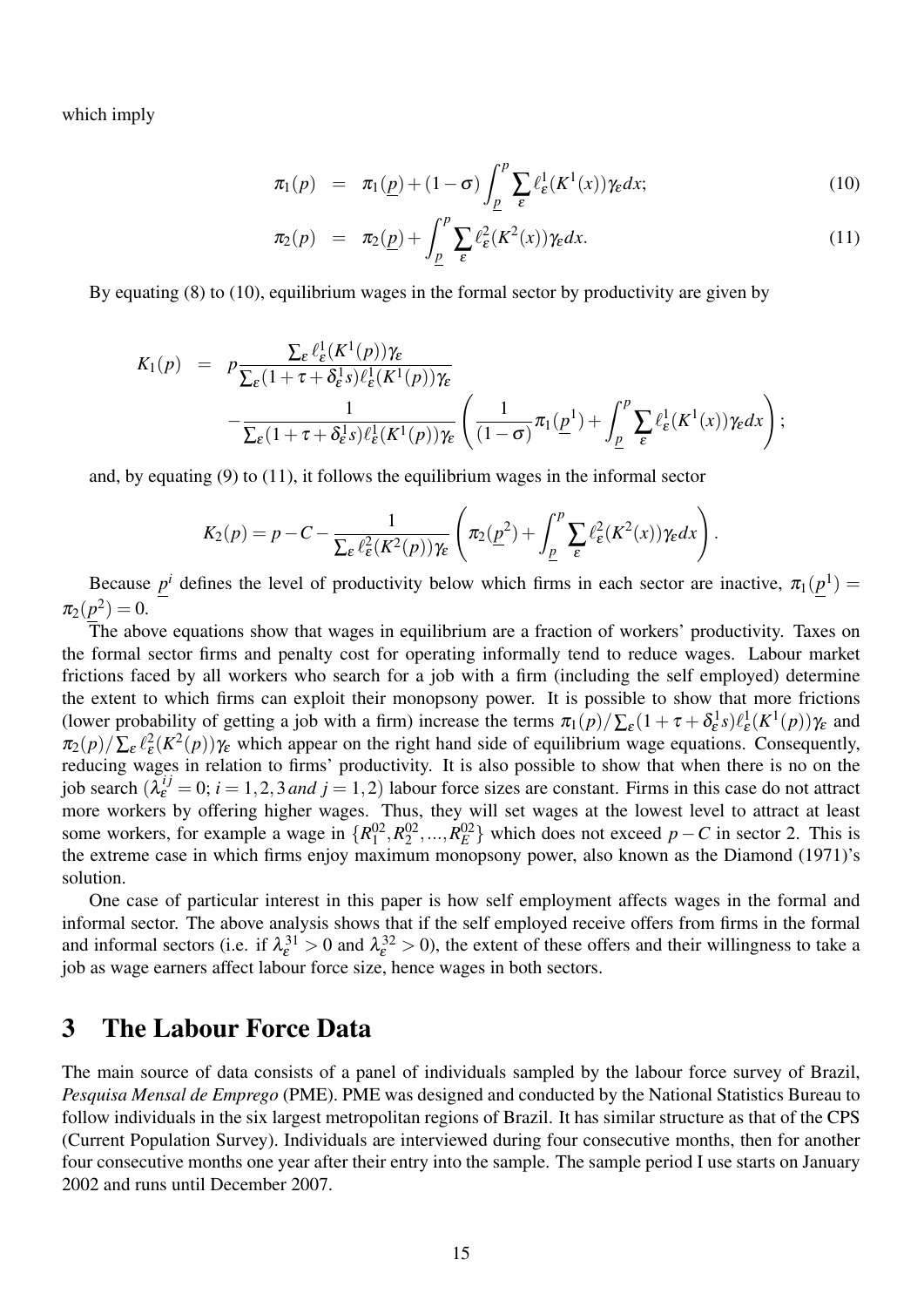This paper uses a sample of 700,686 individuals, aged 16 to 65, who are found to be either unemployed, self employed or working as an employee (registered or unregistered). The definition of formal workers in this paper is whether the worker's current job is registered with the Ministry of Labour.<sup>19 20</sup>

In this paper, I follow individuals over two periods. I locate them in their first interview and then follow them for a month. During the period of analysis, which is a month, the possible transitions can be job-to-job, unemployment-to-job or job-unemployment, where the job can be as self employed, as an employee in the formal or as an employee in the informal sector.<sup>21</sup> At the date of the first interview, I observe the worker's employment status, the wage earned or the income of self employment. From the following month, I use the worker's employment status to construct the transition indicators. What allows identification of transitions within sector (i.e. formal to formal and informal to informal) is the survey question about length of job spell.<sup>22</sup>

To account for observed workers' heterogeneity, I assume markets can be segmented by sex and education. I separate the sample by sex and three groups of education and I estimate the model for each of those six markets.<sup>23</sup> I divide the education categories into up to and including 9 years of schooling, 10 and 11 years of schooling, and 12 or more years of schooling. Within each subgroup of workers by sex and education, work experience varies. Potential work experience is computed as age minus years of education minus 7 (which is the statutory age of entry in school in Brazil for the cohorts used in this study). Then, this variable is categorised as follows: 0-5, 6-10, 11-15, 16-20, 21-29, 30-39, and 40 and above years.

A complete description of the stock of workers per employment status and of the transition data by education and experience group is summarised in Tables 7 to 9 in the Appendix. I have pooled some work experience groups just for the results to fit in these particular tables, however estimates below are obtained for each of the above mentioned seven groups. All the transitions are per month and data is pooled across all months of PME between 01/2002 and 12/2007. In particular these tables show averages, by subsample, of the proportion of unemployed workers who move from unemployment to job  $(D_{\varepsilon}^{0,j})$  $e^{i,j}_{\varepsilon}$ ;  $j = 1, 2, 3$ ), the proportion of formal employees who move to unemployment, to another job in the same sector or to the informal sector  $(D_{\varepsilon}^{1j})$  $\mathcal{L}_{\varepsilon}^{1j}$ ;  $j = 0, 1, 2$ ), similar ones for employees initially in the informal sector  $(D_{\varepsilon}^{2j})$  $\mathcal{E}^{2J}$ ;  $j = 0, 1, 2$ ) and the proportion of self employed who become unemployed, formal or informal wage earners  $(D_{\varepsilon}^{3j})$  $b_{\varepsilon}^{3j}$ ;  $j = 0, 1, 2$ ). Notice that these tables report the transitions from a formal or an informal job with firms to self employment, however because these are the least important mobilities among wage earners, I ignore these transitions in the model.

Now, I describe how labour incomes are treated in this study. In Brazil, there is a federal minimum wage, which should be the minimum paid to all formal employees, that is, workers in other sectors of employment (informal employment with a firm and self employment) may earn less than the legal minimum. The average legal minimum wage over the sample period is of 300 Reais per month.<sup>24</sup> Workers under a formal contract found to earn less than the minimum wage were taken out from sample (11% of formal workers). This is likely to be due to misreporting error and I similarly discard the 5% lowest wages out of remaining sample (self employed + informal wage earners), thus excluding mostly the zero-income earners and the part-time jobs<sup>25</sup>. I also trim the very top wages (1% highest of all sample). The lowest 5% and the top 1% of incomes are chosen within sex and education groups, but are constant across experience groups. In doing

<sup>&</sup>lt;sup>19</sup>A registered worker is entitled to protection by the Employment laws, while an unregistered worker is not.

 $^{20}$ The selection of workers from age 16 instead of older is to obtain a balanced sample of workers by potential work experience. Notice that by doing so, when I later separate the sample by education group, all groups will have workers with experience starting from one, which would not otherwise be the case if I had selected workers from age 23 for example.

 $^{21}$ I do not use the entire sixteen-months window of PME to minimise attrition. As I will show, even within a month, there is significant turnover in the Brazilian data.

 $22$ This question is only available in PME after year 2002.

 $23$ This is the approach used in Van den Berg and Ridder (1998) for example.

<sup>&</sup>lt;sup>24</sup>All monetary values are expressed in Brazilian currency (Real) of 06/2008 [1 US\$ = 1.83 Brazilian Real].

 $^{25}$ In the sample of self employed plus informal wage earners earning less than the 5th percentile, 50% are part-time workers and 37% are zero-wage earners.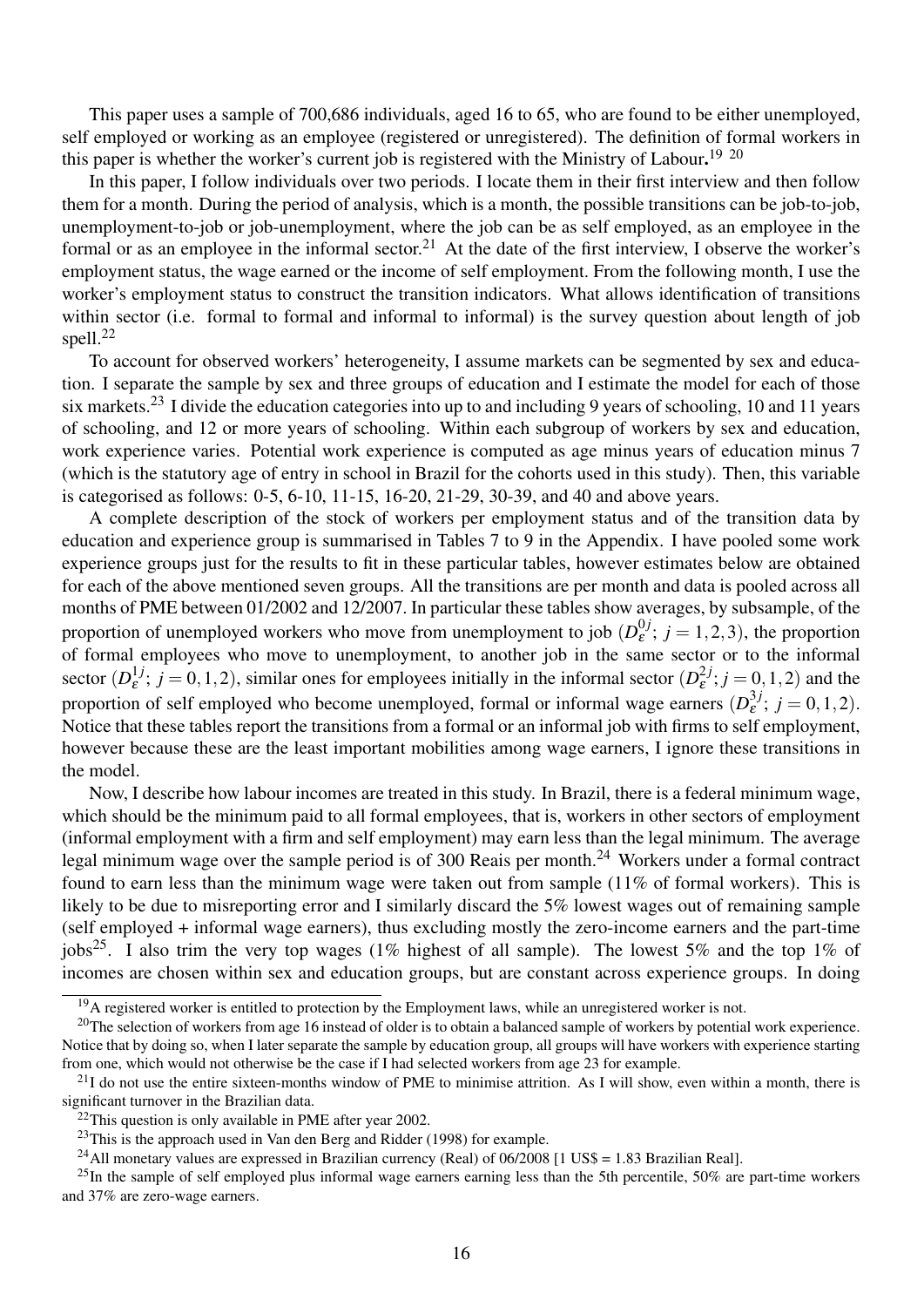so, I allow for the lowest and the top wages to reflect the relative position of males by education and females by education group in the market. However, within each of these markets, I assume that the lowest and the top wages are independent of work experience. In the model, I do however estimate equilibrium wage distributions which will vary with workers' experience, thus, average wages are allowed in the model to vary with workers' experience. Finally, PME survey reports the gross wages and the gross income of the self employed.

### 4 Estimation Details

In this section, I present the methodology used to estimate the model. In a model with various sectors of employment such as this, maximum likelihood methods seem quite intractable. To keep estimation as simple and transparent as possible, transition probabilities in this paper are estimated using method of moments.

The basic settings are defined to represent the Brazilian economy during the sample period 01/2002- 12/2007. The unit of time is month, the time preference discount rate *r* is equal to the monthly interest rate, which is around 0.5%. Formal firms incur in payroll taxes  $(\tau)$  which is equal to 20%, corporate taxes on profits ( $\sigma$ ) equal to 23%, severance payments (*s*) equal to 8.5% and a minimum wage  $w_{\text{min}}$ , about 300 Reais per month. Informal firms incur in cost *C* which is given by the probability of being caught by the labour authorities (Φ) *times* the fine cost, which is fixed per worker (equal to one *w*min in practice). I estimate Φ using data on number of inspections over total formal firms, multiplied by  $n_1/n_2$ , to obtain the probability of inspection in informal firms.<sup>26</sup>

I start with an assumption on the distributions of wage offers  $F^1(w)$  and  $F^2(w)$ . I assume these are Pareto distributions with parameters  $\alpha^{i}$  (*for*  $i = 1, 2$ ) chosen on a discrete grid. The last step of the estimation is to obtain  $\alpha^i$  by solution of a minimum distance procedure. The minimum and maximum support points of  $F^1(w)$  and  $F^2(w)$  are obtained from data.

For every combination of  $\alpha^{i}$  ( $i = 1, 2$ ), I solve for the value functions and transition probabilities backwards. At the end of the workers' lifetime, the assumption  $U_{E+1} = W_{E+1}^i = 0$  implies  $d_E^i(W_E^i) = \delta_E^i$  and

$$
W_E^1(w) = \frac{w(1 + \delta_E^1 \times s) + \delta_E^1 U I}{(1+r)};
$$
  
\n
$$
W_E^2(w) = \frac{w}{(1+r)};
$$
  
\n
$$
W_E^3 = \frac{\pi_E}{(1+r)}.
$$

Comparing the values of working between sectors allows obtaining the reservation wages a period before the end of life. These are  $R_E^{12}(w)$ ,  $R_E^{21}(w)$ ,  $R_E^{01}$ ,  $R_E^{02}$ ,  $R_E^{31}$  and  $R_E^{32}$ .

Above, unemployment insurance *UI* is obtained by imposing a government budget constraint. About 8.5% of receipts from labour taxes (payroll) fund *U I*. Hence I compute the implied *U I* using the government budget constraint

$$
8.5\%\tau\sum_{\varepsilon}\gamma_{\varepsilon}^{1}\int_{\underline{w}_{1}}^{\overline{w}_{1}}xd\widetilde{G}_{\varepsilon}^{1}(x)=UI\times\sum_{\varepsilon}\gamma_{\varepsilon}^{1}\delta_{\varepsilon}^{1}.
$$

with  $\gamma_{\varepsilon}^1$  equal to the empirical distribution of experience in the formal sector and  $\widetilde{G}_{\varepsilon}^1(w)$  is the cross section distribution of wages by experience in the formal sector.

This enables calculation of  $\lambda_E^{ij}$  $_{E}^{ij},\ \lambda _{E}^{3j}$  $E_E^{3j}$ ,  $\lambda_E^{03}$  (*for i*, *j* = 1,2) and *b<sub>E</sub>*. The value functions throughout the individuals' working lifetime are solved by iterating equations (2) through (4) backwards. *Simultaneously*,

<sup>&</sup>lt;sup>26</sup>As defined earlier  $n_1$  is the proportion of formal firms in the market, so  $n_2 = 1 - n_1$ . I use the estimate  $n_1$  obtained in Meghir, Narita, and Robin (2010) for samples of similar workers. Data on inspections is from the Ministry of Labour of Brazil for the years of 2002, 2004 and 2006.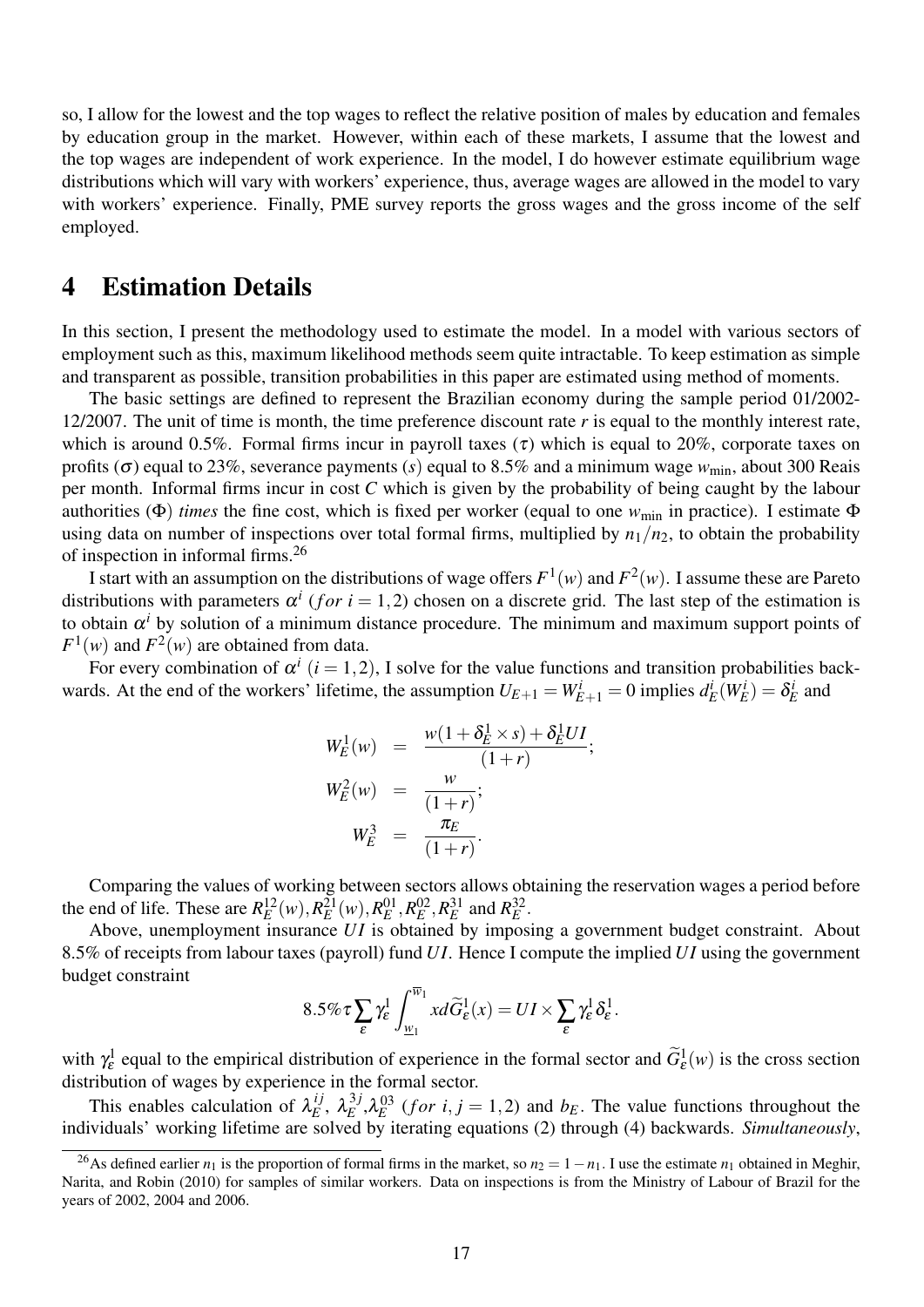for each work experience, I calculate  $\lambda_{\varepsilon}^{ij}$  $\hat{\mathcal{L}}_{\varepsilon}^{ij}$ ,  $\lambda_{\varepsilon}^{3j}$  $\mathcal{R}^{(3)}_{\varepsilon}$ ,  $\mathcal{R}^{(2)}_{\varepsilon}$ (*w*),  $\mathcal{R}^{(2)}_{\varepsilon}$  (*w*),  $\mathcal{R}^{(01)}_{\varepsilon}$ ,  $\mathcal{R}^{(02)}_{\varepsilon}$ ,  $\mathcal{R}^{(2)}_{\varepsilon}$ ,  $\mathcal{R}^{(32)}_{\varepsilon}$  and  $b_{\varepsilon}$ . The later is the value of leisure which is recovered from the model by setting  $W_{\varepsilon}^2(\underline{w}_{\varepsilon}^2)$  $\mathcal{L}_{\varepsilon}^{2}$  =  $U_{\varepsilon}$  for all  $\varepsilon$ , as assumed earlier. I equate  $(1)$  to  $(4)$  to obtain

$$
b_{\varepsilon} = (1+r)\underline{W}_{\varepsilon}^{2} - \lambda_{\varepsilon}^{01} \int_{R_{\varepsilon+1}^{01}}^{\overline{w}^{1}} W_{\varepsilon+1}^{1}(x) dF^{1}(x) - \lambda_{\varepsilon}^{02} \int_{R_{\varepsilon+1}^{02}}^{\overline{w}^{2}} W_{\varepsilon+1}^{2}(x) dF^{2}(x)
$$

$$
- \lambda_{\varepsilon}^{03} \max \{ W_{\varepsilon+1}^{3}, \underline{W}_{\varepsilon+1}^{2} \} - [1 - d_{\varepsilon}^{0}] \underline{W}_{\varepsilon+1}^{2}.
$$

 $\text{with } d_{\varepsilon}^0 = \lambda_{\varepsilon}^{01} \overline{F}^1 (R_{\varepsilon+1}^{01}) + \lambda_{\varepsilon}^{02} \overline{F}^2 (R_{\varepsilon+1}^{02}) + \lambda_{\varepsilon}^{03} 1 (W_{\varepsilon+1}^3 > U_{\varepsilon+1}).$ Below I show how the transition probabilities are recovered.

From the labour force survey, I use the proportion of unemployed workers who move from unemployment to job  $(D_{\varepsilon}^{0,j})$  $\epsilon^{0j}$ ;  $j = 1, 2, 3$ ), the proportion of formal employees who move to unemployment, to another job in the same sector or to the informal sector  $(D_{\varepsilon}^{1j})$  $\epsilon^{1}$ ;  $j = 0, 1, 2$ , similar ones for employees initially in the informal sector  $(D_{\varepsilon}^{2j})$  $\epsilon^{2j}$ ;  $j = 0, 1, 2$ ) and the proportion of self employed who become unemployed, formal or informal wage earners  $(D_{\varepsilon}^{3j}; j = 0, 1, 2)$ . ε

The transition parameters of the model are chosen to match transitions observed in data, such that for  $i = 1, 2, 3$ , the job destruction rates are

$$
\delta^i_{\varepsilon}=D^{i0}_{\varepsilon};
$$

and the arrival rates to unemployed are

$$
\lambda_{\varepsilon}^{01} \overline{F}^{1}(R_{\varepsilon+1}^{01}) = D_{\varepsilon}^{01};
$$
\n
$$
\lambda_{\varepsilon}^{02} \overline{F}^{2}(R_{\varepsilon+1}^{02}) = D_{\varepsilon}^{02};
$$
\n
$$
\lambda_{\varepsilon}^{03} 1(W_{\varepsilon+1}^{3}) > U_{\varepsilon+1}) = D_{\varepsilon}^{03}.
$$

Now, the probabilities of transition across sectors of employment depend on the current worker's wage *w*. In particular, for  $i, j = 1, 2$  the transition rates from sector *i* to *j* at wage *w* are  $\lambda_{\varepsilon}^{ij} \overline{F}^j(w)$ . To match with the average transition from data  $D_{\varepsilon}^{ij}$  $e^{i,j}$ , we need to integrate the model probabilities of transition across wages (*w*) using the equilibrium distribution of wages in sector *j*. Let  $\tilde{G}_{\varepsilon}^{j}(w)$  be the proportion of employees earning less than *w* in sector *j* from data

$$
\int \lambda_{\varepsilon}^{ij} \overline{F}^j(x) d\widetilde{G}_{\varepsilon}^j(x) = D_{\varepsilon}^{ij}
$$
\n
$$
\Rightarrow \lambda_{\varepsilon}^{ij} = \frac{D_{\varepsilon}^{ij}}{\int \overline{F}^j(x) d\widetilde{G}_{\varepsilon}^j(x)},
$$

From self employment ( $i = 3$ ), given that the value of the self employed is deterministic,  $W_{\varepsilon}^3$ , the estimated probability of transition to become a wage earner in sector *j* is

$$
\lambda_{\varepsilon}^{3j} = \frac{D_{\varepsilon}^{3j}}{\overline{F}^{j}(R_{\varepsilon+1}^{3j})}; \quad j = 1, 2.
$$

In addition, to obtain plausible estimates for the above transition rates across sectors of employment  $\lambda_i^{ij}$ , i.e. which implies that the total job separation probability,  $d_k^i$ , is in the interval [0, 1] for  $i = 1, 2, 3$ , I assume  $\mathbf{e}_\varepsilon^i$ , is in the interval [0, 1] for  $i = 1, 2, 3$ , I assume that each rate must be less than  $1 - \delta^i_s$  $\sum_{\varepsilon}^{i}$  for workers in sector *i* and less than 1 for the unemployed. This is imposed using the following constraints (for  $j = 1,2$ )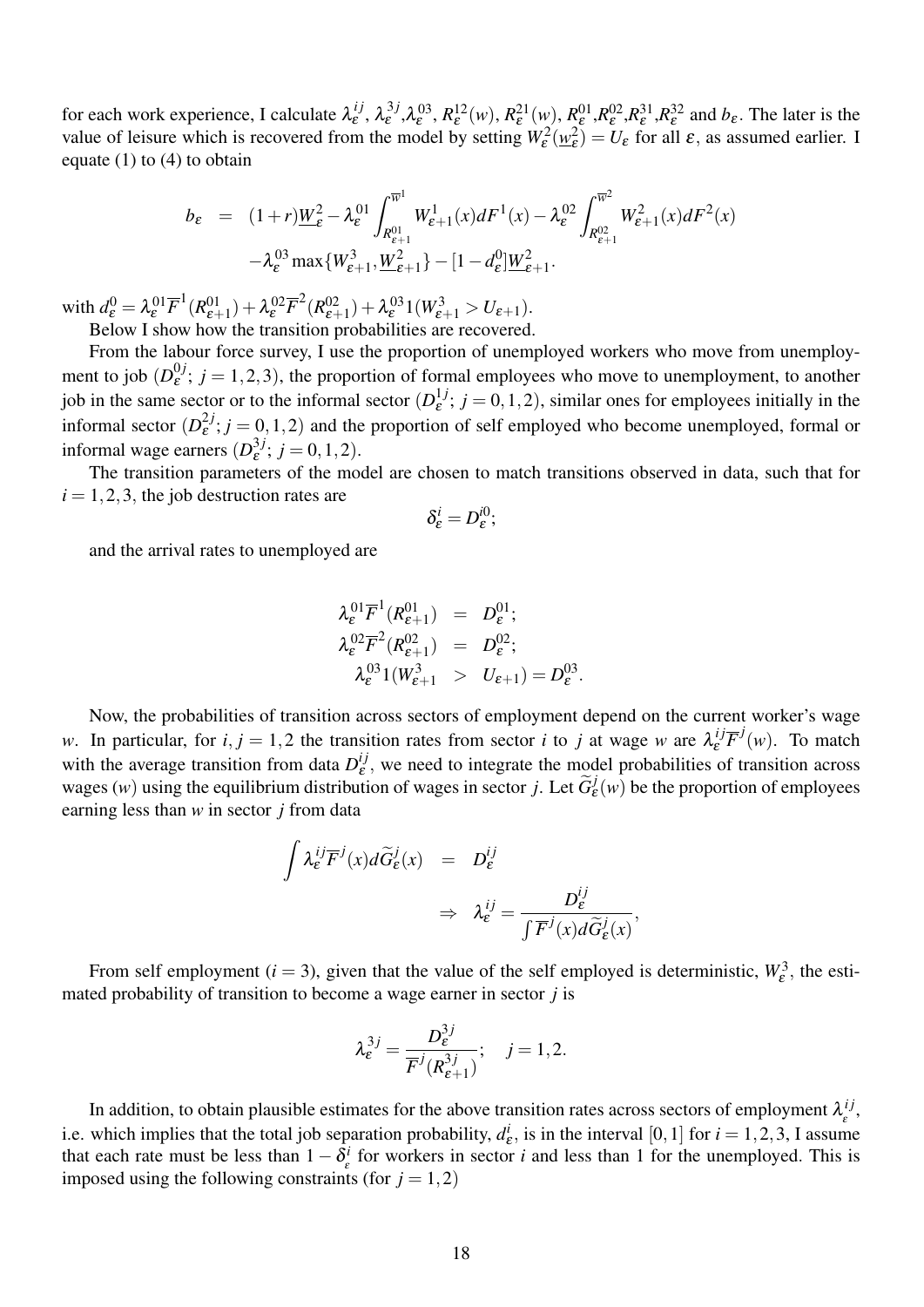$$
\lambda_{\varepsilon}^{ij} = \min \left\{ 1 - \delta_{\varepsilon}^{i}, \frac{D_{\varepsilon}^{ij}}{\int \overline{F}^{j}(x) d\widetilde{G}_{\varepsilon}^{j}(x)} \right\};
$$
\n
$$
\lambda_{\varepsilon}^{3j} = \min \left\{ 1 - \delta_{\varepsilon}^{3}, \frac{D_{\varepsilon}^{3j}}{\overline{F}^{j}(R_{\varepsilon+1}^{3j})} \right\};
$$
\n
$$
\lambda_{\varepsilon}^{03} = \min \left\{ 1, \frac{D_{\varepsilon}^{03}}{1(W_{\varepsilon+1}^{3} > U_{\varepsilon+1})} \right\};
$$
\n
$$
\lambda_{\varepsilon}^{0j} = \min \left\{ 1, \frac{D_{\varepsilon}^{0j}}{\overline{F}^{j}(R_{\varepsilon+1}^{0j})} \right\}.
$$
\n(12)

Equations (5) through (7) describe the evolution of the measure of self employed, formal employee and informal employee with potential experience  $\varepsilon$ . Given  $F^1(w)$  and  $F^2(w)$ , the estimates of transition probabilities and the initial conditions  $[M_1^1(w), M_1^2(w), m_1^3]$  $1<sub>1</sub>$ , the model composition of workers over the life cycle,  $M_{\varepsilon}^1(w)$ ,  $M_{\varepsilon}^2(w)$  and  $m_{\varepsilon}^3$ , are solved recursively. From data, I construct for the individuals with the minimum level of experience the stock of workers in each sector  $(\widetilde{m}^l)$ <br>farmed  $(\widetilde{C}^l(\cdot))$  and in the informal sector  $(\widetilde{C}^l(\cdot))$  to simply initial  $\binom{n}{1}$  and the distribution of wages in the formal  $(\widetilde{G}_1^1(w))$  and in the informal sector  $(\widetilde{G}_1^2(w))$  to give the initial conditions, i.e.  $M_1^1(w) = \widetilde{m}_1^1 \widetilde{G}_1^1(w)$ ,<br> $M_2^2(w) = \widetilde{m}_2^2 \widetilde{G}_2^2(w)$  and  $w_2^3 = \widetilde{m}_3^3$ . Thus, its<br>matrix the model co  $M_1^2(w) = \widetilde{m}_1^2 \widetilde{G}_1^2(w)$  and  $m_1^3 = \widetilde{m}_1^3$ <br>levels of experience is solved for  $1<sup>3</sup>$ . Thus, iteratively, the model composition of the workforce at all other levels of experience is solved for.

The main result is that the model equilibrium distributions of wages accepted by workers is *G i*  $\frac{d}{\varepsilon}(w) =$  $M_{\mathcal{E}}^i(w)/M_{\mathcal{E}}^i(\overline{w}_{\mathcal{E}}^i)$  $\mathcal{E}^i_{\varepsilon}$ ). The right hand side are functions of  $F^1(w)$  and  $F^2(w)$ , which are not showed analytically due to their complexity. *These establish the relationship between the equilibrium accepted wage distributions and the wage offers distributions.*

*I* repeat the process until now for other values of  $\alpha^{i}$  (i.e. other  $F^{1}(w)$  and  $F^{2}(w)$ ).

Given the relationship between *G i*  $\mathcal{L}^i(\mathcal{W})$ , and  $F^1(\mathcal{W})$  and  $F^2(\mathcal{W})$ , the solution of  $F^1(\mathcal{W})$  and  $F^2(\mathcal{W})$  is obtained by *minimum distance*. It consists of finding the pair  $(\alpha^1,\alpha^2)$  so that the model distribution of accepted wages best approximates the cross section distribution of wages. In practice, I will search on a discrete grid of  $\alpha^1$  and  $\alpha^2$  which minimises

$$
\sum_i \sum_\varepsilon \sum_w (G_\varepsilon^i(w) - \widetilde{G}_\varepsilon^i(w))^2
$$

across 600 months of experience, formal and informal sectors, and for 100 levels of wages chosen on a discrete grid.

I use normal kernel estimates for the wage densities  $\hat{g}_k^i$  $e^i(\theta)$  by sex, education and experience group. These are the densities of earned wages at the date of the first interview. Then, I numerically integrate these densities to obtain the empirical c.d.f.'s  $\widetilde{G}_{\varepsilon}^{i}(w)$ .

Now, I proceed with details on the estimation of the firms' productivities and profits in the steady state. I estimate the weights  $\gamma_{\varepsilon}$  using the distribution of experience in the data.

Using (8) and (9), the firms' first order condition in each sector delivers the productivities in each sector

$$
p_1 = K_1^{-1}(w) = w \frac{\sum_{\varepsilon} (1 + \tau + \delta_{\varepsilon}^1 s) \ell_{\varepsilon}^1(w) \gamma_{\varepsilon}}{\sum_{\varepsilon} \ell_{\varepsilon}^1(w) \gamma_{\varepsilon}} + \frac{\sum_{\varepsilon} (1 + \tau + \delta_{\varepsilon}^1 s) \ell_{\varepsilon}^1(w) \gamma_{\varepsilon}}{\sum_{\varepsilon} \ell_{\varepsilon}^1(w) \gamma_{\varepsilon}};
$$
  

$$
p_2 = K_2^{-1}(w) = w + C + \frac{\sum_{\varepsilon} \ell_{\varepsilon}^2(w) \gamma_{\varepsilon}}{\sum_{\varepsilon} \ell_{\varepsilon}^2(w) \gamma_{\varepsilon}}.
$$

where  $\ell^i_i$  $\frac{i}{\varepsilon}(w) = \frac{1}{n_i}$ *dM<sup>i</sup>* ε (*w*)  $\frac{dM_{\varepsilon}(w)}{dF^i(w)}$  denotes labour force size and  $\ell_i$  $\frac{d}{dx}$  $\ell(w)$  is obtained from the numerical derivative of labour force size with respect to wages.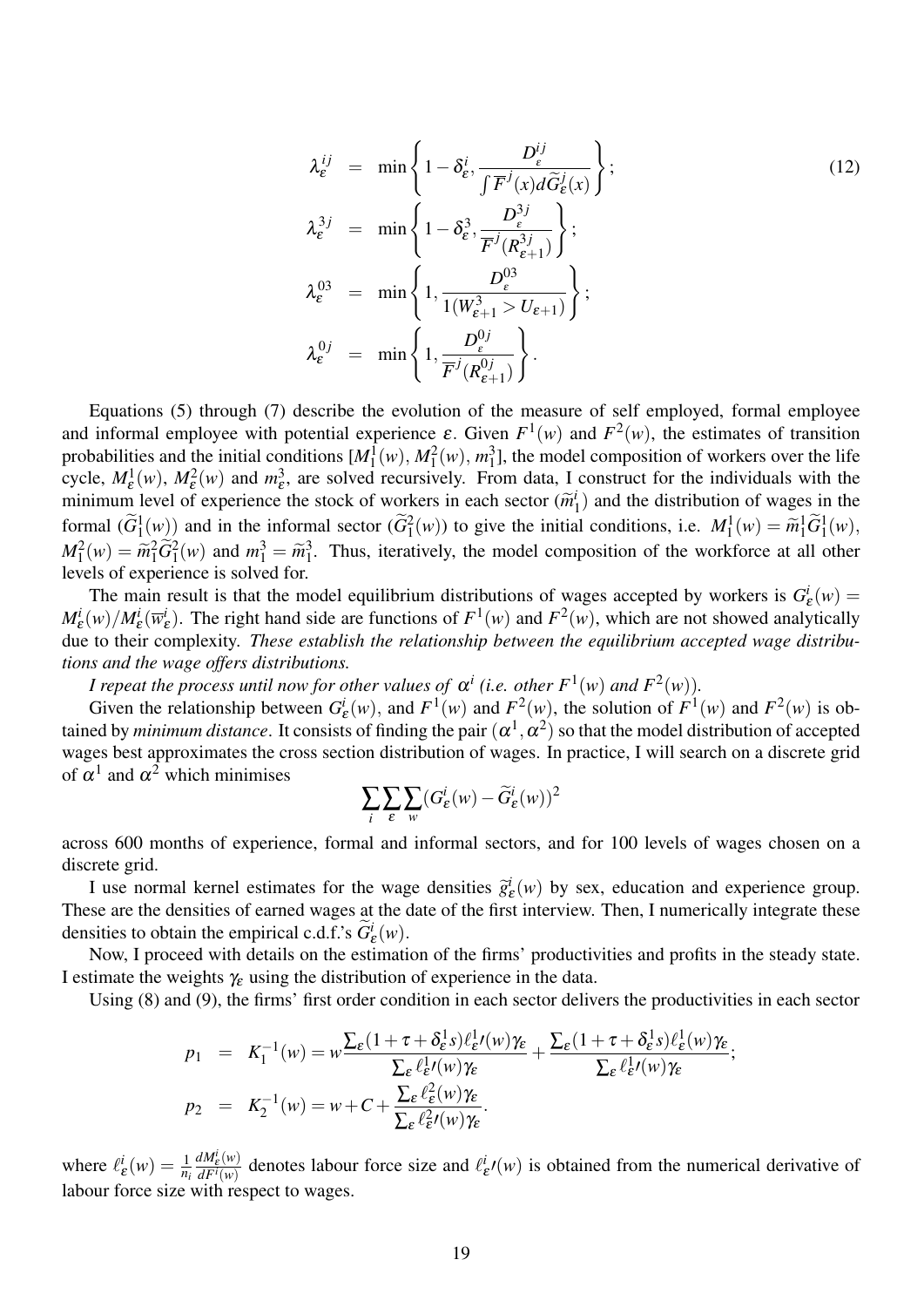Having estimated the productivities, the profit functions in the formal and in the informal sector follow from equations (8) and (9).

In the above estimations, the unit of time is month. The values, measures of workforce, mobility parameters and equilibrium accepted wage distributions are calculated for every month of work experience until the 600th month (or 50 years). The choice of month instead of year is to minimise attrition problems. In order to reduce the cost of computing the transition probabilities and workforce measures, I constrained the transitions and cross section distributions from data to vary only across intervals of experience. I split 1-600 into seven intervals [1-72, 73-120, 121-181, 182-240, 241-360, 361-480 and 481-600 months].

Finally, I take into account workers' observed heterogeneity by assuming that markets can be segmented by sex and education. I separate the sample by sex and three groups of education and I estimate the model for each of those six markets.

### 5 Estimation Results

This section presents the main results of the estimated model, which are the underlying parameters used to construct the value functions and the composition of the workforce over the life cycle. I start with the wage offers distribution in the formal and in the informal sector. I assumed earlier that these distributions are Pareto with parameters which are estimated using *minimum distance*. The estimated Pareto parameters by sector - formal  $(\alpha^1)$  and informal  $(\alpha^2)$  - and by sample of individuals according to sex and education are, respectively, 1.6 and 2.9 for males with low education, 1.4 and 2.8 for males with medium education, and 0.7 and 1.5 for males with high education. For females, 2.4 and 1.7 for those with low education, 1.8 and 1.9 for those with medium education, and 1.2 and 1.5 for those with high education.

Figures 9 through 14 in the Appendix report, by sex and education groups, estimates of the model transition probabilities across sectors of employment and unemployment. The horizontal axis is potential work experience in years. Job destruction rates  $(\delta_{\varepsilon}^{i})$  $\zeta_{\varepsilon}^{i}$ ) are decreasing functions of the worker's experience. While these do not differ much between males and females, they tend to be higher for low education than for high education workers. Only for high education males in the formal sector and self employed, it shows a U-shape form, i.e. it tends to increase with experience when they get older.

The re-employment rates ( $\lambda_{\epsilon}^{01}$  and  $\lambda_{\epsilon}^{02}$ ) with a firm (formal or informal) initially increases with work experience but then decreases when experience gets high. As for the probability of entry into self employment  $(\lambda_{\varepsilon}^{03})$ , except for high education females, it behaves as an increasing function of work experience for all other sample groups. The curve is steeper for males with low education, but flatter for females regardless of education level. The finding for males seem consistent with Lucas' and Evans and Jovanovic's framework in which the high education individuals find more easily opportunities to self employment. On the contrary, for the vast majority of self employed males, those with low education, work experience clearly plays a larger role.

Transitions within the formal sector  $(\lambda_{\varepsilon}^{11})$  decrease with work experience for low education males but increases for medium and high education ones. The same holds for females, except for the medium education ones, for which this probability is decreasing with experience. Mobility within the informal sector  $(\lambda_{\epsilon}^{22})$ exhibits a U-inverted shape with experience for low and high education groups and is flat or increasing with experience for medium education ones.

The mobility rates from being an informal wage earner or self employed to a job in the formal sector, i.e.  $\lambda_{\varepsilon}^{21}$  and  $\lambda_{\varepsilon}^{31}$  are very low in general, except for workers with medium and high education, who seem to get more easily a job with a formal firm. In contrast, the  $\lambda_{\varepsilon}^{12}$  and  $\lambda_{\varepsilon}^{32}$  estimates are much larger in general and for some levels of experience it has reached the constraints (12) I imposed on the estimates of the mobility rates. These results confirm that admission into an informal sector job is almost always possible and workers do not always go because the value offered in that sector is lower then their current value in the formal sector or as self employed.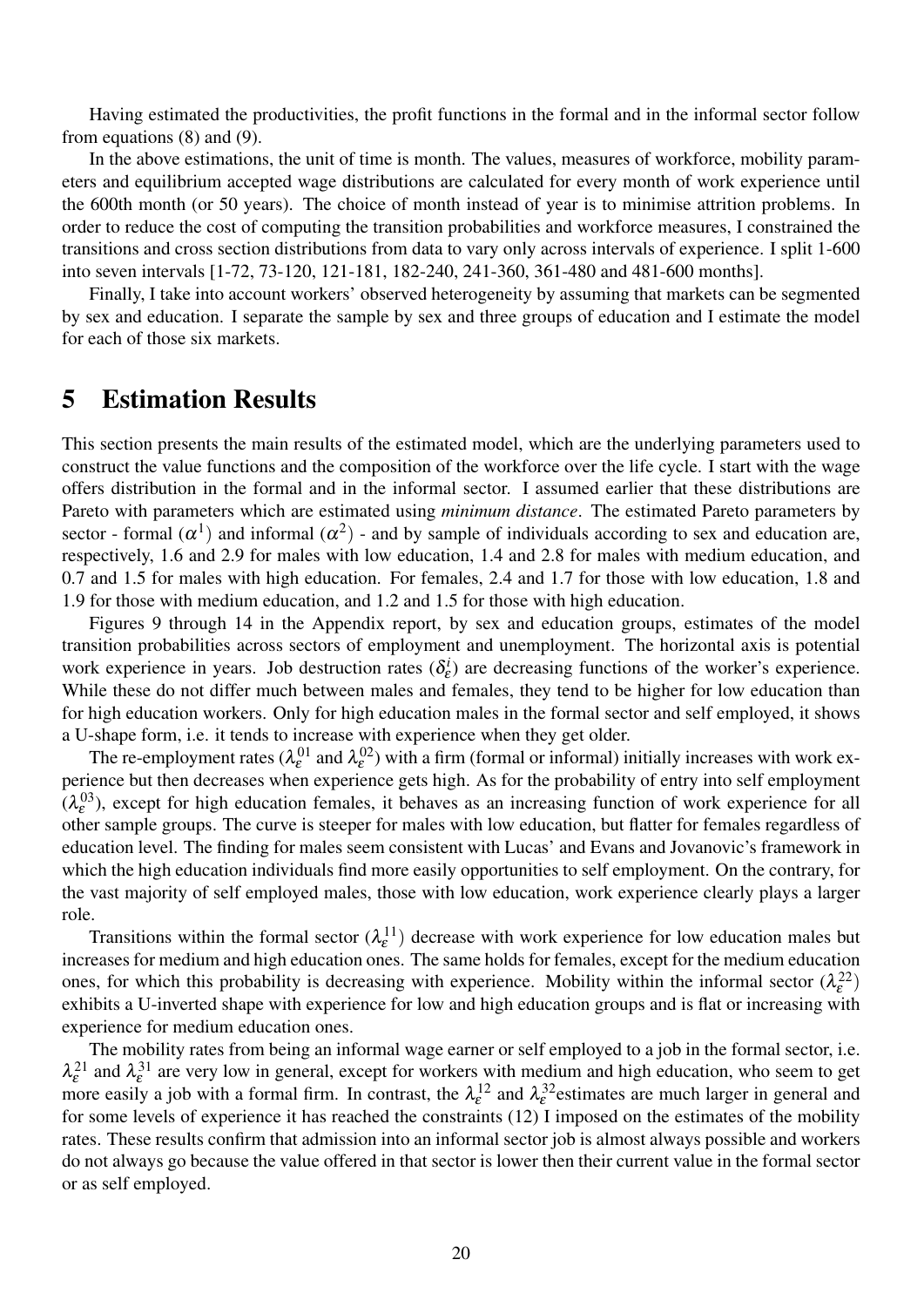Now, I turn to the main results of this paper. In the Appendix, Figures 3 through 8 depict the composition of the workforce over life cycle, by sex and education groups. The figures on the left are the empirical proportion of workers in each employment status and the figures on the right are the ones predicted using the model counterparts which are described in the equations (5)-(7).

A comparison of the empirical and the predicted proportions of workers in each category of employment indicates that the model is able to reproduce similar patterns observed in data. It shows that formal employment increases with experience for younger workers then decrease for older workers. It shows that informal employment decreases with work experience for workers with 0-9 years of schooling and that it is somehow U-shaped for workers in the 10-11 and 12+ education groups. The model also matches the observed pattern for unemployment across all sample groups. Finally, it reproduces well the increasing fraction of workers under self employment. Self employment increases with experience suggesting the need to learn about good projects to undertake as self employed. The fraction of self employment is larger for low education females than for low education males, as the results for groups of education 0-9 and 10-11 years show. In contrast, the self employment rate is superior for high education males than for high education females. These findings suggest that education plays a larger role in determining self employment among males. This could be related to the activities in which self employed males work which seem to demand relatively more education<sup>27</sup> than would be required in activities in which self employed females work. In addition, it could reflect the fact that low education females have more children and, as a result, they tend to choose self employment in order to have more work flexibility than they would otherwise obtain by working for a firm.

The model composition of workers by sector of employment and also by value if the job is in the formal or in the informal sector are functions of the model earnings distribution in the formal  $G_{\varepsilon}^1(w)$  and in the informal sector  $G_{\varepsilon}^2(w)$ . That those distributions fit well the empirical wage distributions is what guarantees an approximate solution for the offers distribution. Table 10 in Appendix shows, for males with low education, how well the earnings distribution obtained from the model fits the empirical wage distributions in the formal and in the informal sector. Because it would take a lot of space displaying the results for all years of experience, I show them only when experience is equal to 5, 10, 20, and 30 years. The model fits reasonably well the observed mean wages in the formal and in the informal sector. This is due to the quadratic form of the criterion function in the minimum distance procedure I use. The model, however, predicts higher standard deviation of log wages than the empirical ones. In general low wages tend to be underestimated while high wages overestimated. The fit of the 25th percentile and median wages are better in the formal rather than in the informal sector.

The estimates of the value of leisure,  $b_{\varepsilon}$ , are on average much lower than the minimum wage in the informal sector (95 Reais). The average of non-labour time is -964, -1635 and -8312 Reais for males with education 0-9, 10-11 and 12 or more years, respectively. While for females, these averages by the same education groups are -231, -455 and -3820 Reais. The fact that on average individuals value leisure negatively is due to outside opportunities while unemployed being much higher than while in an informal sector job. Although it has not been displayed, by experience, the value of leisure is U-shaped. It starts positive, then decreases until mid-experience, then it increases until becoming positive again in the last years of individuals' working lifetime. The value of leisure at end of life is close to the minimum wage in the informal sector, due to the fact that at the end of life, workers face similar opportunities either working informally or unemployed.

Finally, Figure 2 plots the equilibrium wages (take-home pay) by productivity in the formal and in the informal sector. At the top, I have truncated the plots at the 99th percentile of (gross) wage distributions in each sector. Interestingly, this figure reveals that the informal sector has to pay more than a formal sector job with the same productivity. This is consistent with a compensating wage differentials view as more non-wage benefits tend to be provided in the formal sector, where workers are entitled to benefits by law. At the same time, because top wages are relatively more predominant in the formal sector, this implies higher average wages (even *after tax*) in this sector, which is compatible with what is found in data.

 $27$ or anything strongly correlated with it, such as individual ability.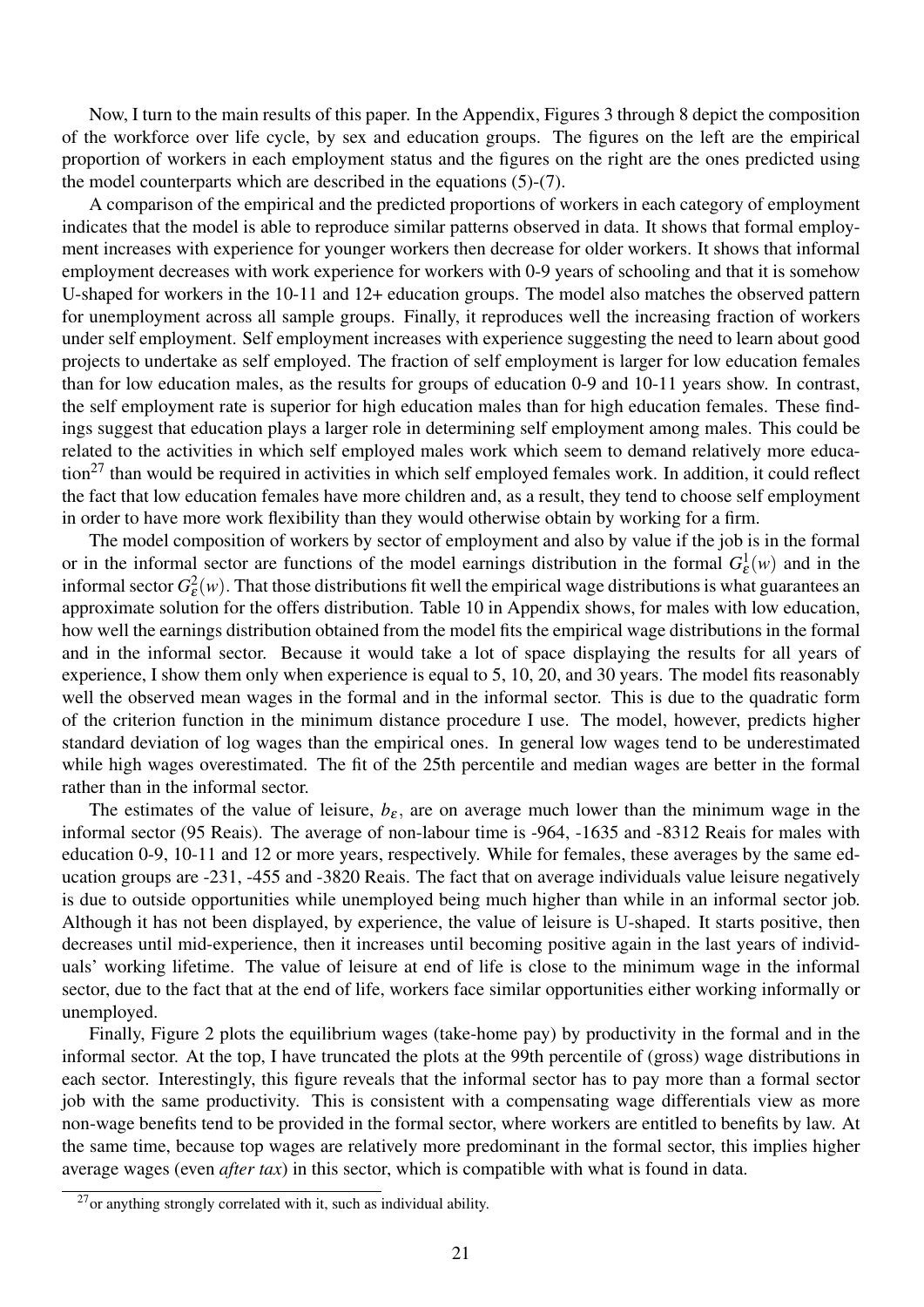FIGURE 2 *Wages by Productivity, Low education Males*



A last interesting aspect of this figure, also similarly found in Meghir, Narita and Robin (2010), is that very high productivity firms have a very high monopsony power (productivity is at least ten times larger than paid wages). Furthermore, formal sector firms enjoy relatively more monopsony power than informal sector firms.<sup>28</sup> Again, firms in the informal sector need to pay more to attract workers as they need to compensate them at least for lack of mandatory benefits.

### 6 Counterfactual Simulations

#### 6.1 Labour Market Policies: Equilibrium Effects on Informality and Welfare

In the interest of promoting welfare and lowering wage inequality, should informal sector firms be shut down? In this section, I use the estimates obtained for low education males to examine the impact of policies towards decreasing informality. I focus on the low education group because self employment and informality are particularly important among these individuals. Inspections of labour is one type of policy which has been important in Brazil since 1996. Labour inspections may close firms down, or impose a penalty fee which does not imply that they leave the market. I look at these two different possibilities.<sup>29</sup>

In all simulations of this section, I keep the government revenue constant by adjusting the corporation tax paid by formal firms. Table 5 shows results of a simulation which decreases to zero the probability of job offers from informal sector firms. As expected, aggregate unemployment increases. The impact on unemployment is however small. Such an extreme scenario where no informal firms operate leads to a 3.5pp increase in unemployment. Most of previously wage earners of the informal sector become self employed and formal employment raises by 1.3pp.

These simulations also show that eliminating offers from informal sector firms has a downward effect on the value of the unemployed and self employed workers. There are much fewer possibilities of finding a job or a job with a better value, thus the unemployed's welfare decreases by 1% and the self employed's by

<sup>&</sup>lt;sup>28</sup>The 90th percentile of productivity is around \$7,000 in the formal sector and around \$2,000 in the informal sector.

<sup>&</sup>lt;sup>29</sup>Most labour inspections in pratice are triggered by anonymous complaints by employees in firms (Almeida and Carneiro, 2009). Thus, should not have a direct impact on those self employed.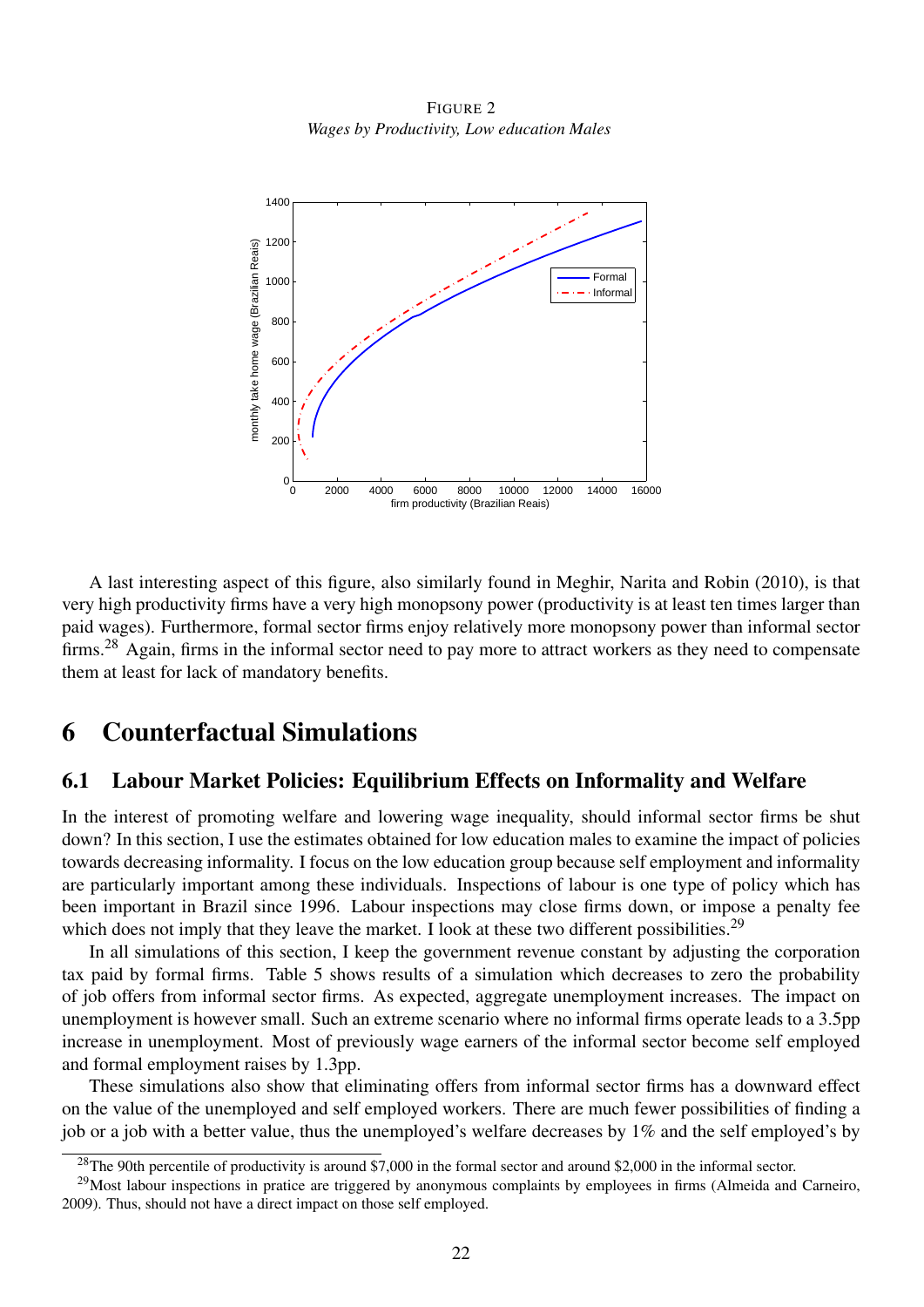$2\%$ .<sup>30</sup> On the other hand, the value of formal sector employees increases by 3%. Overall, workers' welfare improve by 1%. As for firms, their average welfare reduces because there are fewer firms in the market. Nonetheless, this simulation shows that formal firms' welfare increases by 8% because labour force size rose and corporation taxes were lowered.

The absence of informal sector firms takes most low paid wage jobs out of the market. Because the formal sector is subject to minimum wage laws, wages become relatively higher at the bottom of the wage distribution. Wage inequality falls. I only look at the inequality among wage earners since the income of those self employed is deterministic.

Remarkably, having the option of self employment seems to minimise the impact of shutting down informal sector firms on unemployment. Even though much of the informality of wage earners is among the youngest workers, who face fewer opportunities to enter into self employment, there seems to be enough of these opportunities, preventing higher unemployment. An increase of 3.5pp in unemployment is a contrast to the findings in Meghir, Narita and Robin (2010) where self employment is not available. For males with low education, they find that unemployment increases by 9pp in a richer region and 10pp in a poorer region in Brazil.

Yet, why does worker's welfare increase only by 1%, when simulating the elimination of informal sector firms? First, firms' location across formal and informal sectors is exogenous. In Meghir, Narita and Robin (2010), where firms are allowed to become formal after policy changes, welfare changes in the range  $-12\%$ to +11%, depending on the region. Second, arrival rates are exogenous. In their paper, when increases in the fraction of formal firms lead to increases in job arrivals from that sector, given assumptions on a matching process, welfare actually increases by 15-37%, also depending on a particular region.<sup>31</sup> Third, another reason for a small increase in workers' welfare is that the self employed and informal wage earners are, on average, very similar in terms of lifetime value of their earnings. See Figure 15 in the Appendix. Thus, a simulation which mostly trades informal sector employment for more self employment should not have improved much the workers' welfare.<sup>32</sup>

That the self employed and informal wage earners seem comparable in Brazil is very interesting. These findings seem in line with those in McKenzie, de Mel and Woodruff (2008) showing that those self employed in developing countries are more similar to wage earners than to owners of large entreprises. If they have similar productive characteristics, their expected lifetime income should be also similar on average. This is what I find in the estimations of this paper. In addition, eliminating jobs in informal sector firms does not significantly reduce informality, given that the majority of those self employed evade taxes. From a tax collection perspective, if taxes are more enforceable in informal sector firms than in businesses run by the self employed (since informal firms are larger, see Table 2), offering tax schemes which allow small informal firms to operate, and providing them incentives to grow and hire workers, seems a better alternative.

Now, I analyse the impact of marginal increases in the cost of informality. The last column of Table 5 display results of simulations in which I increase the parameter cost, *C*, by 10%. An increase in costs induces informal firms to adjust wages down. Since they pay lower than the formal sector, wages decrease in the bottom of the entire wage distribution. Overall, workers' welfare improved because on formal sector wages went up. The main cause is the option of self employment, which improves the rent-sharing between firms

$$
\sum_{\mathcal{E}=1}^{E}\gamma_{\mathcal{E}}\tfrac{1}{(1+r)^{\mathcal{E}}}\left\{m^1_{\mathcal{E}}\int W^1_{\mathcal{E}}(x)dG^1_{\mathcal{E}}(x)+m^2_{\mathcal{E}}\int W^2_{\mathcal{E}}(x)dG^2_{\mathcal{E}}(x)+m^3_{\mathcal{E}}W^3_{\mathcal{E}}+u_{\mathcal{E}}U_{\mathcal{E}}\right\}
$$

<sup>&</sup>lt;sup>30</sup>To obtain the mean welfare, I sum the discounted values of the average worker over the lifetime and across sectors. I weight by the distribution of experience  $\gamma_{\varepsilon}$ 

 $\varepsilon=1$  (1997) (1998)  $\epsilon=31$  Although allowing for endogenous arrival rates would not be extremely difficult to implement in this paper, they would only make sense if I further allow for firms' choice of sector. The latter, however, would severely complicate the present analysis. Results of simulating the elimination of informal sector firms should then be interpreted with caution.

 $32$ It is possible that there is underreporting in the labour income of the self employed. Hurst, Li and Pugsley (2010) shows that the self employed in the US underreport their income by 30%. To get a sense of what would have been the welfare improvement of shutting down the informal sector if the self employed income were accurately reported, I assume that they are 10% higher. The welfare gain would have been 6% instead of 1% obtained earlier.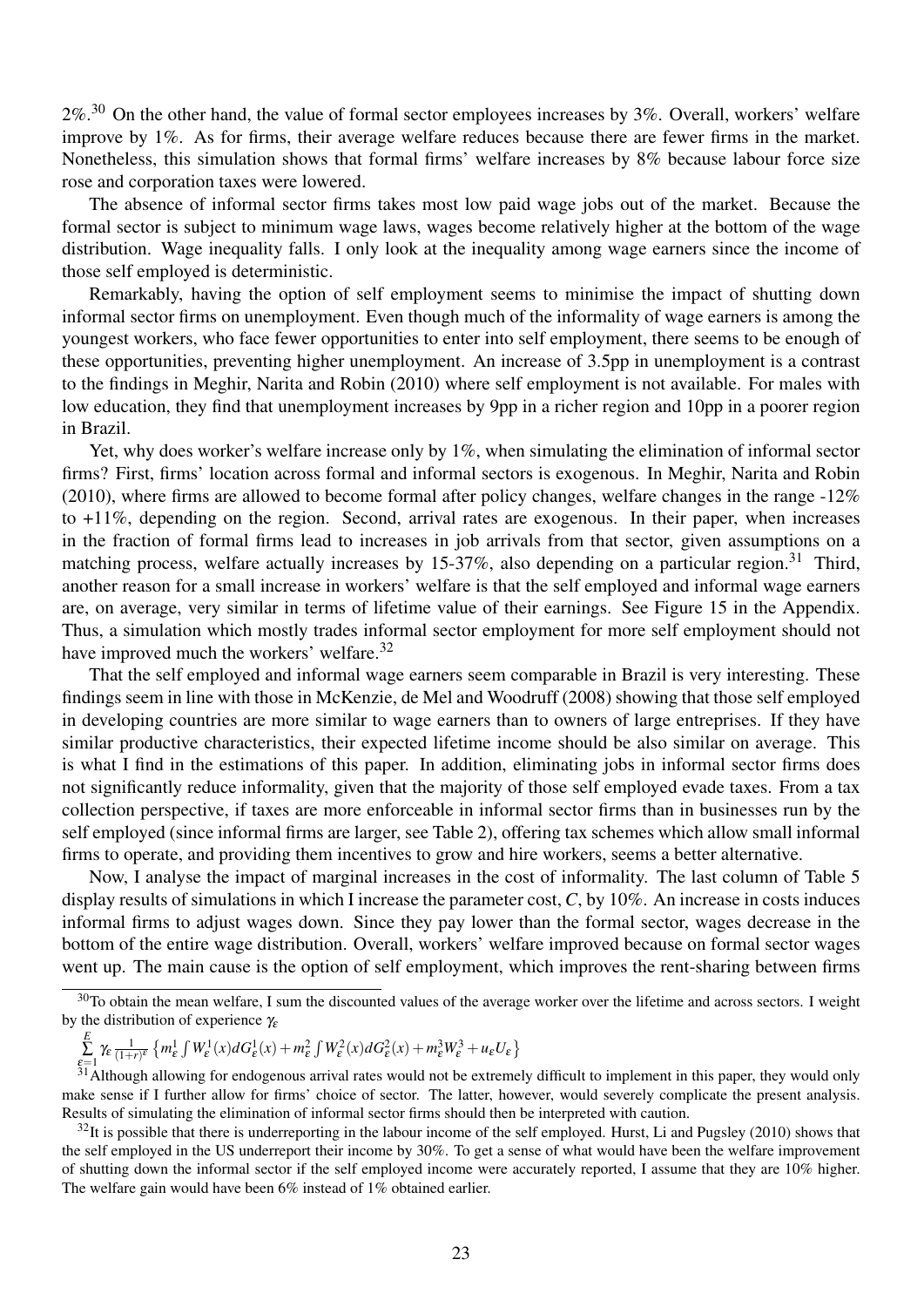|                              |           |                      | Increase      |
|------------------------------|-----------|----------------------|---------------|
|                              |           | No Informal          | Informality   |
|                              | Benchmark | <b>Sector Offers</b> | Cost $(10\%)$ |
| Wages percentiles (log)      |           |                      |               |
| P <sub>10</sub>              | 5.50      | 5.64                 | 5.46          |
| P <sub>25</sub>              | 5.80      | 5.89                 | 5.78          |
| Median                       | 6.28      | 6.29                 | 6.34          |
| P75                          | 6.77      | 6.80                 | 6.87          |
| P90                          | 7.22      | 7.29                 | 7.45          |
| Inequality                   |           |                      |               |
| w(75)/w(25)                  | 2.64      | 2.48                 | 2.96          |
| w(90)/w(10)                  | 5.55      | 5.23                 | 7.36          |
| Workers' Welfare             | 28.1      | 28.4                 | 30.1          |
| (Lifetime, \$1,000)          |           |                      |               |
| Average Firm's Welfare       | 2028.8    | 1788.7               | 2620.2        |
| (per month)                  |           |                      |               |
| Formal Firms' Welfare        | 4142.3    | 4471.6               | 5427.7        |
| (per month)                  |           |                      |               |
| Composition of Workforce (%) |           |                      |               |
| Formal Employee              | 41.8      | 43.1                 | 42.0          |
| <b>Informal Employee</b>     | 16.8      | 0.0                  | 17.3          |
| Self Employed                | 29.5      | 41.5                 | 28.8          |
| Unemployed                   | 11.9      | 15.4                 | 11.9          |

| TABLE 5                                                                                         |
|-------------------------------------------------------------------------------------------------|
| Simulating the Impact of Shutting Down Informal Sector Firms or Increasing the Informality Cost |

Note: Simulations performed for males with low education. Wages are in log terms, of the monthly income in Reais of 2008. All simulations keep government revenue constant via adjustments in corporation taxes. The workers' welfare is the mean present value obtained by the weighted sum of individuals' discounted values across all years of experience and sectors of work. The firms' welfare is given by their profits in the steady state.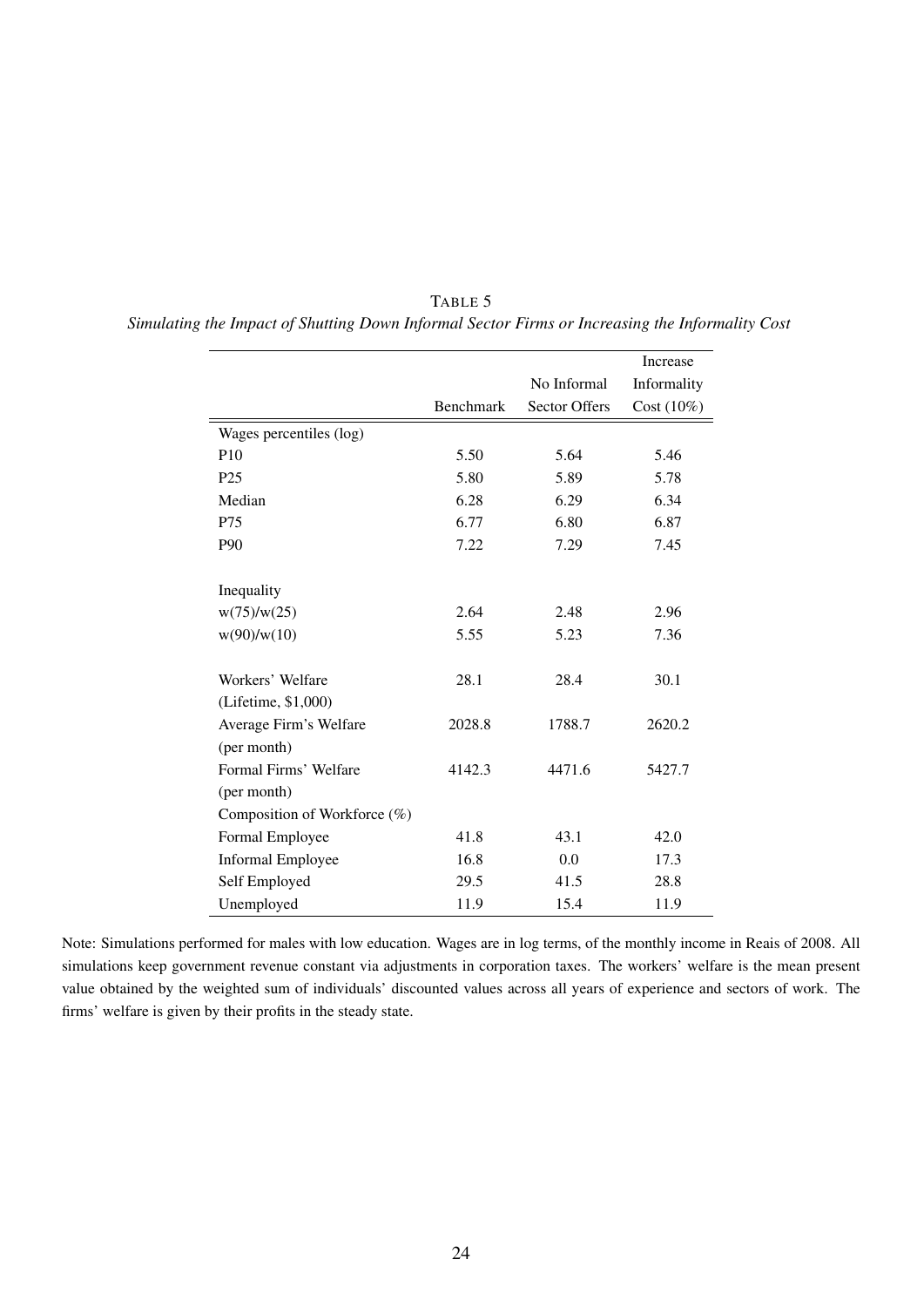and employees. <sup>33</sup>

With stricter enforcement, informal employees attempt to get formal sector jobs, and the fact that the self employment exists increases formal firm size even more than it would be expected without such an option and given that competition among firms is the same. That labor force increases in the formal sector causes offered wages to increase, so workers' welfare to also increase in that sector. This increase in welfare is translated into an increase in welfare of informal sector wage workers and of the self employed. The increase of the latter however is relatively smaller, such that the value of being informal wage earner is now a little larger than that of being self employed, for most levels of experience.<sup>34</sup> This explains the paradoxical result that when cost of informality increases, the fraction of informal wage earners increases, while self employment decreases. Note however that these changes are probably economically insignificant.

In sum, changes in the informality cost have very little impact on the composition of the workforce and they increase the fraction of formal sector workers only by 0.3pp. An increase on the probability of catching an informal firm or in the penalty cost reduce wages in the informal sector and increase wage inequality. On the other hand, it improves significantly workers' and firms' welfare.

#### 6.2 Equilibrium Impact of Changes in Taxes and Benefits in the Formal Sector

In this section, I simulate the impact of changes in tax/benefits of the formal sector and of changes in the legal minimum wage. The aim is to evaluate the effect of these fiscal changes on the employment composition over the life cycle, on wage inequality and welfare. For example, by how much would employment composition change if formal sector firms were less heavily taxed? What is the extent to which the government can use tax and minimum wage policies to increase formality of workers, in the presence of a large non-compliant sector (self employed and informal sector firms)? These questions are motivated by recent literature and debate on how stricter regulatory costs affect informality.<sup>35</sup>

The table 6 presents the main results of simulations performed for low education males. The table shows that equilibrium results of changes in payroll tax (on firms), severance rate and in unemployment insurance (UI) are insignificant on the composition of workforce. When payroll tax on firms is reduced by 5 percentage points only wages are affected. Formal firms respond to this policy by increasing wages in the formal sector, thus shifting all wages up. Formal firms' welfare reduces, while keeping welfare of all other firms and workers unchanged. As the table shows, the impact is positive and its extent is different across wage levels. High earners benefitted more from the payroll reduction and that implied an increase in wage inequality, especially based on 90/10th index.

When severance rate is reduced by 1 percentage point, again, mostly a direct impact is observed. Because severance directly benefits formal sector workers, its reduction causes a 0.1pp fall in the fraction of formal employees who become self employed. Because severance represents a cost for formal sector firms, these attempt to increase wages due to lowered costs. Everyone but informal sector firms are worse off. In particular, workers in the formal sector are made worse off due to decrease of expected benefits, despite receiving now higher wages. Results also show that the 90/10th wage inequality increases.

The increase of the unemployment insurance by  $50\%$ <sup>36</sup>, also increases the relative attractiveness of formal sector jobs. Wages in the formal sector reduce by a small percentage while wages in informal sector increase by a similar percentage such that the overall wage distribution is almost unchanged. Because the UI benefit is increased and so are wages in the informal sector, workers welfare increase by 0.5%. Firms

 $33$ Similar to results in Meghir, Narita and Robin (2010) an increase in the cost of informality by 10% may increase workers' welfare, despite lowered wages in the informal sector. In their case, this is because of increased competition in the formal sector, which leads to higher wages and value of jobs in that sector.

 $34$ This is because the opportunity of getting a formal job while working for an informal firm is much larger than while working as self employed, i.e.  $\lambda_{21}$  is much larger than  $\lambda_{31}$ , see plot 9.

<sup>&</sup>lt;sup>35</sup>For a discussion see, for example, Almeida, Carneiro and Narita (2010), Fernandes, Gremaud and Narita (2005) and references therein.

<sup>&</sup>lt;sup>36</sup>Above its estimate which is around 1,103 Reais, or nearly three minimum wages.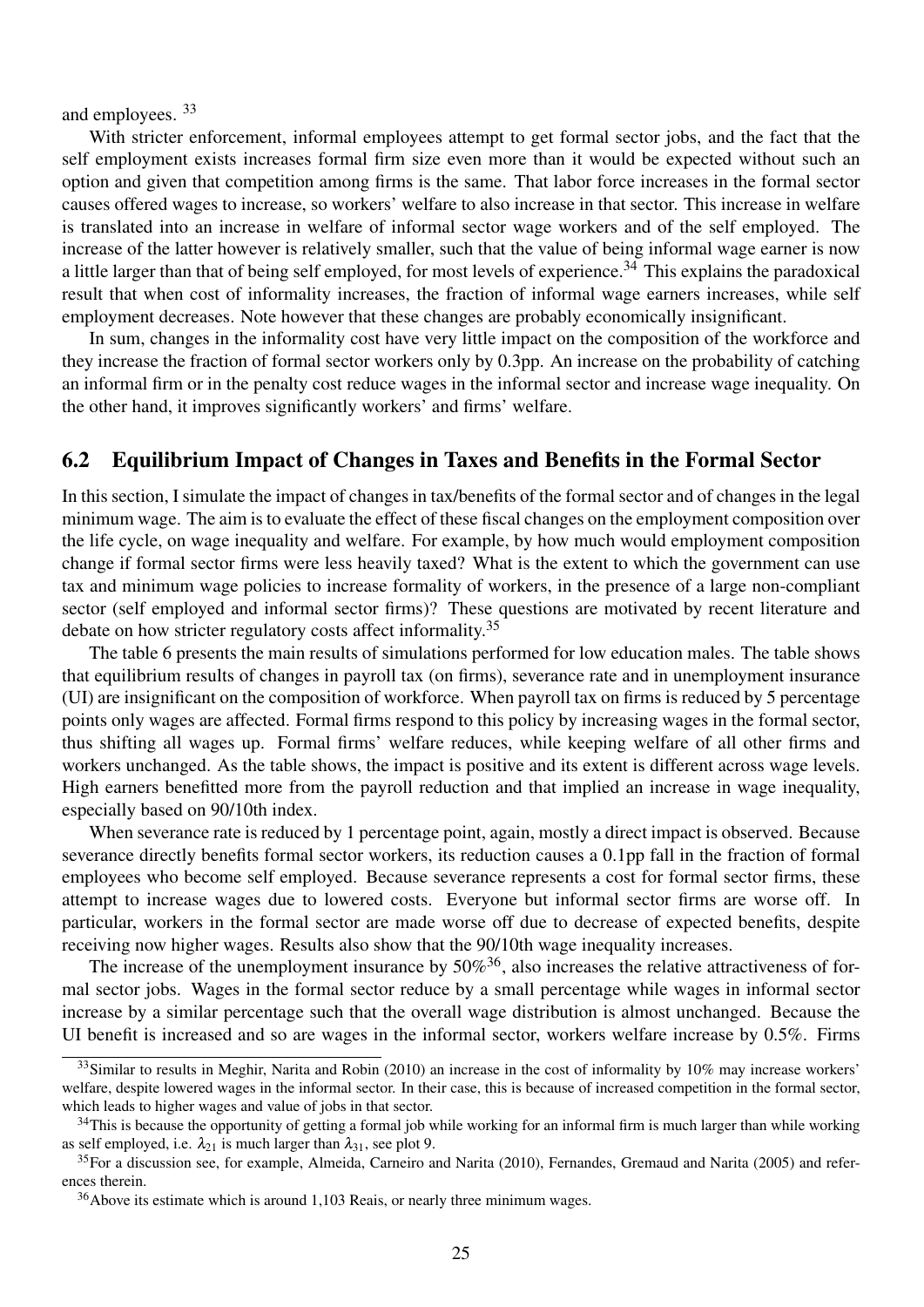|                              |           | Payroll Tax | Severance Rate | UI       | Minimum Wage |
|------------------------------|-----------|-------------|----------------|----------|--------------|
|                              | Benchmark | Reduction   | Reduction      | Increase | Increase     |
| Wages percentiles (log)      |           |             |                |          |              |
| P <sub>10</sub>              | 5.50      | 5.52        | 5.51           | 5.50     | 5.51         |
| P <sub>25</sub>              | 5.80      | 5.83        | 5.80           | 5.80     | 5.81         |
| Median                       | 6.28      | 6.30        | 6.28           | 6.28     | 6.26         |
| P75                          | 6.77      | 6.80        | 6.78           | 6.77     | 6.73         |
| P90                          | 7.22      | 7.26        | 7.23           | 7.22     | 7.14         |
|                              |           |             |                |          |              |
| Inequality                   |           |             |                |          |              |
| w(75)/w(25)                  | 2.64      | 2.66        | 2.66           | 2.63     | 2.53         |
| w(90)/w(10)                  | 5.55      | 5.67        | 5.58           | 5.55     | 5.12         |
|                              |           |             |                |          |              |
| Workers' Welfare             | 28.07     | 28.07       | 27.88          | 28.21    | 27.91        |
| (Lifetime, \$1,000)          |           |             |                |          |              |
| Average Firm's Welfare       | 2028.8    | 2004.0      | 2028.3         | 2022.7   | 1811.2       |
| (per month)                  |           |             |                |          |              |
| Formal Firms' Welfare        | 4142.3    | 4080.4      | 4137.8         | 4133.5   | 3608.3       |
| (per month)                  |           |             |                |          |              |
| Composition of Workforce (%) |           |             |                |          |              |
| Formal Employee              | 41.8      | 41.8        | 41.7           | 41.8     | 41.8         |
| <b>Informal Employee</b>     | 16.8      | 16.8        | 16.8           | 16.8     | 16.8         |
| Self Employed                | 29.5      | 29.5        | 29.6           | 29.5     | 29.5         |
| Unemployed                   | 11.9      | 11.9        | 11.9           | 11.9     | 11.9         |

TABLE 6 *Simulating the Impact of Fiscal Policies*

Note: Simulations performed for males with low education. Wages are in log terms, of the monthly income in Reais of 2008. All simulations keep government revenue constant via adjustments in corporation taxes. The workers' welfare is the mean present value obtained by the weighted sum of individuals' discounted values across all years of experience and sectors of work. The firms' welfare is given by their profits in the steady state. Payroll taxes are reduced by 5pp, severance rate by 1pp, UI is increased by 50 percent and minimum wage by 10 percent.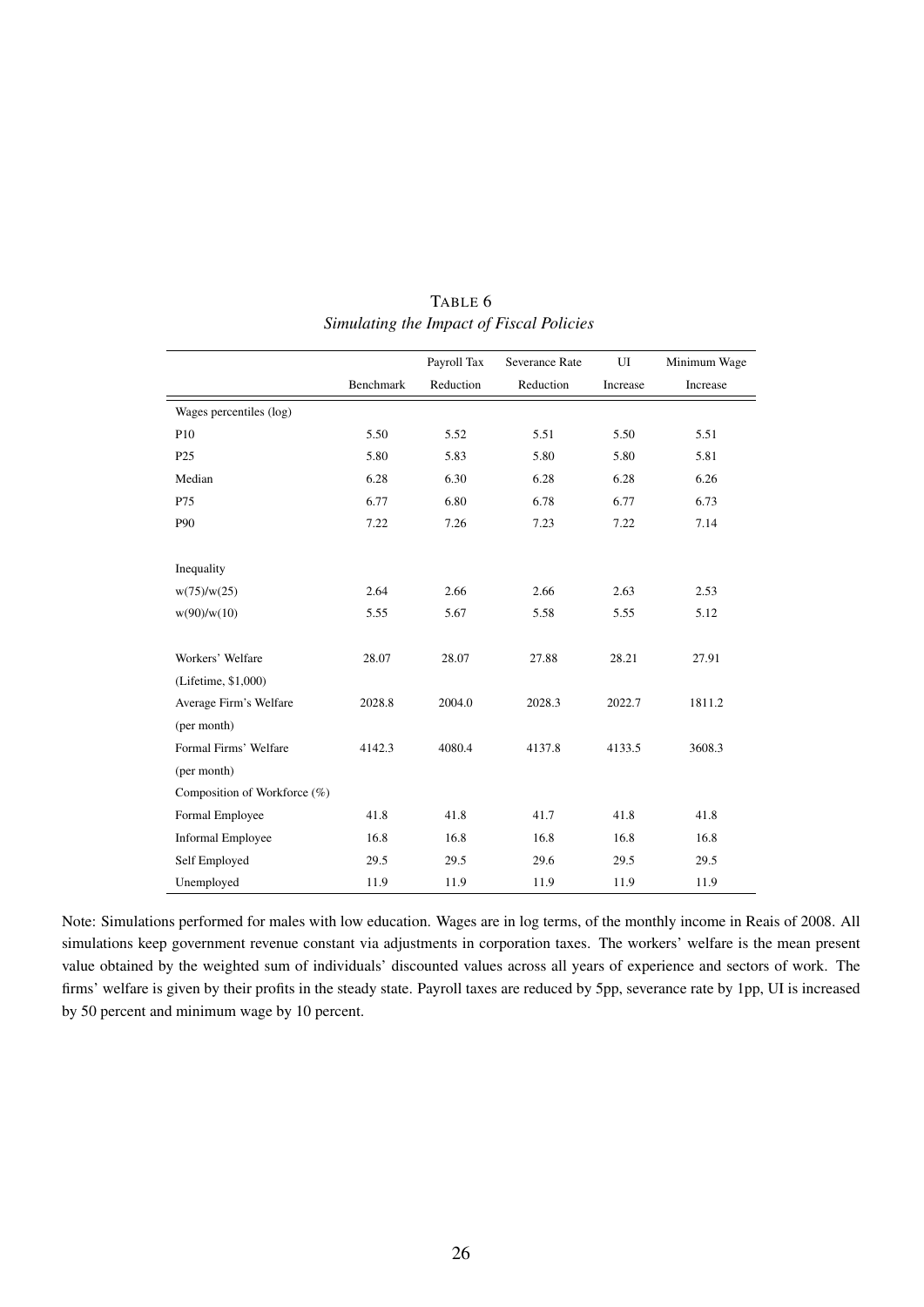are worse off in the informal sector because now they pay higher and in the formal sector because corporate taxes were adjusted up to compensate for the increase in unemployment compensation.

The last simulation is to evaluate the impact of changes in the legal minimum wage. For example, suppose that the federal government increases it by 10%. Again, there is no effect on the composition of the workforce. To recall, in these simulations, I assume firms can never go inactive or change sectors.<sup>37</sup> When formal firms are faced with higher minimum pay, they attempt to lower wages above the minimum, i.e. the formal wage offers distribution shifts to the left. Lowest wages slightly increase but all other percentiles decrease. The consequence is a substantial fall in wage inequality. Lower formal sector wages (on average) is the main reason for a decline in workers' welfare by 0.6%. Informal firms attempt to increase wages to keep their workers, which causes their profits to fall. Formal firms, despite paying lower on average, have to pay higher corporation taxes so as to keep government revenue constant, thus their profits also fall. On average, firms are worse off by 11%.

In sum, the equilibrium impact of tax/benefit and minimum wage policies is insignificant on the composition of the workforce (aggregate and over the life cycle). Nonetheless, all policy simulations performed for low education males show significant impact on wages, thus on wage inequality. In particular, minimum wage increases seem more effective in lowering wage inequality. However, in this case there is a strong trade off between wage inequality and the welfare of firms and workers.

## 7 Conclusion

This paper offers an alternative approach to study self employment in developing countries. In the labour force data, entry into self employment increases sharply with age, suggesting that individuals seem to learn with work experience about good business opportunities to undertake. I address this feature found in many data by building on a life cycle search model where the transition probabilities are allowed to vary by potential work experience.

One important contribution from this paper is a model which, besides unemployment, accommodates the three main categories of employment of a developing economy: the formal wage earners, the informal wage earners and the self employed workers. Also, in contrast to other models of self employment, I abstract from competitive labour market assumptions and allow firms to post wages following the Burdett-Mortensen (1998)'s approach. This is particularly important for analysing the general equilibrium effects of counterfactual policies.

The estimated results show that a labour search model with mobility processes which depend on worker's potential work experience can reproduce well the life cycle composition of workers as observed in Brazilian data. The model also allows comparing the value of jobs across sectors. Interestingly, I show that the lifetime value of a job as self employed is similar to that of wage earners in the informal sector, suggesting that they have similar productivity characteristics in developing countries like in Brazil.

The model is used to perform counterfactual policies for low education males. When simulating an economy where job offers from informal sector firms become inexistent, workers' welfare increases by a small proportion. This is expected since firms are not allowed to move into the formal sector. Nonetheless, it shows that most of previously informal wage earners become self employed, having a small increase in unemployment.

When simulating an increase of 10% in the informality cost, the effects on the composition of workforce are small. The greatest impact is on wages of the informal sector, which fall significantly, causing an increase in overall wage inequality. On the other hand, this policy seems effective in improving workers' and firms' welfare.

Finally, future research is planned to extend this paper in an important way. The assumption that wage offers do not vary by work experience is probably rejected by any data. An extension would allow for posted

 $37A$  10% increase in minimum wage does not cause negative profits for any firm type.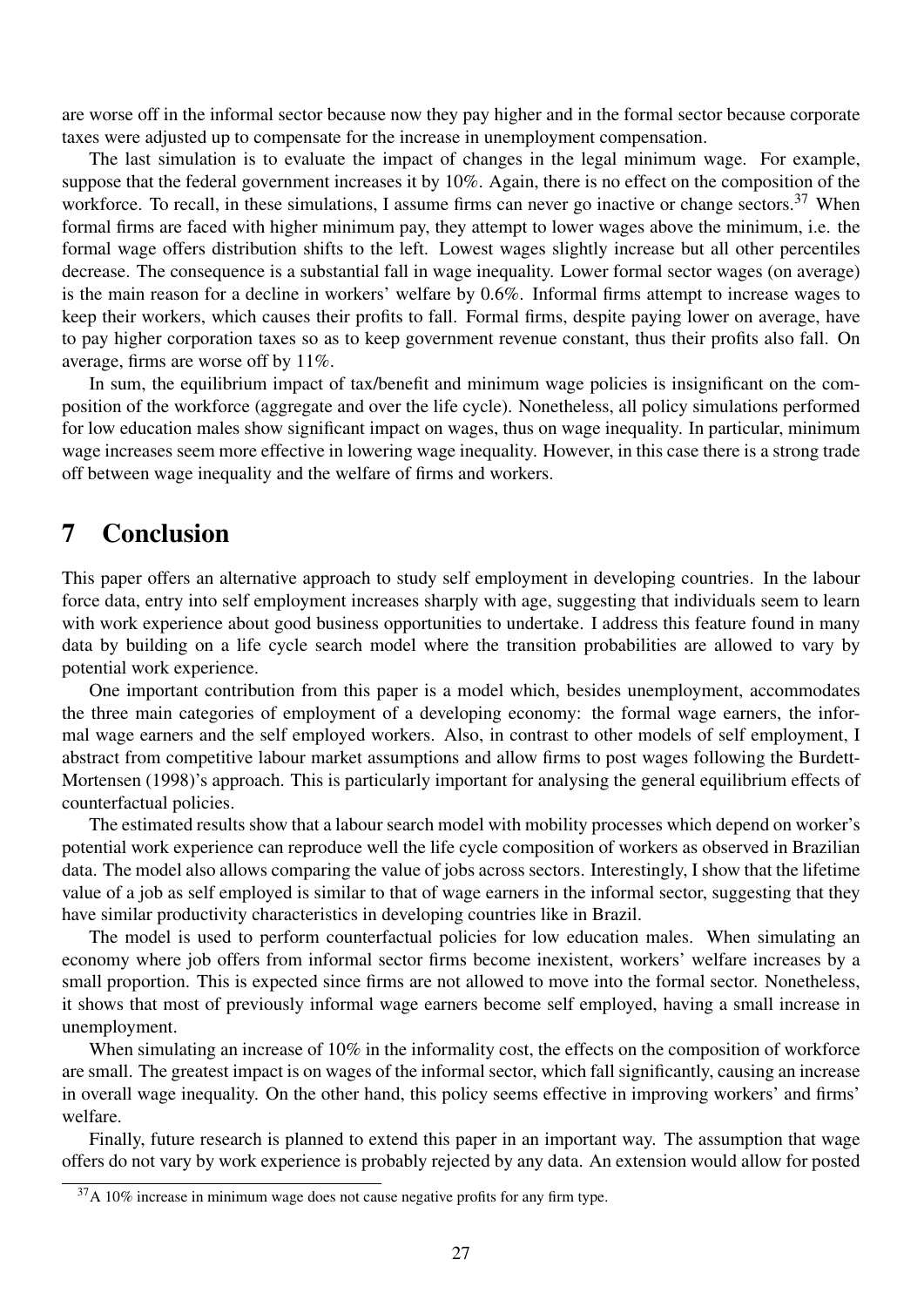wages to vary by work experience.

## References

- [1] Albrecht, James, Lucas Navarro, and Susan Vroman. 2009. "The Effects of Labour Market Policies in an Economy with an Informal Sector." *The Economic Journal*, 119(539): 1105–1129.
- [2] Almeida, Rita, Pedro Carneiro, and Renata Narita. 2010. "Producing Higher Quality Jobs: Enforcing Mandated Job Benefits in Brazilian Cities between 1996 and 2007." mimeo, UCL.
- [3] Banerjee, Abhijit, Esther Duflo, Rachel Glennerster, and Cynthia Kinnan. 2009. "The Miracle of Microfinance? Evidence from a randomized evaluation." mimeo, MIT.
- [4] Barlevy, Gadi. 2008. "Identification of Search Models using Record Statistics*." Review of Economic Studies*, 75(1): 29-64.
- [5] Blanchflower, David G., and Andrew J. Oswald. 1998. "What Makes an Entrepreneur?." *Journal of Labor Economics*, 16(1): 26-60.
- [6] Bontemps, Christian, Jean-Marc Robin, and Gerard J. Van den Berg. 2000. "Equilibrium Search with Continuous Productivity Dispersion: Theory and Nonparametric Estimation." *International Economic Review*, 41(2): 305-358.
- [7] Bowlus, Audra, and Jean-Marc Robin. 2004. "Twenty Years of Rising Inequality in U.S. Lifetime Labour Income Values." *Review of Economic Studies*, 71(3): 709-742.
- [8] Burdett, Kenneth, and Melvin G. Coles. 2003. "Equilibrium Wage-Tenure Contracts." *Econometrica*, 71(5): 1377-1404.
- [9] Burdett, Kenneth, Carlos Carrillo-Tudela, and Melvin G. Coles. 2009. "Human Capital Accumulation and Labour Market Equilibrium." *International Economic Review*, forthcoming.
- [10] Burdett, Kenneth, and Dale T. Mortensen. 1998. "Wage Differentials, Employer Size, and Unemployment." *International Economic Review*, 39(2): 257-273.
- [11] Cagetti, Marco, and Mariacristina De Nardi. 2006. "Entrepreneurship, Frictions, and Wealth." *Journal of Political Economy*, 114(5): 835-870.
- [12] Evans, David, and Boyan Jovanovic. 1989. "An Estimated Model of Entrepreneurial Choice under Liquidity Constraints." *Journal of Political Economy*, 97(4): 808-827.
- [13] Evans, David, and Linda S. Leighton. 1989. "Some Empirical Aspects of Entrepreneurship." *American Economic Review*, 79(3): 519-535.
- [14] Fernandes, Reyaldo, Amaury P. Gremaud, and Renata Narita. 2005. "Tax Reform and the Formalization of the Economy: Simulating Different Alternatives for Brazil." ESAF Working paper, Ministry of Finance, Brazil.
- [15] Holtz-Eakin, Douglas, David Joulfaian, and Harvey S. Rosen. 1994. "Sticking It Out: Enterpreneurial Survival and Liquidity Constraints." *Journal of Political Economy*, 102(1): 53-75.
- [16] Hurst, Eric G., and Annamaria Lusardi. 2004. "Liquidity Constraints, Household Wealth, and Entrepreneurship." *Journal of Political Economy*, 112(2): 319-347.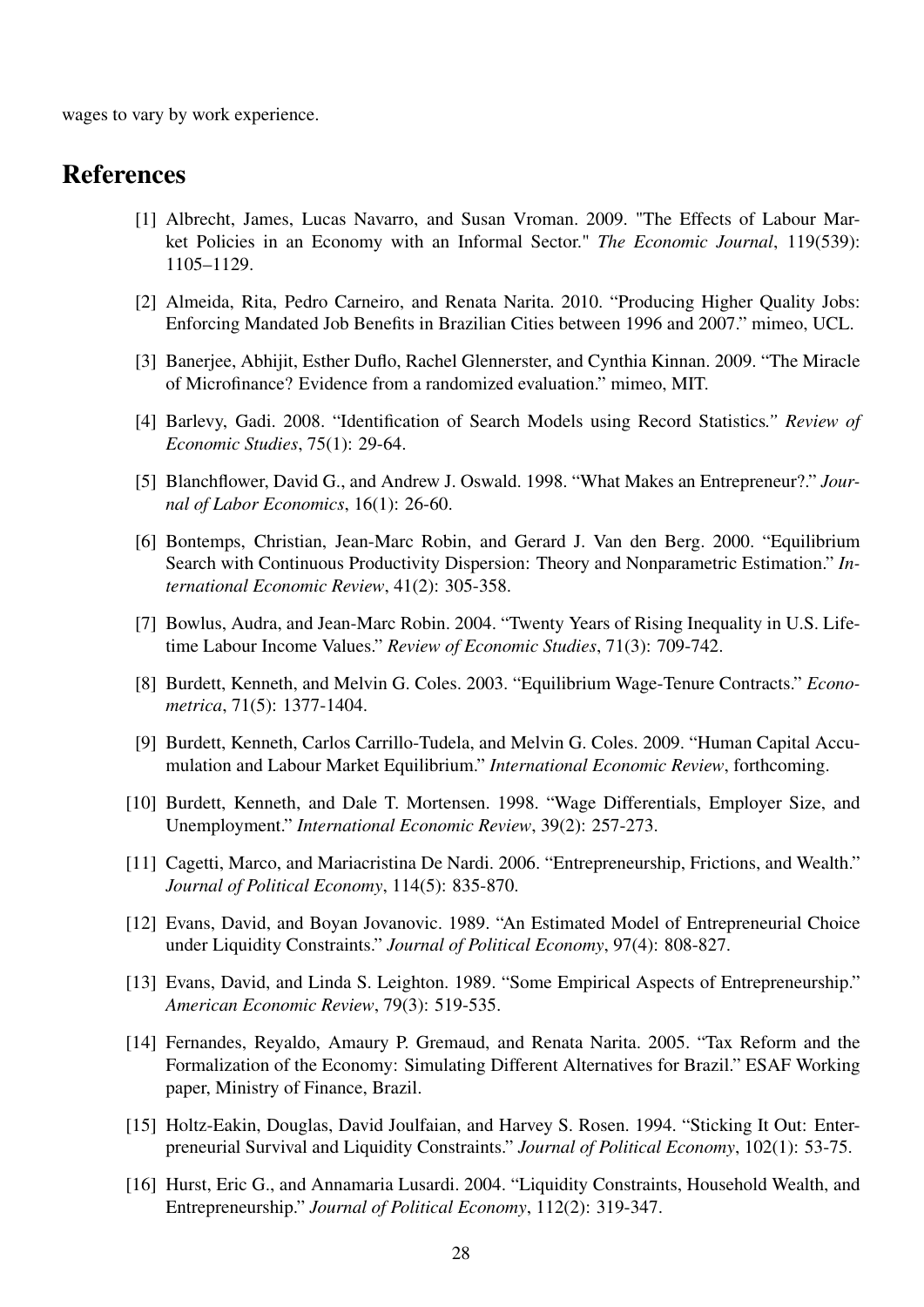- [17] Hurst, Eric G., Li Geng, and Benjamin W. Pugsley. 2010. "Are Household Surveys Like Tax Forms: Evidence from Income Underreporting of the Self-Employed." mimeo, University of Chicago.
- [18] Lucas, Robert E. 1978. "On the Size Distribution of Business Firms." *Bell Journal of Economics*, 9(2): 508-523.
- [19] McKenzie, David, Suresh de Mel, and Christopher Woodruff. 2008. "Who are the Microenterprise Owners?: Evidence from Sri Lanka on Tokman v. de Soto." World Bank Policy Research Working Paper 4635.
- [20] Meghir, Costas, Renata Narita, and Jean-Marc Robin. 2010. "Wages and Informality in Developing Countries." mimeo, UCL.
- [21] Perry, Guillermo, William F. Maloney, Osmar S. Arias, Pablo Fajnzylber, Andrew D. Mason, and Jaime Saavedra-Chanduvi. 2007. Informality: Exit and Exclusion. The World Bank.
- [22] Pissarides, Christopher A. 2000. Equilibrium Unemployment Theory, The MIT Press, 2nd Edition.
- [23] Quadrini, Vincenzo. 2000. "Entrepreneurship, Saving and Social Mobility." *Review of Economic Dynamics*, 3(1): 1-40.
- [24] Quadrini, Vincenzo. 2009. "Entrepreneurship in Macroeconomics." *Annals of Finance*, 5(3): 295-311.
- [25] Ridder, Geert, and Van den Berg, Gerard J. 1998. "An Empirical Equilibrium Search Model of the Labor Market." *Econometrica*, 66(5): 1183–1221.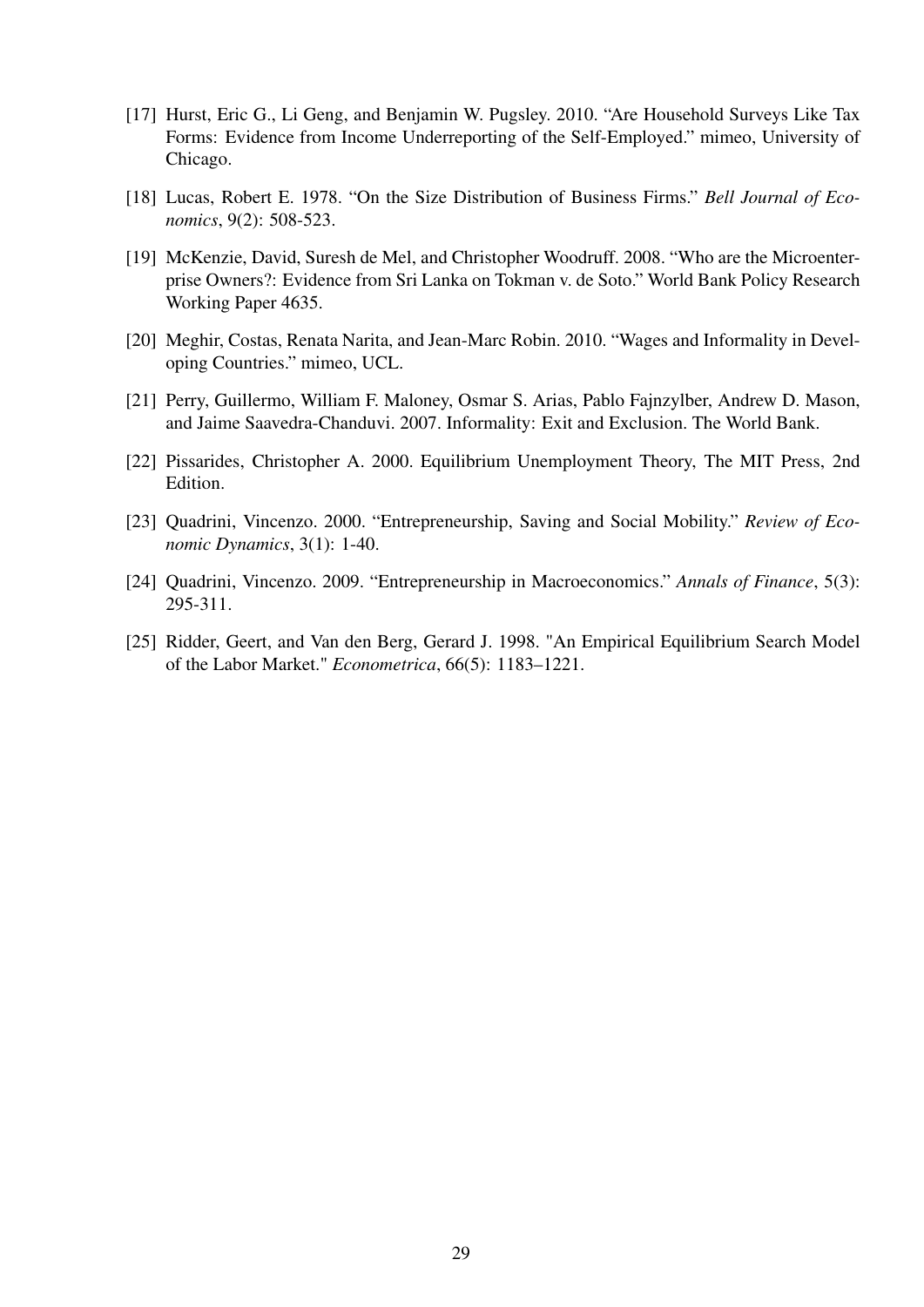|                                              |            | Work Experience (Years) |         |           |         |
|----------------------------------------------|------------|-------------------------|---------|-----------|---------|
|                                              | All sample | $0 - 10$                | $11-19$ | $20 - 30$ | $>30$   |
| Number of Individuals                        | 342,520    | 66,725                  | 86,976  | 85,859    | 102,960 |
| Unemployed                                   | 47,389     | 18,256                  | 12,408  | 8,665     | 8,060   |
| Formal employee                              | 138,443    | 21,249                  | 39,298  | 38,910    | 38,986  |
| Informal employee                            | 63,285     | 19,578                  | 16,917  | 12,960    | 13,830  |
| Self employed                                | 93,403     | 7,642                   | 18,353  | 25,324    | 42,084  |
| Self Employed/Active Workforce (%)           | 27.3       | 11.5                    | 21.1    | 29.5      | 40.9    |
| Censored observations (%)                    |            |                         |         |           |         |
| Unemployed                                   | 47.0       | 49.7                    | 45.8    | 43.9      | 46.2    |
| Formal employee                              | 23.9       | 27.1                    | 24.4    | 22.2      | 23.3    |
| Informal employee                            | 30.1       | 32.8                    | 29.3    | 28.4      | 28.7    |
| Self employed                                | 29.9       | 35.2                    | 29.4    | 28.7      | 29.9    |
| Transitions (% of workers by initial status) |            |                         |         |           |         |
| Unemployed - Formal employee                 | 1.55       | 1.51                    | 1.53    | 1.77      | 1.43    |
| Unemployed - Informal employee               | 4.15       | 4.49                    | 4.07    | 4.55      | 3.11    |
| Unemployed - Self employed                   | 8.73       | 3.74                    | 8.61    | 12.46     | 15.29   |
| Formal employee - Formal employee            | 0.57       | 0.90                    | 0.60    | 0.56      | 0.37    |
| Formal employee - Unemployed                 | 1.07       | 2.03                    | 1.23    | 0.83      | 0.66    |
| Formal employee - Informal employee          | 0.23       | 0.39                    | 0.29    | 0.17      | 0.14    |
| Formal employee - Self employed              | 0.07       | 0.09                    | 0.07    | 0.05      | 0.06    |
| Informal employee - Informal employee        | 2.39       | 3.13                    | 2.40    | 2.21      | 1.55    |
| Informal employee - Unemployed               | 4.62       | 6.15                    | 4.92    | 4.05      | 2.78    |
| Informal employee - Formal employee          | 0.54       | 0.49                    | 0.78    | 0.52      | 0.31    |
| Informal employee - Self employed            | 0.44       | 0.24                    | 0.40    | 0.56      | 0.63    |
| Self employed - Unemployed                   | 2.75       | 5.37                    | 3.61    | 2.81      | 1.89    |
| Self employed - Informal employee            | 0.73       | 1.57                    | 1.14    | 0.73      | 0.40    |
| Self employed - Formal employee              | 0.18       | 0.24                    | 0.22    | 0.24      | 0.11    |

TABLE 7 *Summary of individual data, by experience (0-9 years of schooling)*

Note: Brazilian Labor Force Survey 2002-2007. Transitions are per month, starting from the individuals' first interview. They show percentages of individuals by initial status who moved to other statuses, as the rows indicate.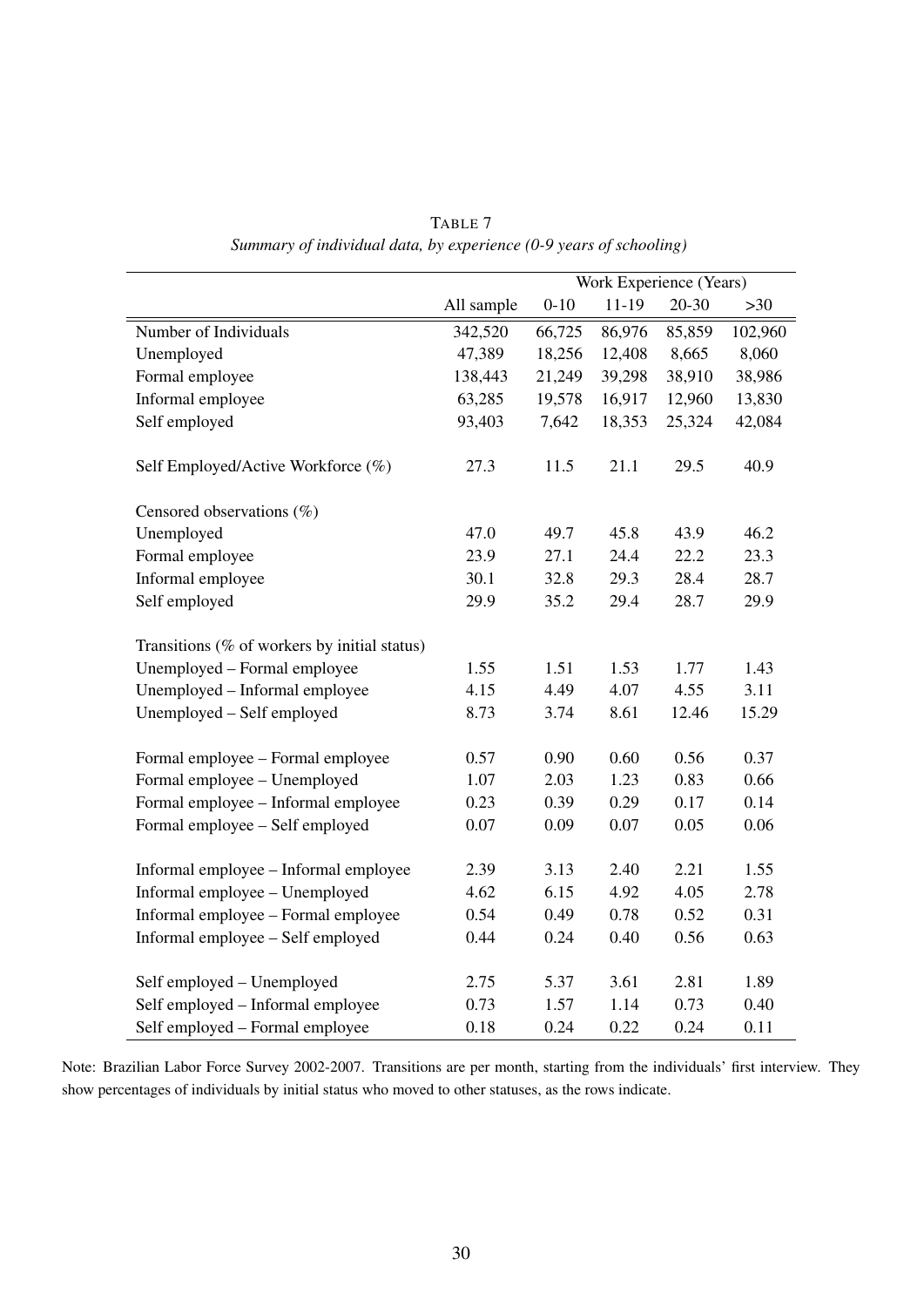|                                              | Work Experience (Years) |          |           |           |        |
|----------------------------------------------|-------------------------|----------|-----------|-----------|--------|
|                                              | All sample              | $0 - 10$ | $11 - 19$ | $20 - 30$ | $>30$  |
| Number of Individuals                        | 249,424                 | 125,326  | 64,999    | 40,422    | 18,677 |
| Unemployed                                   | 38,012                  | 26,572   | 7,125     | 3,205     | 1,110  |
| Formal employee                              | 140,254                 | 69,137   | 40,209    | 22,671    | 8,237  |
| Informal employee                            | 35,189                  | 21,146   | 7,382     | 4,305     | 2,356  |
| Self employed                                | 35,969                  | 8,471    | 10,283    | 10,241    | 6,974  |
| Self Employed/Active Workforce (%)           | 14.4                    | 6.8      | 15.8      | 25.3      | 37.3   |
| Censored observations $(\%)$                 |                         |          |           |           |        |
| Unemployed                                   | 41.0                    | 40.9     | 41.1      | 40.5      | 44.9   |
| Formal employee                              | 23.5                    | 23.1     | 23.3      | 23.4      | 27.2   |
| Informal employee                            | 27.0                    | 26.9     | 26.9      | 26.5      | 28.3   |
| Self employed                                | 28.3                    | 29.7     | 27.5      | 26.9      | 30.0   |
| Transitions (% of workers by initial status) |                         |          |           |           |        |
| Unemployed – Formal employee                 | 2.02                    | 2.18     | 1.81      | 1.63      | 0.49   |
| Unemployed - Informal employee               | 3.42                    | 3.83     | 2.88      | 1.94      | 1.14   |
| Unemployed - Self employed                   | 3.82                    | 2.53     | 5.98      | 7.97      | 8.99   |
| Formal employee - Formal employee            | 0.70                    | 0.89     | 0.56      | 0.47      | 0.42   |
| Formal employee - Unemployed                 | 1.18                    | 1.60     | 0.92      | 0.61      | 0.55   |
| Formal employee - Informal employee          | 0.19                    | 0.27     | 0.12      | 0.10      | 0.07   |
| Formal employee - Self employed              | 0.04                    | 0.04     | 0.03      | 0.05      | 0.03   |
| Informal employee - Informal employee        | 1.63                    | 2.00     | 1.41      | 0.79      | 0.59   |
| Informal employee - Unemployed               | 4.36                    | 5.42     | 3.47      | 2.21      | 1.54   |
| Informal employee - Formal employee          | 0.62                    | 0.75     | 0.35      | 0.54      | 0.47   |
| Informal employee - Self employed            | 0.15                    | 0.14     | 0.15      | 0.09      | 0.30   |
| Self employed - Unemployed                   | 2.79                    | 5.56     | 2.68      | 1.84      | 1.02   |
| Self employed - Informal employee            | 0.43                    | 0.96     | 0.39      | 0.21      | 0.16   |
| Self employed – Formal employee              | 0.23                    | 0.40     | 0.24      | 0.15      | 0.10   |

TABLE 8 *Summary of individual data, by experience (10-11 years of schooling)*

Note: Brazilian Labor Force Survey 2002-2007. Transitions are per month, starting from the individuals' first interview. They show percentages of individuals by initial status who moved to other statuses, as the rows indicate.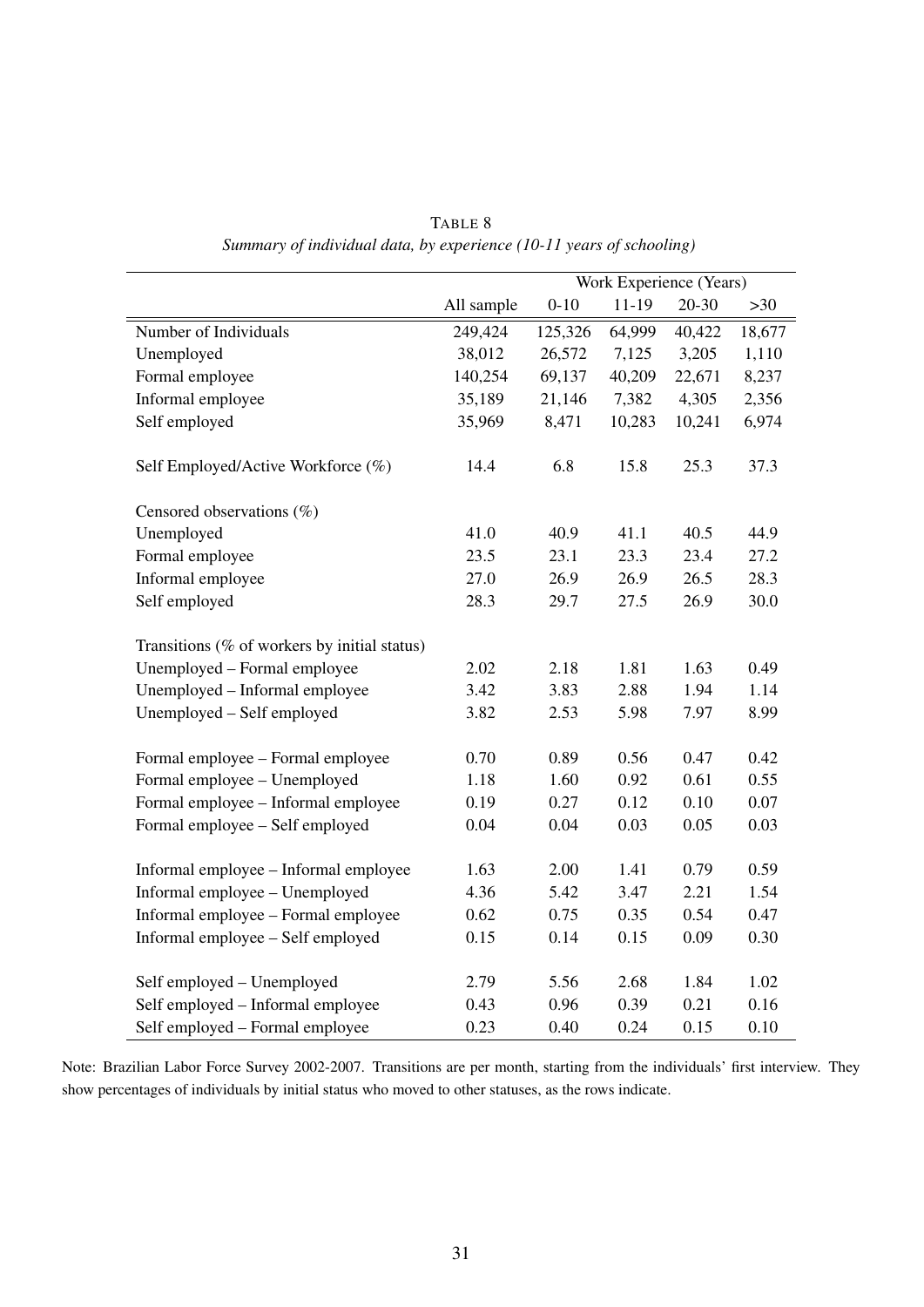|                                              |            | Work Experience (Years) |           |           |       |
|----------------------------------------------|------------|-------------------------|-----------|-----------|-------|
|                                              | All sample | $0 - 10$                | $11 - 19$ | $20 - 30$ | $>30$ |
| Number of Individuals                        | 108,742    | 52,963                  | 28,078    | 19,095    | 8,606 |
| Unemployed                                   | 8,476      | 5,577                   | 1,595     | 965       | 339   |
| Formal employee                              | 66,244     | 32,602                  | 18,661    | 11,159    | 3,822 |
| Informal employee                            | 15,686     | 10,017                  | 2,718     | 1,843     | 1,108 |
| Self employed                                | 18,336     | 4,767                   | 5,104     | 5,128     | 3,337 |
| Self Employed/Active Workforce (%)           | 16.9       | 9.0                     | 18.2      | 26.9      | 38.8  |
| Censored observations $(\%)$                 |            |                         |           |           |       |
| Unemployed                                   | 41.8       | 41.9                    | 39.6      | 43.0      | 46.3  |
| Formal employee                              | 26.5       | 25.2                    | 27.0      | 28.5      | 29.4  |
| Informal employee                            | 26.4       | 26.6                    | 24.8      | 26.5      | 28.5  |
| Self employed                                | 29.8       | 29.8                    | 29.7      | 29.2      | 30.9  |
| Transitions (% of workers by initial status) |            |                         |           |           |       |
| Unemployed - Formal employee                 | 2.03       | 2.25                    | 1.97      | 1.45      | 0.00  |
| Unemployed - Informal employee               | 2.57       | 2.99                    | 1.56      | 1.64      | 3.30  |
| Unemployed - Self employed                   | 3.99       | 2.90                    | 4.77      | 7.64      | 8.24  |
| Formal employee – Formal employee            | 0.62       | 0.86                    | 0.41      | 0.38      | 0.19  |
| Formal employee - Unemployed                 | 0.76       | 1.01                    | 0.62      | 0.33      | 0.48  |
| Formal employee - Informal employee          | 0.17       | 0.27                    | 0.08      | 0.09      | 0.07  |
| Formal employee - Self employed              | 0.03       | 0.04                    | 0.04      | 0.00      | 0.00  |
|                                              |            |                         |           |           |       |
| Informal employee - Informal employee        | 1.03       | 1.20                    | 0.83      | 0.74      | 0.51  |
| Informal employee - Unemployed               | 2.28       | 2.54                    | 2.20      | 1.77      | 0.88  |
| Informal employee - Formal employee          | 0.43       | 0.49                    | 0.24      | 0.44      | 0.38  |
| Informal employee - Self employed            | 0.19       | 0.14                    | 0.34      | 0.22      | 0.25  |
| Self employed - Unemployed                   | 1.40       | 2.21                    | 1.28      | 1.32      | 0.52  |
| Self employed - Informal employee            | 0.26       | 0.51                    | 0.22      | 0.17      | 0.09  |
| Self employed - Formal employee              | 0.18       | 0.42                    | 0.14      | 0.11      | 0.00  |

TABLE 9 *Summary of individual data, by experience (12+ years of schooling)*

Note: Brazilian Labor Force Survey 2002-2007. Transitions are per month, starting from the individuals' first interview. They show percentages of individuals by initial status who moved to other statuses, as the rows indicate.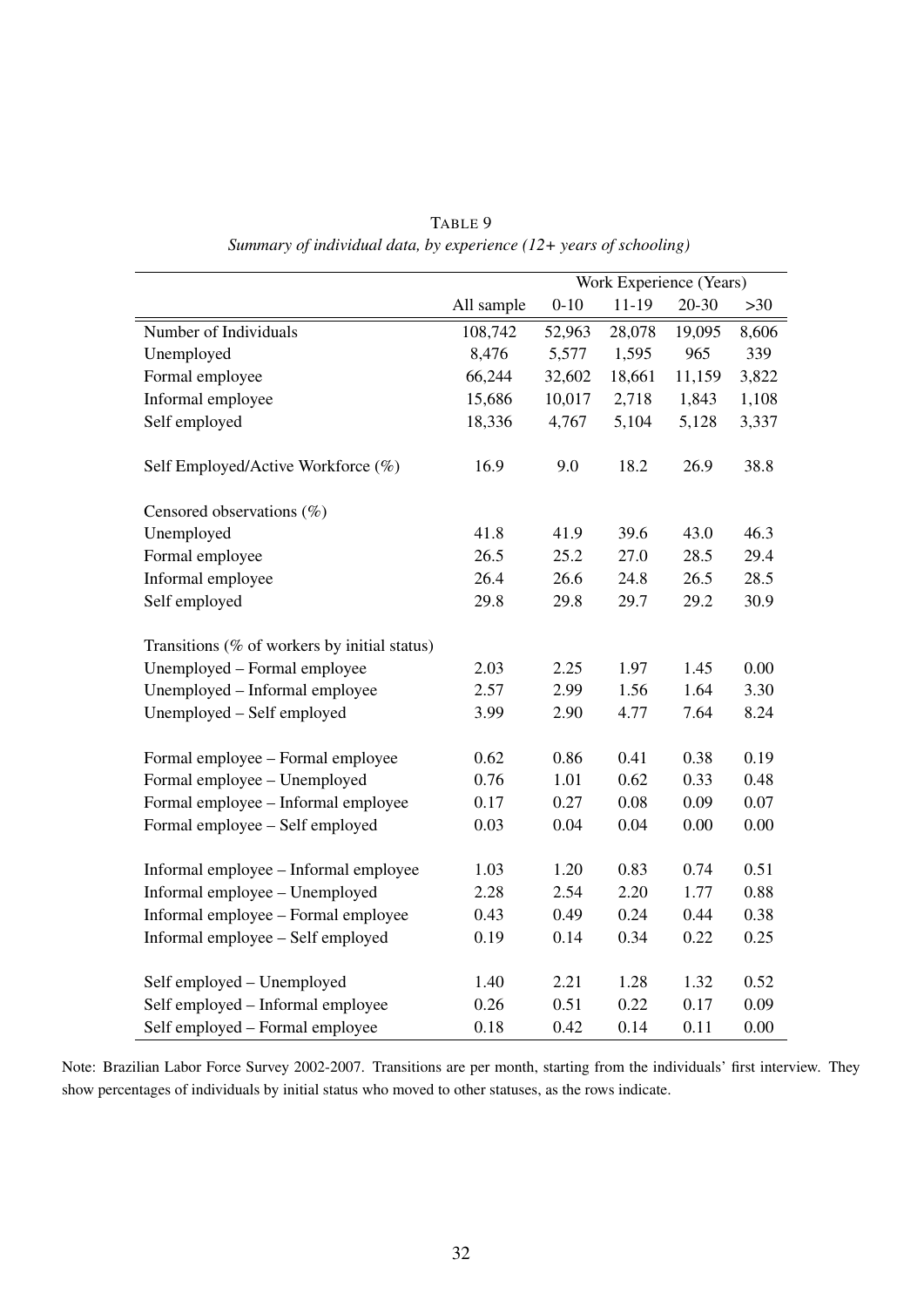|                        | Work Experience |         |      |          |      |          |          |       |
|------------------------|-----------------|---------|------|----------|------|----------|----------|-------|
|                        |                 | 5 years |      | 10 years |      | 20 years | 30 years |       |
|                        | data            | model   | data | model    | data | model    | data     | model |
| <b>Formal Sector</b>   |                 |         |      |          |      |          |          |       |
| Mean                   | 6.23            | 6.32    | 6.34 | 6.35     | 6.50 | 6.39     | 6.56     | 6.49  |
| Std.Deviation          | 0.30            | 0.52    | 0.36 | 0.55     | 0.41 | 0.56     | 0.43     | 0.58  |
|                        |                 |         |      |          |      |          |          |       |
| P10                    | 5.84            | 5.70    | 5.88 | 5.67     | 6.00 | 5.65     | 6.00     | 5.73  |
| P <sub>25</sub>        | 5.96            | 5.84    | 6.06 | 5.88     | 6.16 | 5.87     | 6.21     | 6.00  |
| Median                 | 6.17            | 6.21    | 6.26 | 6.26     | 6.42 | 6.30     | 6.50     | 6.42  |
| P75                    | 6.38            | 6.64    | 6.53 | 6.69     | 6.74 | 6.77     | 6.83     | 6.90  |
| P90                    | 6.61            | 7.08    | 6.80 | 7.16     | 7.05 | 7.22     | 7.13     | 7.34  |
| <b>Informal Sector</b> |                 |         |      |          |      |          |          |       |
| Mean                   | 5.79            | 5.71    | 5.93 | 5.90     | 6.13 | 6.15     | 6.18     | 6.10  |
| Std.Deviation          | 0.40            | 0.62    | 0.44 | 0.69     | 0.50 | 0.78     | 0.52     | 0.79  |
|                        |                 |         |      |          |      |          |          |       |
| P10                    | 5.19            | 4.96    | 5.35 | 4.97     | 5.45 | 5.06     | 5.55     | 5.06  |
| P <sub>25</sub>        | 5.53            | 5.19    | 5.62 | 5.35     | 5.73 | 5.45     | 5.80     | 5.34  |
| Median                 | 5.78            | 5.53    | 5.90 | 5.70     | 6.06 | 6.12     | 6.12     | 5.88  |
| P75                    | 6.02            | 6.07    | 6.16 | 6.41     | 6.44 | 6.78     | 6.48     | 6.77  |
| P90                    | 6.29            | 6.74    | 6.48 | 6.93     | 6.80 | 7.17     | 6.86     | 7.17  |

TABLE 10 *Fit of the Model Equilibrium Wage Distributions (numbers are log of monthly wages)*

Note: This table compares the empirical and the model distributions of accepted wages by all workers in the formal and informal sectors. This is based on sample of low education males from the Brazilian Labor Force Survey 2002-2007.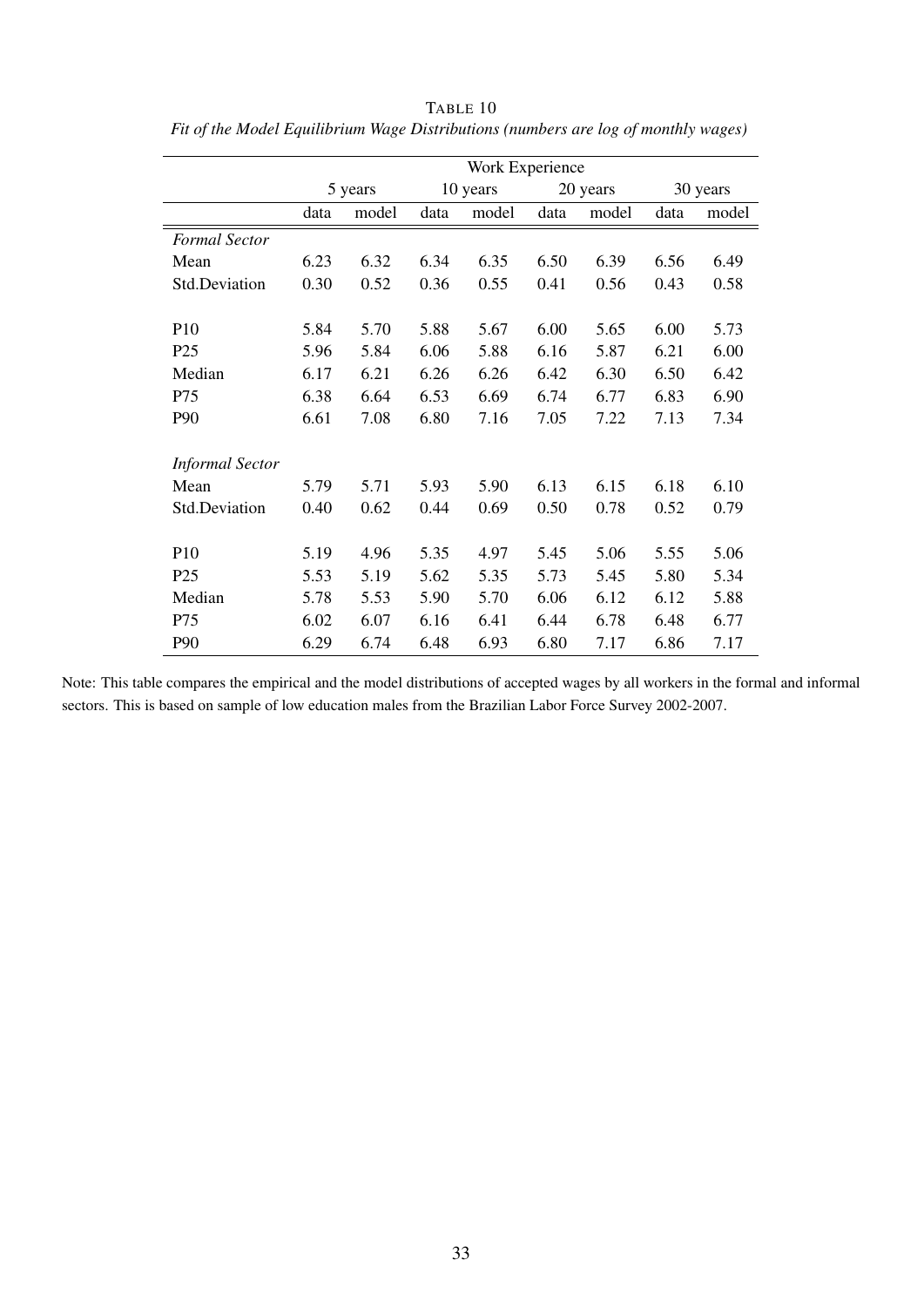FIGURE 3 *Composition of Workforce - Males, Education 0-9 years*



FIGURE 4 *Composition of Workforce - Females, Education 0-9 years*



FIGURE 5 *Composition of Workforce - Males, Education 10-11 years*

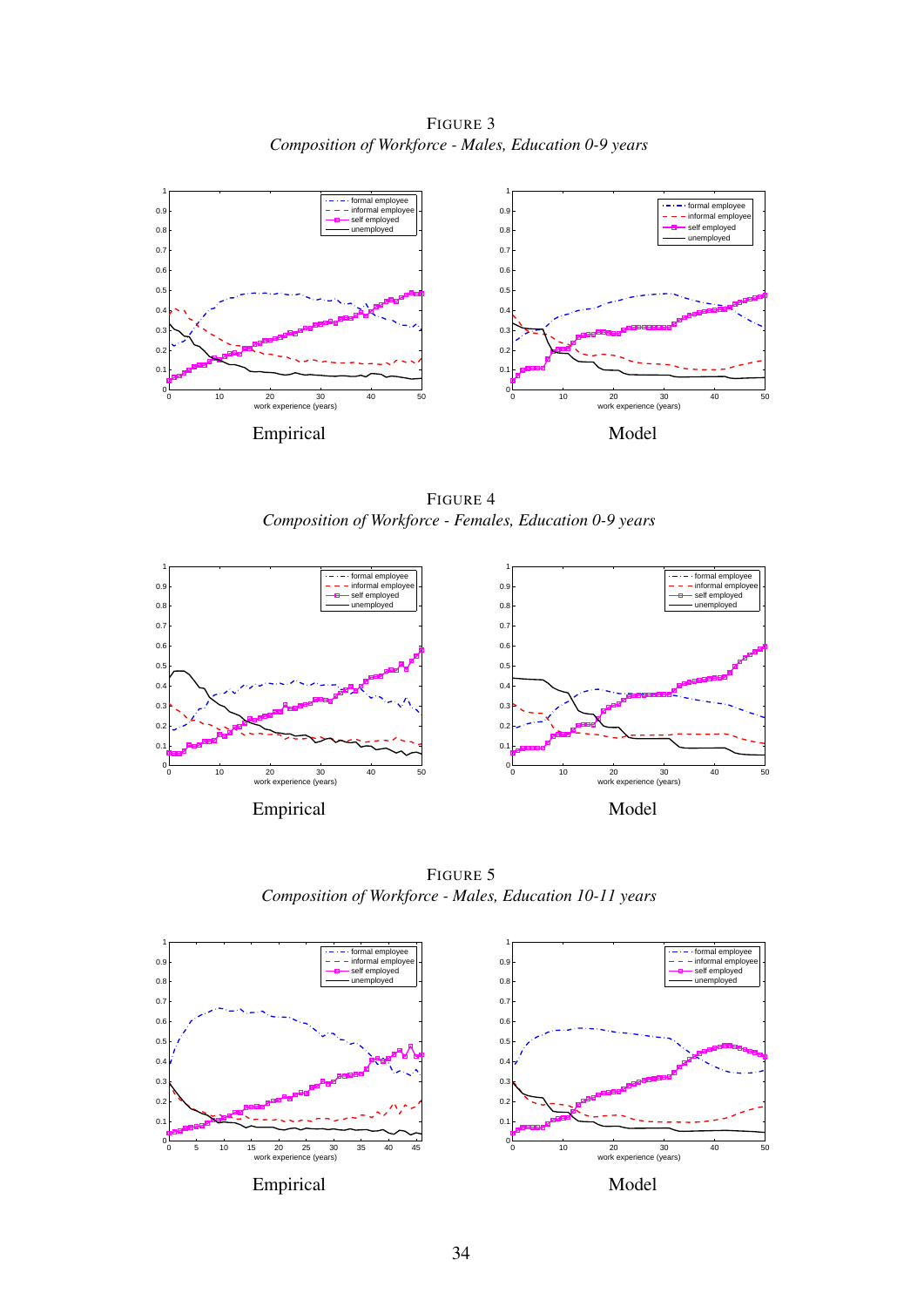FIGURE 6 *Composition of Workforce - Females, Education 10-11 years*



FIGURE 7 *Composition of Workforce - Males, Education 12+ years*



FIGURE 8 *Composition of Workforce - Females, Education 12+ years*

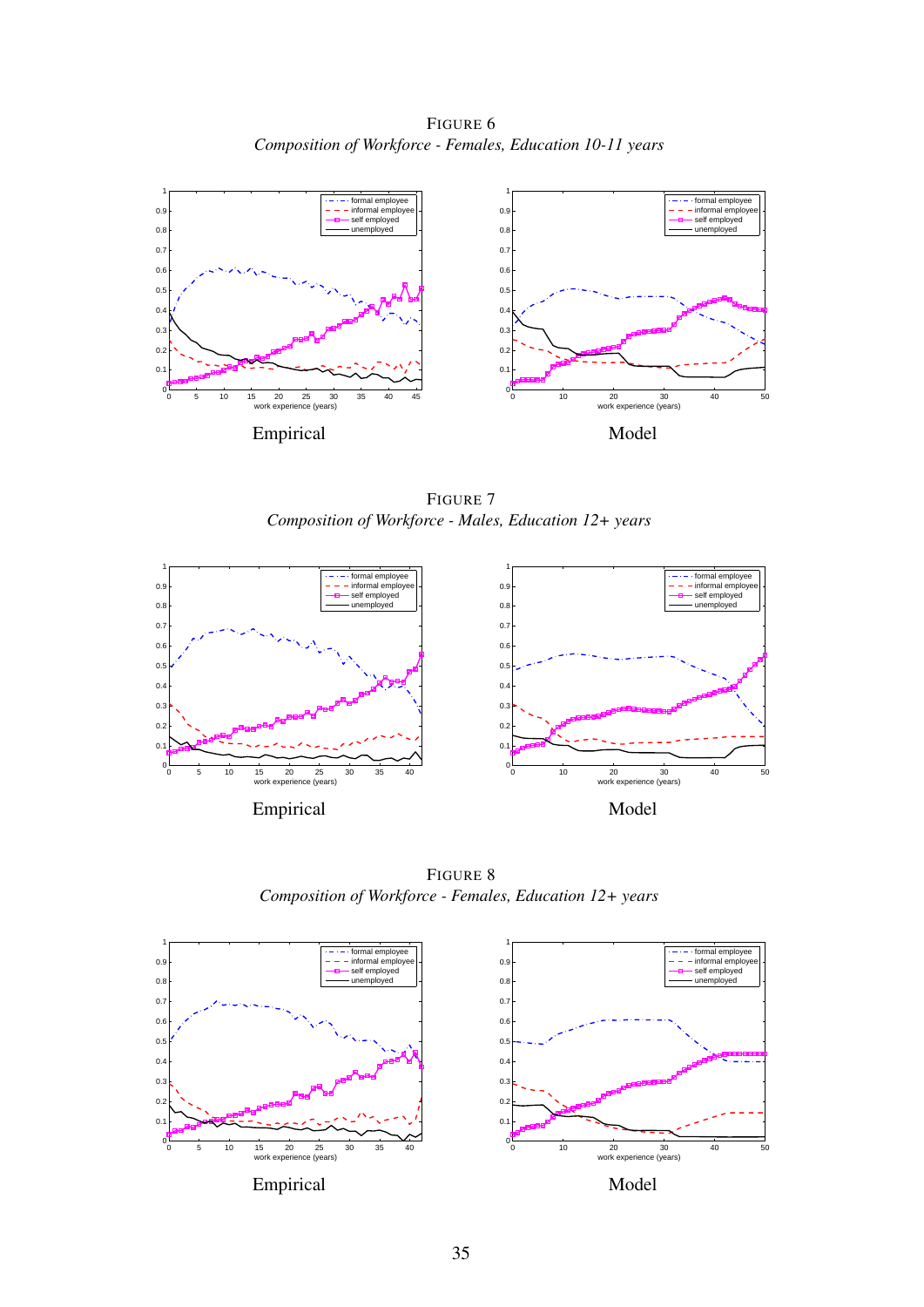#### FIGURE 9

*Estimates of Job Arrival, Job Destruction and Entry into Self Employment Probabilities (Males, Education 0-9 years)*



FIGURE 10 *Estimates of Job Arrival, Job Destruction and Entry into Self Employment Probabilities (Females, Education 0-9 years)*



FIGURE 11 *Estimates of Job Arrival, Job Destruction and Entry into Self Employment Probabilities (Males, Education 10-11 years)*

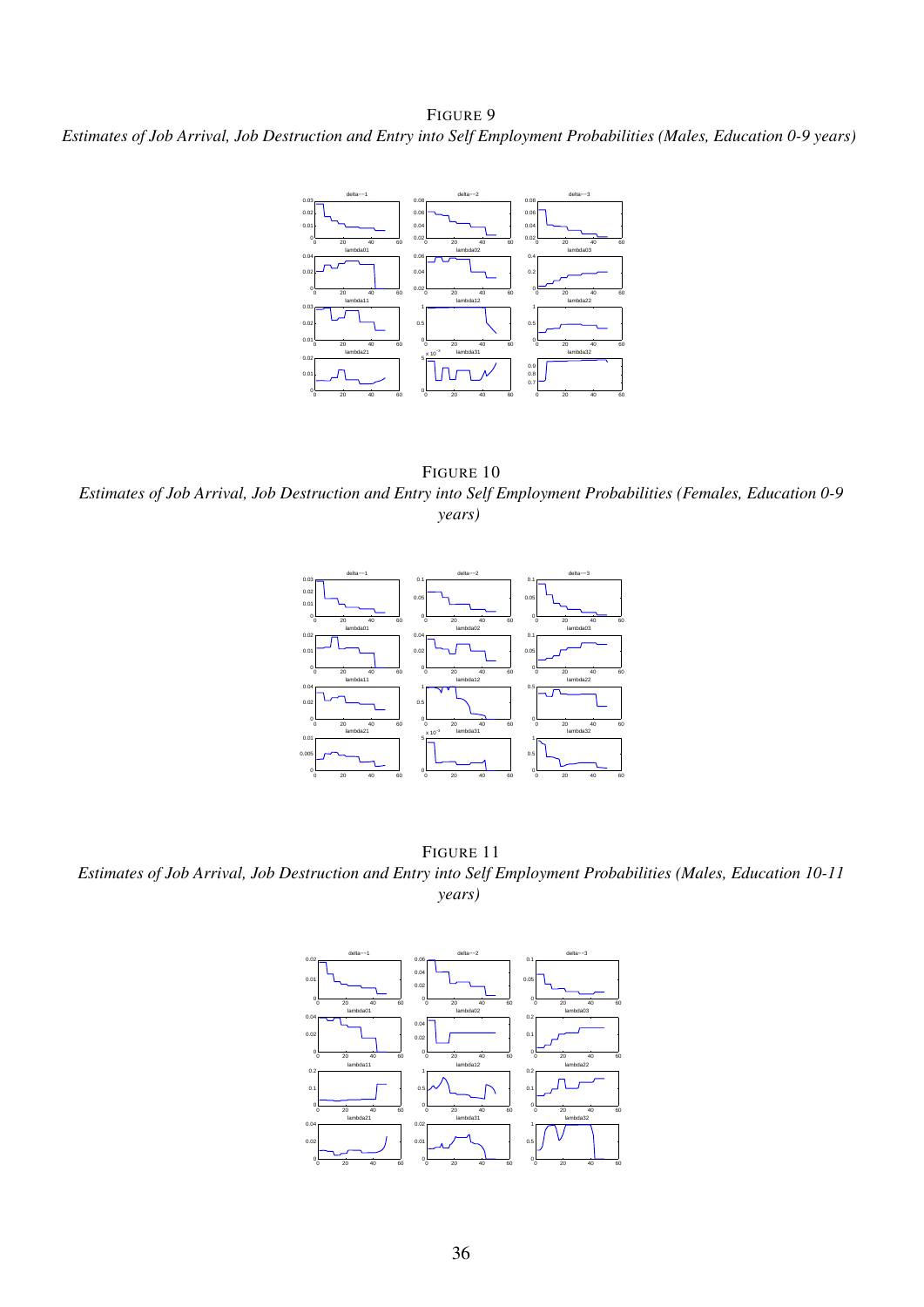FIGURE 12 *Estimates of Job Arrival, Job Destruction and Entry into Self Employment Probabilities (Females, Education 10-11 years)*



FIGURE 13 *Estimates of Job Arrival, Job Destruction and Entry into Self Employment Probabilities (Males, Education 12+ years)*



FIGURE 14 *Estimates of Job Arrival, Job Destruction and Entry into Self Employment Probabilities (Females, Education 12+ years)*